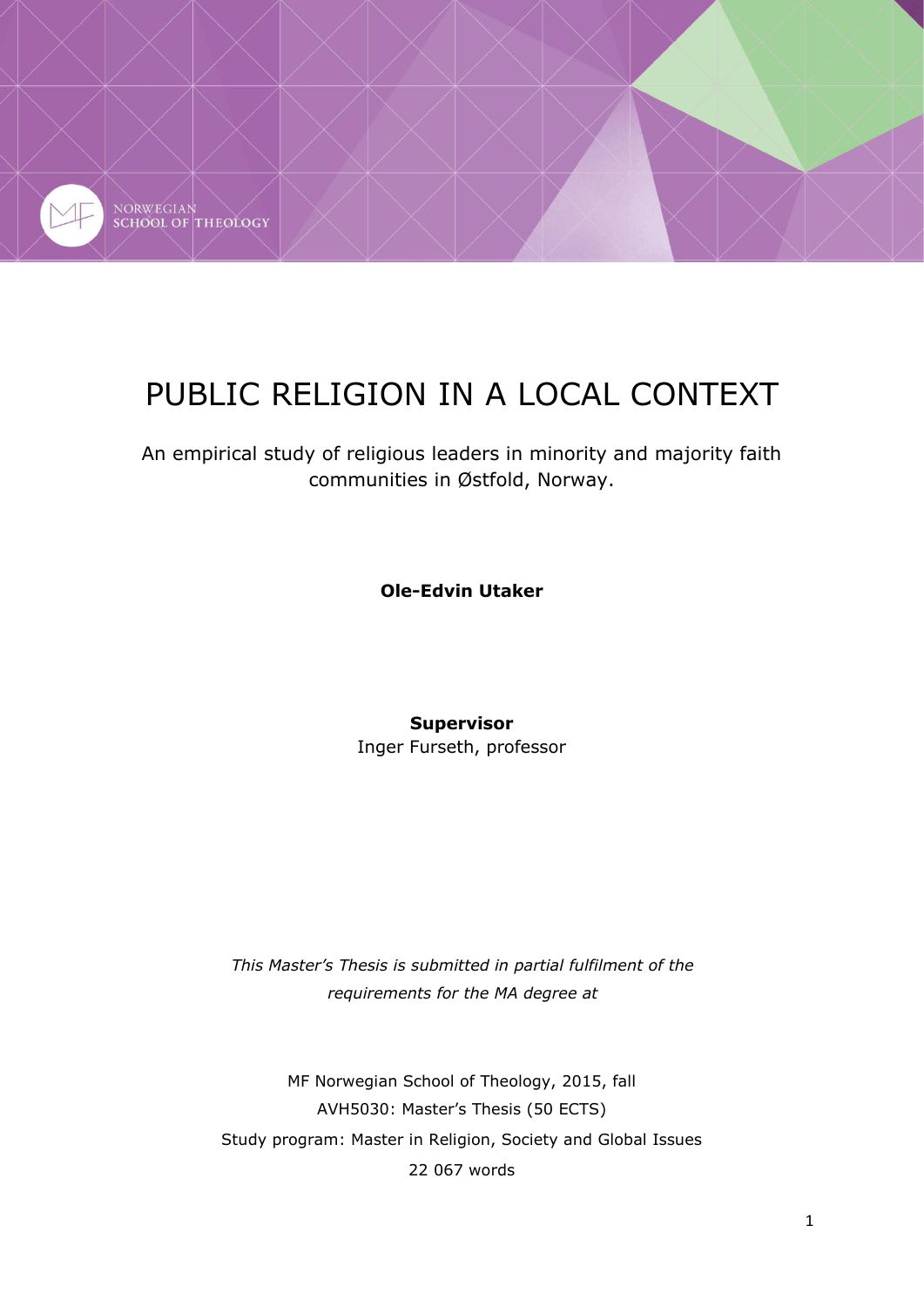#### **Foreword**

This master thesis has been written in association with NOREL (2009-2014), an inter-Nordic research project of the role of religion in the public sphere in the Nordic countris. This study addresses religious leaders in the local context of Østfold, and is a comparative study of a national study of religious leaders in Norway, by Inger Furseth, Pål Repstad, and Sivert Skålvoll Urstad. I was lucky, as a master student in the program *Religion, Society, and Global Issues*, at The Norwegian School of theology (MF), to become part of this group of fine researchers. This study would not have been a reality without your critical and constructive contributions. I thank the three of you for that, and for including me in your book project! I will also extend my thanks to the rest of the NOREL researchers who were kind to include me in seminars and meetings. This has been a fantastic learning experience for me. I also extend my thanks to my informants, whose contributions have been priceless for the realization of this project.

Finally, my special thanks goes to my supervisor Inger Furseth for her contributions, generosity, and patience with me during this process.

*Hvaler, December, 2015 Ole-Edvin Utaker*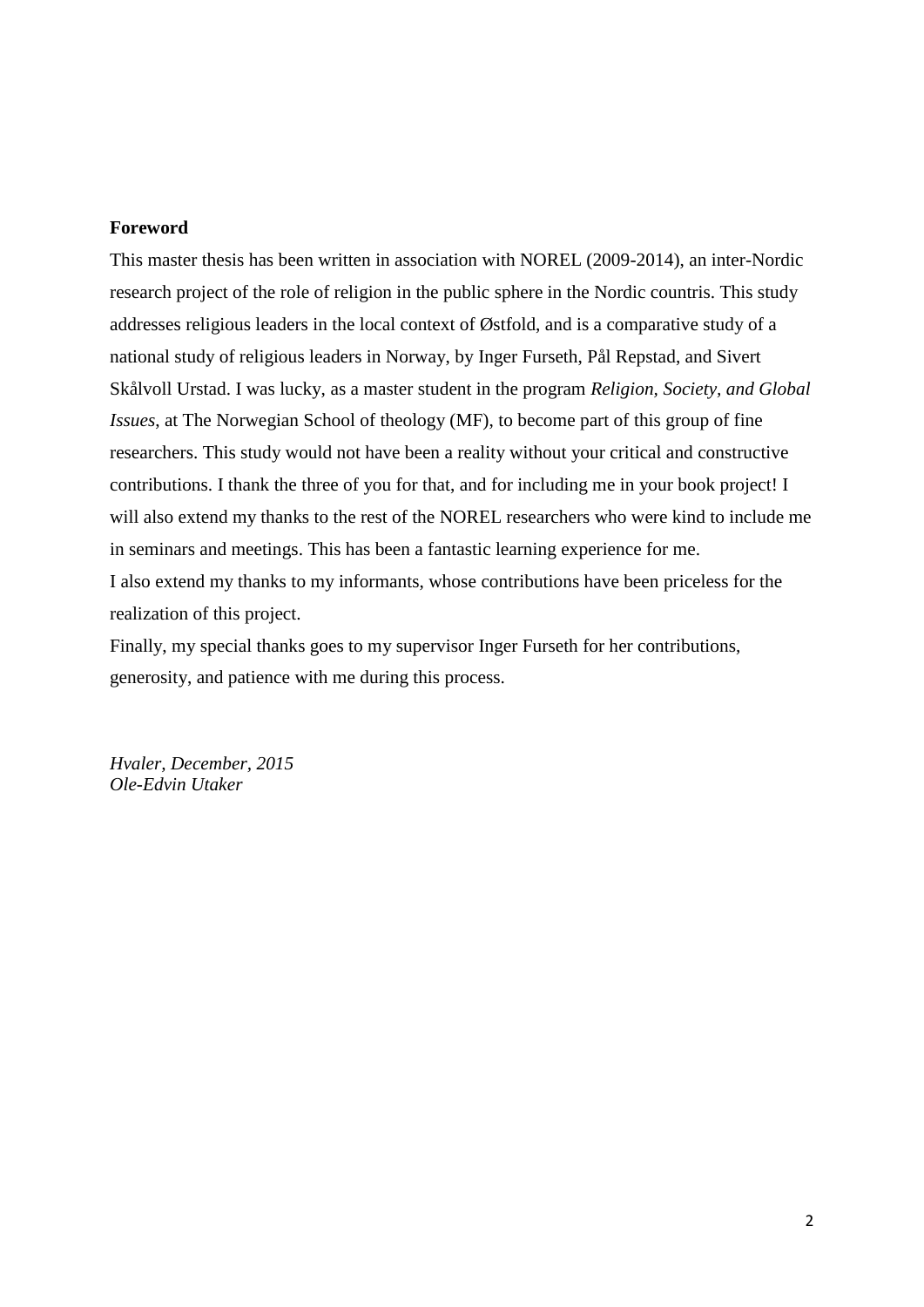## **Abstract**

This is an empirical study of the publicness of religion. Its focus is on religious leaders in the local context of Østfold, Norway, and seeks to explore the role of religious leaders and their faith communities in their local communities. A main theme of this study is to explore religion in an increasingly multireligious context, and it employs the concepts of civil society, the public sphere, and social capital as its theoretical lens. The empirical basis of this study is nine structured or semi-structured interviews with local religious leaders representing eleven faith communities. On the one hand, I argue that religious actors and faith communities are visible actors in civil society and the public spheres of their local communities. On the other hand, interreligious dialogue seems to be problematic among minority churches in Østfold. While religious leaders in this region are outward looking and active in their local communities, the majority of them have conservative views on social and political issues of gender and gay-lesbian rights in relation to employment in religious organizations.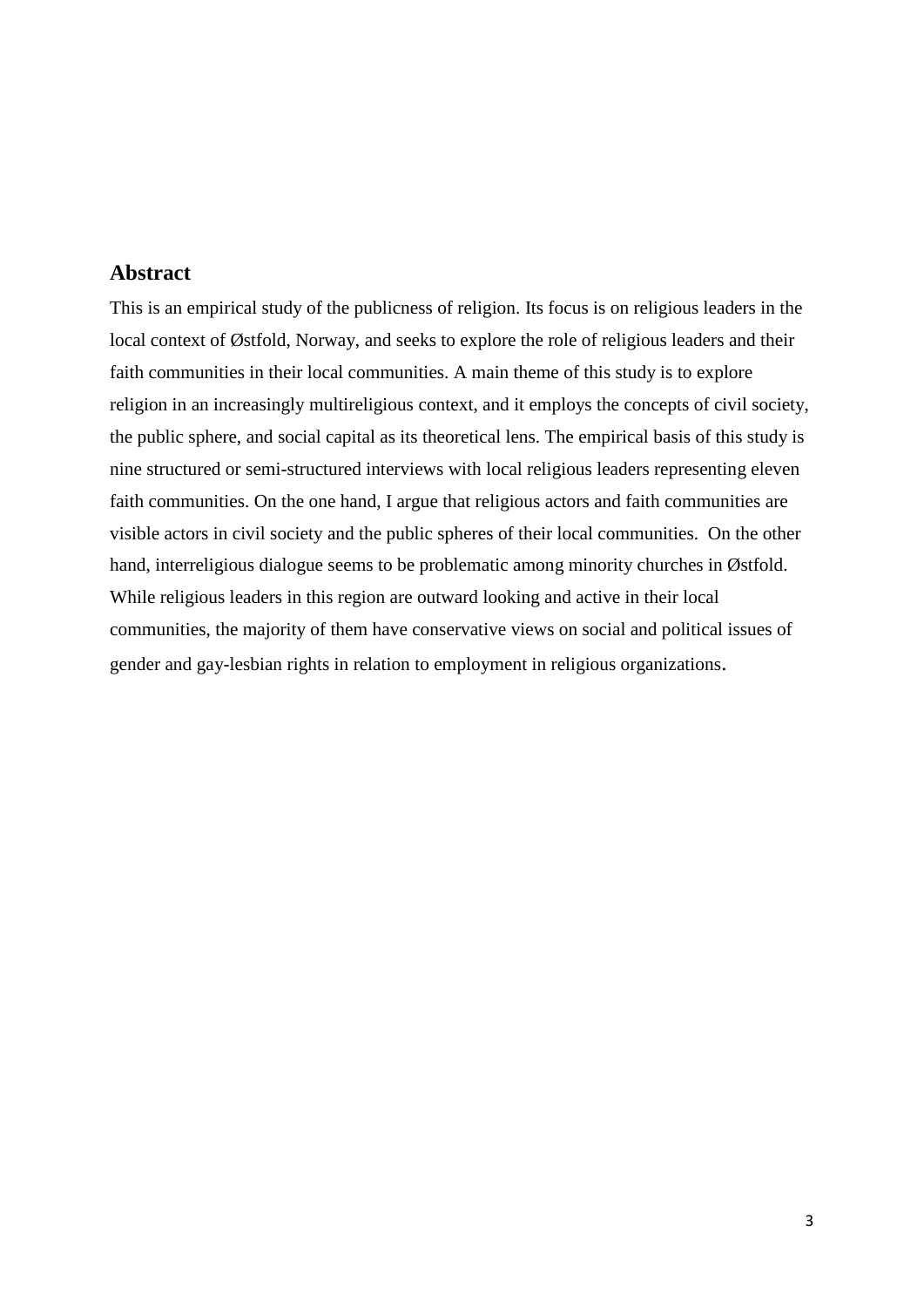## **Contents**

| Foreword | $\mathbf{2}$                                               |    |  |  |
|----------|------------------------------------------------------------|----|--|--|
| Abstract |                                                            |    |  |  |
|          |                                                            |    |  |  |
|          | 1. Introduction – key questions and outline                | 5  |  |  |
|          | 2. Research literature and theoretical perspectives        | 9  |  |  |
|          | 2.1. Nordic studies                                        | 9  |  |  |
|          | 2.2. American and European studies                         | 11 |  |  |
|          | 2.3. Theoretical framework                                 | 12 |  |  |
|          | 2.3.1. The concepts of the public sphere and civil society | 13 |  |  |
|          | 2.3.2. The concept of social capital                       | 15 |  |  |
|          | 2.3.3. Critique of the concept of social capital           | 18 |  |  |
|          | 2.3.4. The concept of social capital as used in this study | 20 |  |  |
|          | 3. Research questions, informants and method               | 20 |  |  |
|          | 3.1. Research questions                                    | 20 |  |  |
|          | 3.2. Methodological approach and data                      | 27 |  |  |
|          | 4. Presentation and analyses of empirical data.            | 30 |  |  |
|          | 4.1. Profile of religious leaders                          | 31 |  |  |
|          | 4.2. Profile of their organization                         | 33 |  |  |
|          | 4.3. Views on power                                        | 36 |  |  |
|          | 4.4. View on social and political issues                   | 38 |  |  |
|          | 4.5. Political affiliation                                 | 45 |  |  |
|          | 4.6. Political lobbying                                    | 46 |  |  |
|          | 4.7. Dialogue and inclusive practice                       | 48 |  |  |
| 5.       | <b>Main findings and conclusion</b>                        | 52 |  |  |

## References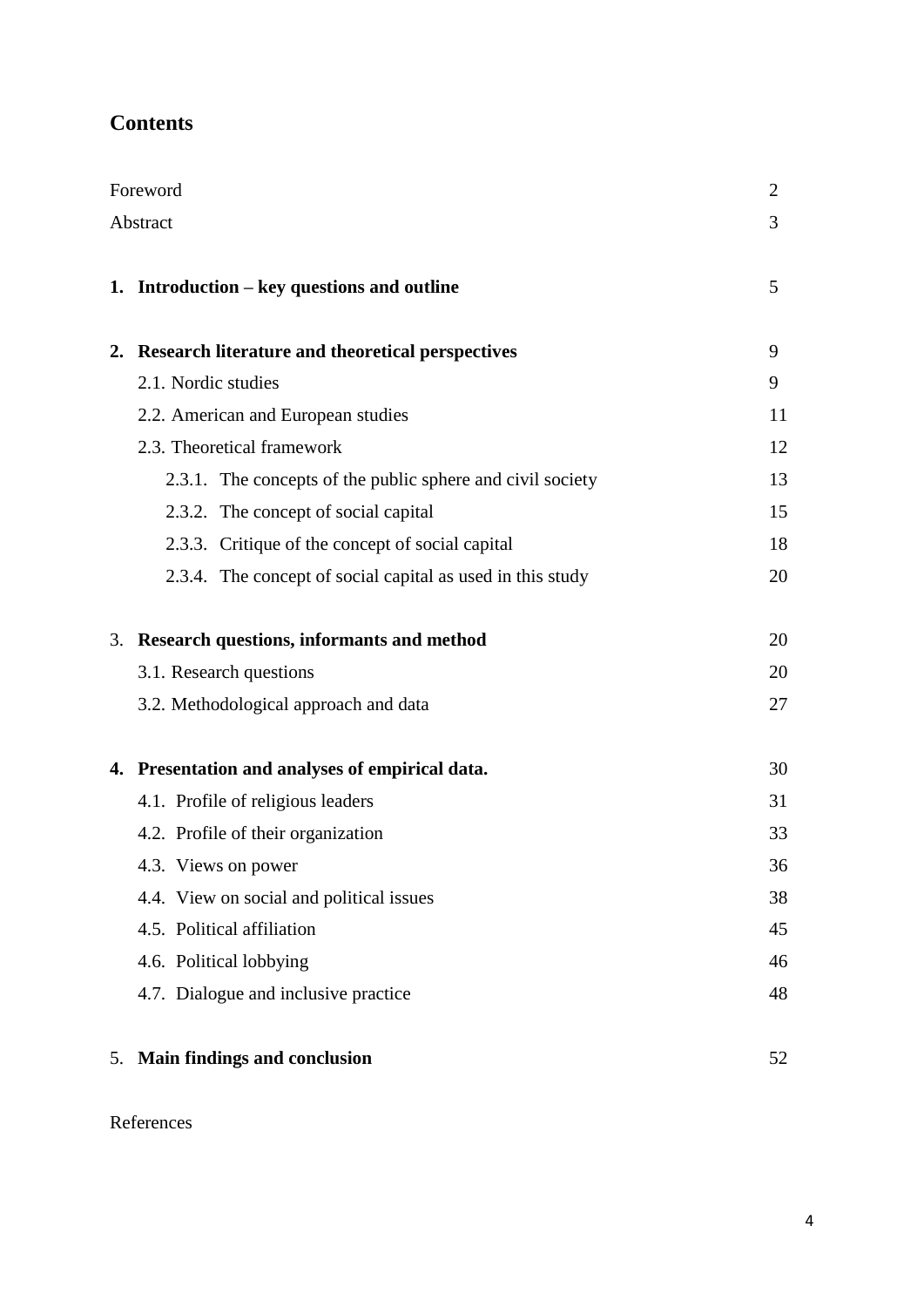## **1. Introduction**

This is a study of religious leaders and their faith communities at a local level in county of Østfold. It is a continuation of NOREL's study of Norwegian national religious leaders (NOREL), at a local level (Furseth et al. 2015: 139-182).

Over the last 30 years we have seen a growing religious diversity in Norway (Daugstad and Østby. 2009). This development poses new challenges to religious leaders, as well as to their faith communities. The central thesis of sociologist José Casanova's study (1994: 5) is that faith communities are becoming more and more visible as part of civil society, and that they no longer merely play a privatized role, but also a public role. Jürgen Habermas (2006: 15), in his essay *"Religion in the Public Sphere",* employs the term "post-secular society" to denote this development, and the continued presence of religious communities as legitimate voices in the public sphere of modern democratic societies. My core task here is to examine how the publicness of religion through its representatives as religious leaders and faith communities plays out a local level. The focus in this study is therefore to try to understand the role of local religious leaders, and their faith communities at the level of civil society and the public sphere of their local communities, in the context of a growing religious and cultural diversity.

The key focus of this study, parallel to NOREL's study of national religious leaders (Furseth et.al.: 11-12, 139), is therefore to examine to what extent local religious leaders and their faith communities engage as part of civil society in in their local communities, and what is the nature of their engagement? Who are the local religious leaders and what are their views on a number of social and political issues? How do they relate to a growing multireligious society? Do they engage in activities towards new immigrants and in interreligious dialogue? The aim is to see if local faith communities are outward looking and building ties to society in general, and other faith communities, or if they are more tightly knit and inward looking communities, with few links outside their own networks (Furseth et.al. 2015: 11-12).

To answer these questions, I have conducted a comparative study of nine religious leaders representing eleven faith communities in Fredrikstad, Sarpsborg and Moss. Eight of the informants represented eight Christian communities, while one represented three Muslim congregations. The empirical basis for this study is therefore qualitative data from nine structured interviews with leaders of these congregations. My informants represent

In developing my answers to the key research questions in this study, I will draw on theoretical concepts of the public sphere, civil society, and social capital. These concepts have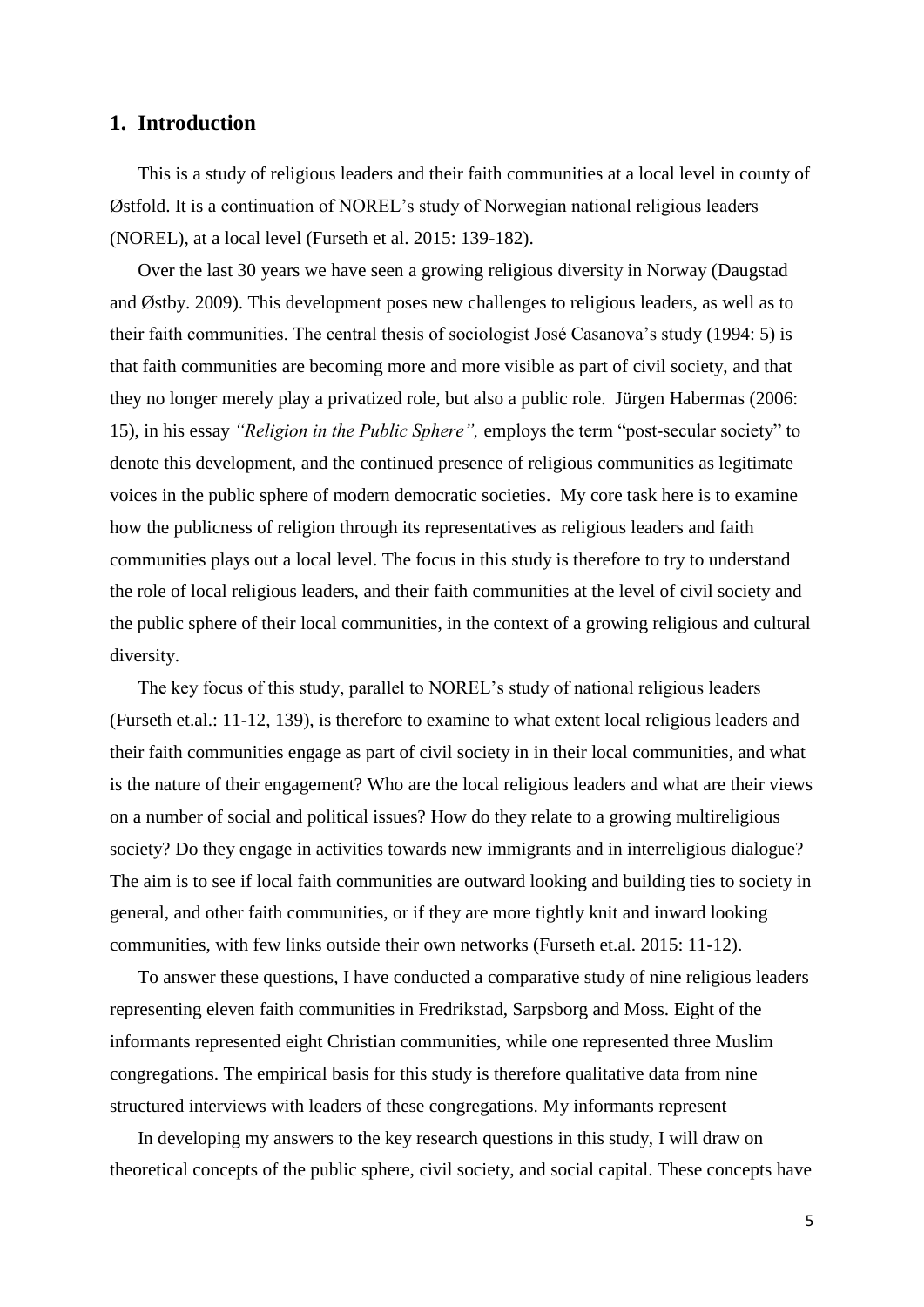been central in theoretical debates and empirical studies of the role of religion in society (Mendieta and VanAntwerpen 2011; Habermas 2006; Casanova 1994; Foley and Hoge 2007).

Sociologist Jürgen Habermas pioneered the concepts of the public sphere and civil society in his book *The Structural Transformation of the Public Sphere* (1991). He emphasized the functional aspects of modern liberal democracies, and the legitimation of political power through popular sovereignty. His concepts of the public sphere and civil society are rooted in an ideal of free public deliberation as the basis for determining the common good (Furseth et al. 2015: 12). Habermas has in the last decade revisited his position on the role of religion in the public sphere. Whereas he earlier subscribed to the standard thesis of secularization, implying that religion would be marginalized and eradicated from the public sphere of the modern secular societies (Casanova 1994), he now seems to have taken a "theological turn", acknowledging that religious actors are legitimate voices in civil society and the public sphere (Dreyer and Pieterse, 2010). In his essay "Religion in the Public Sphere" (2006) he presents his views on the role of religion in the public sphere of modern constitutional democracies. As I will show later, Habermas sees the potential of public religion as a moral voice in postmodern societies.

Sociologist José Casanova, based on five case studies of public religion Spain, Poland, Brazil, USA), also claims that religion is back on the public agenda (Casanova 1994). He posits that in the 1980's religion "went public" (1994: 3). According to Casanova, the lessons we can draw this decade are that "religions are here to stay", contrary to some "cherished dreams of the Enlightenment, and that "religion are likely to continue playing important public roles in the ongoing construction of the modern world" (1994: 6). Casanova is therefore critical to some of the core tenets of the thesis of secularization. He rejects the idea that the processes of secularization necessarily lead to privatization and marginalization of religion in the public spheres of the modern societies. His thesis is that at the close of the twentieth century we were witnessing, what he calls, the "deprivatization" of religion. The central thesis of his study was that "we are witnessing a "deprivatization" of religion in the modern world" (1994: 5). What Casanova meant by this term is that faith communities are becoming more and more visible as part of civil society, and that they no longer merely play a privatized role, but also a public role. On this background, he posits that there is a fundamental need to revise our conceptions and theories of the relationship between religion and modernity.

In addition to Habermas and Casanova, several other scholars have been critically engaged in scholarly debates on the relationship between religion and modernity, and the role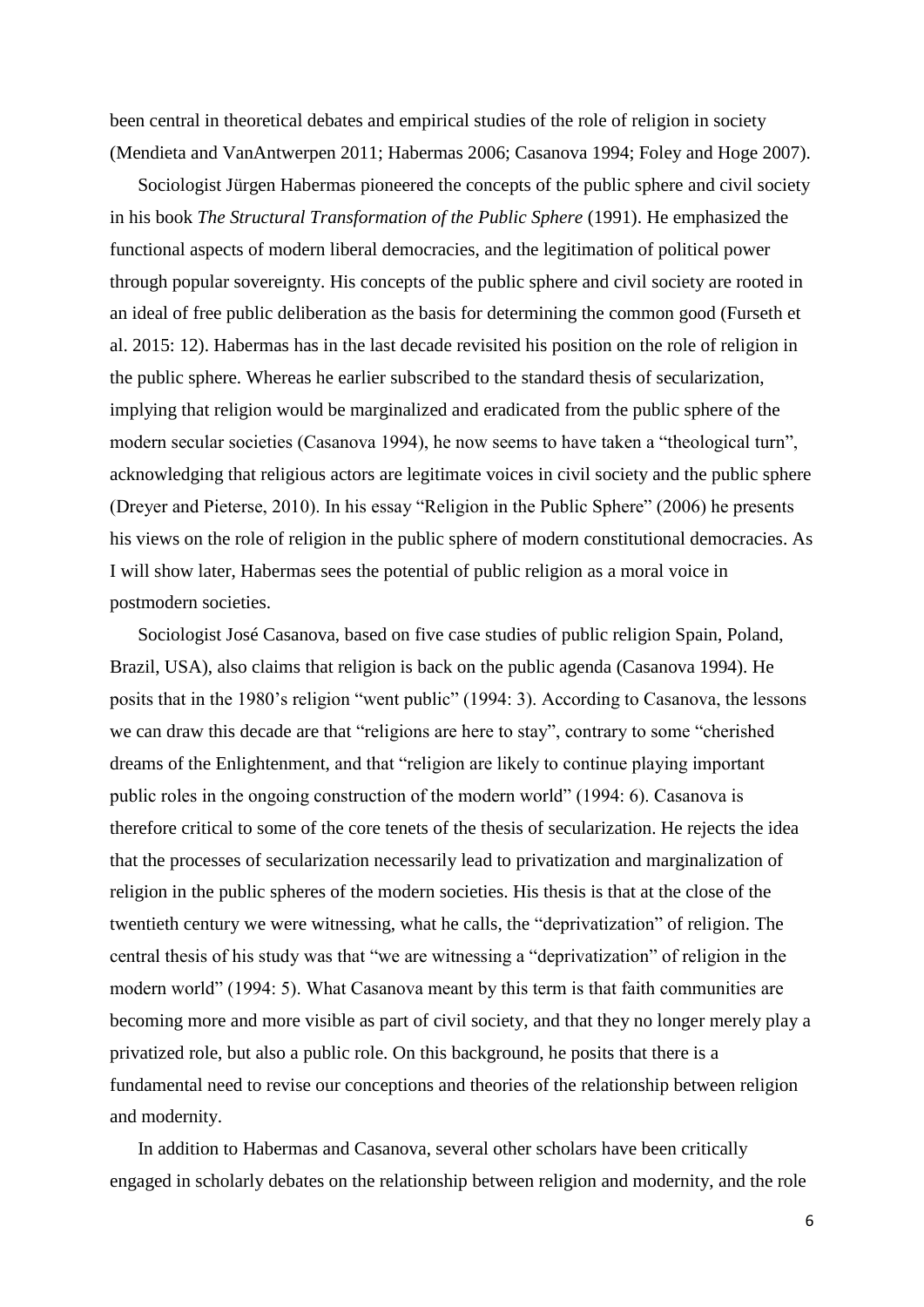of religion in the public sphere. The Canadian philosopher Charles Taylor is also a key figure in this discourse, both a dialogue partner and critic of Habermas. In his his *A Secular Age* (2007), he traces the the genealogy of the secularization process of Western societies. This work has triggered many responses and commentaries, and has to a great extent formed the backdrop for later scholarly works and discussion on the reconfiguration of the role of religion in contemporary societies. (Warner and VanAntwerpen 2010; Calhoun, Jürgensmeyer and VanAntwerpen 2011; Mendieta and VanAntwerpen 2011). What these studies have in common is a critical discussion of a reconfiguration of the role of religion in contemporary societies. They underline the fact that religion and religious actors are on the agenda within the social sciences.

The concept of social capital has become an important key concept within social and political sciences during the past twenty years. Part of its growing importance has to do with its purported ability, in the context of multicultural societies, to advance national and social cohesion (Brink-Danan 2014: 3). My aim is not to map the whole debate on the concept of social capital theory, but to explore some possibilities for theorizing social capital in relation to faith communities. Sociologists Pierre Bourdieu and James Coleman, and political scientist Robert Putnam, the "fathers" of the contemporary use of the concept, have different approaches to the concept of social capital, which I will come back to later. Crucial for this study, however, are Putnam's types of social capital of "bonding" and "bridging" social capital (Putnam 2000: 22), and Woolcock's later development of Putnam's work to include "linking" social capital (Woolcock 1998). Bonding social capital is characteristic of "thightly knit communities" (Foley and Hoge 2007: 31) who are more concerned with building strong internal loyalty than engagement in society. Bridging social capital, in contrast, is more outward looking and seeks to build links to people and institution outside "the confines of their own narrow circles" (Foley and Hoge 2007: 31). Linking social capital focuses on the role of public and state institutions as sources of social capital in the meaning of general trust in the key institutional structures, especially the welfare state (Furseth 2008: 154; Wollebæk and Selle 2007: 2-3; Rothstein and Stolle 2003; Woolcock 1998).

The concept of social capital in the sense of bonding and bridging social capital will play a key role in this study. Their importance is rooted in their usefulness in explaining the type and quality of civic engagement in faith communities. In the NOREL study, Furseth argues, building on Putnam (2000), that his types of social capital are useful to differentiate between worship communities that are outward looking, that is, concerned with society in general and the common good, in contrast to "inward looking", that is, communities that can be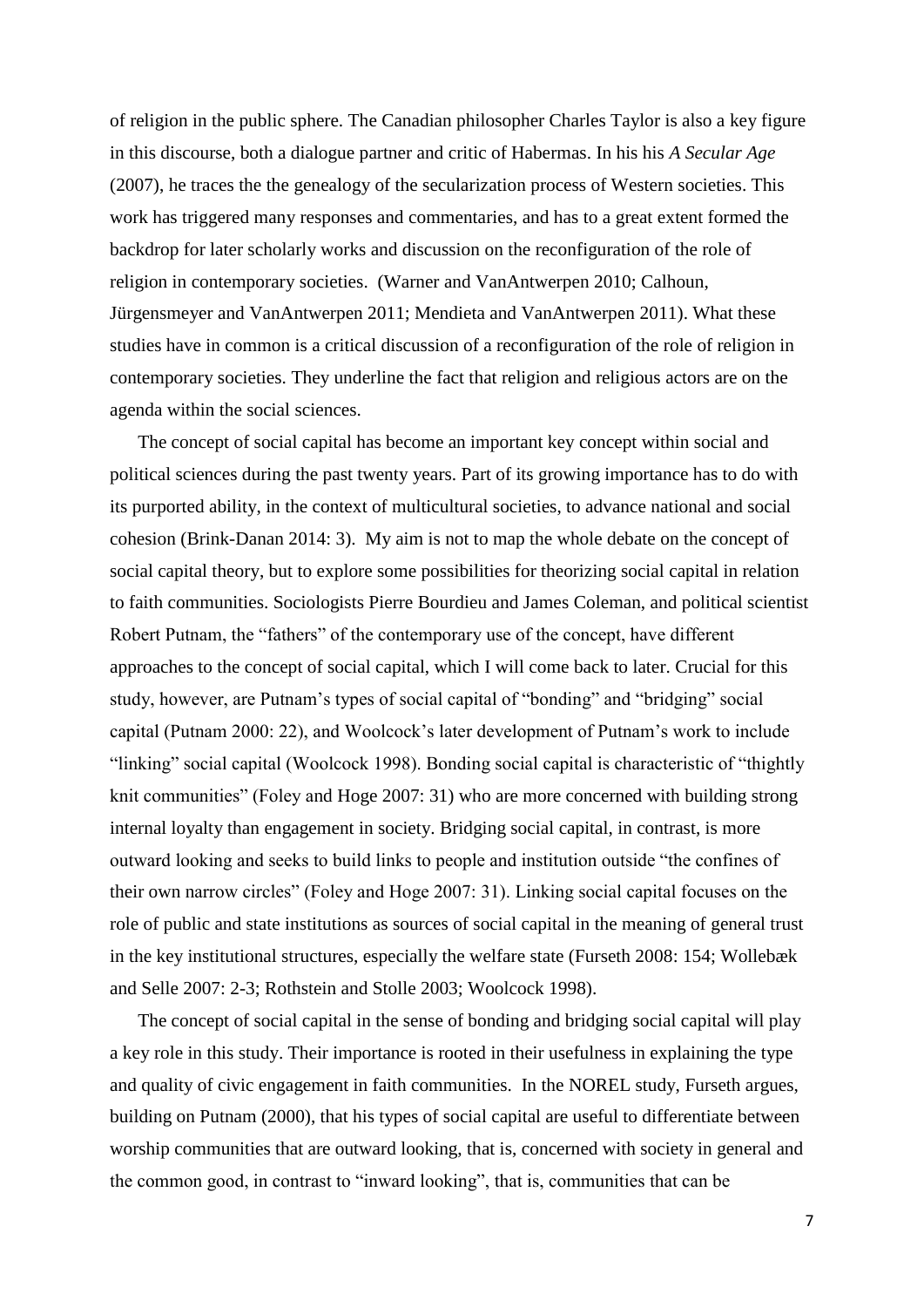characterized as "thigtly knit communities" (Foley and Hoge 2007: 31) who are more concerned with building strong inward ties, than engagement with social issues (Furseth et al. 2015: 143). I will discuss this theoretical approach in more detail in my chapter on theory.

The NOREL study on national religious leaders (Furseth et al. 2015), mentioned above is central to this study, and represents the findings from the Norwegian part of this inter-Nordic study. While this study looks at religious change over the last 30 years, on a national level, from several perspectives - religion in relation to state, politics, media and civil society – my study is limited to religion and civil society in a local context. It is therefore the part of NOREL that focused on religion and civil society that is of importance to my study. The findings of NOREL's study of religious leaders will be presented and compared to my own findings in later as present and analyze my own data.

Why is this study important? A main answer is that research on local religious leaders and their faith communities at a civil society level and how they relate to the fact of a growing multireligious society is an understudied area. Further, the findings of this study may complement other studies of the role of religious leaders in Norway. NOREL's study of national religious leaders included religious leader from 28 majority and minority faith and life view communities in Norway (Furseth et al. 2015: 139-162). My study, as I have mentioned already, is a continuation of the NOREL national study at alocal level, to examine similarities and differences between national and local leaders. Further, a number of the questions in the interview guide, used in my study and NOREL were drawn from *Maktutredningen* (1998-2003). A central part of *Maktutredningen* was a comparative study of several Norwegian elites, and among them religious leaders in the Church of Norway (Gulbrandsen et.al. 2002). It explored their background, views, and attitudes on central social and political issues. Part of the findings of my study is therefore comparable to the findings of both NOREL and *Maktutredningen*.

The outline of this dissertation is as follows. In chapter 2, I give an overview and discussion of research literature relevant for the topic of this study. Further, I give a presentation of the theoretical framework that will be used to analyze the empirical data. In chapter 3, I formulate and discuss my research questions, and the methodological approach of this study. In this chapter I will also relate the findings of NOREL's national study of national religious leaders to my research questions. In chapter 4, I will present the collected data that forms empirical basis for this study. Further, I will analyze the data and discuss my findings. The NOREL study will be central to my finding and compare my findings with the this study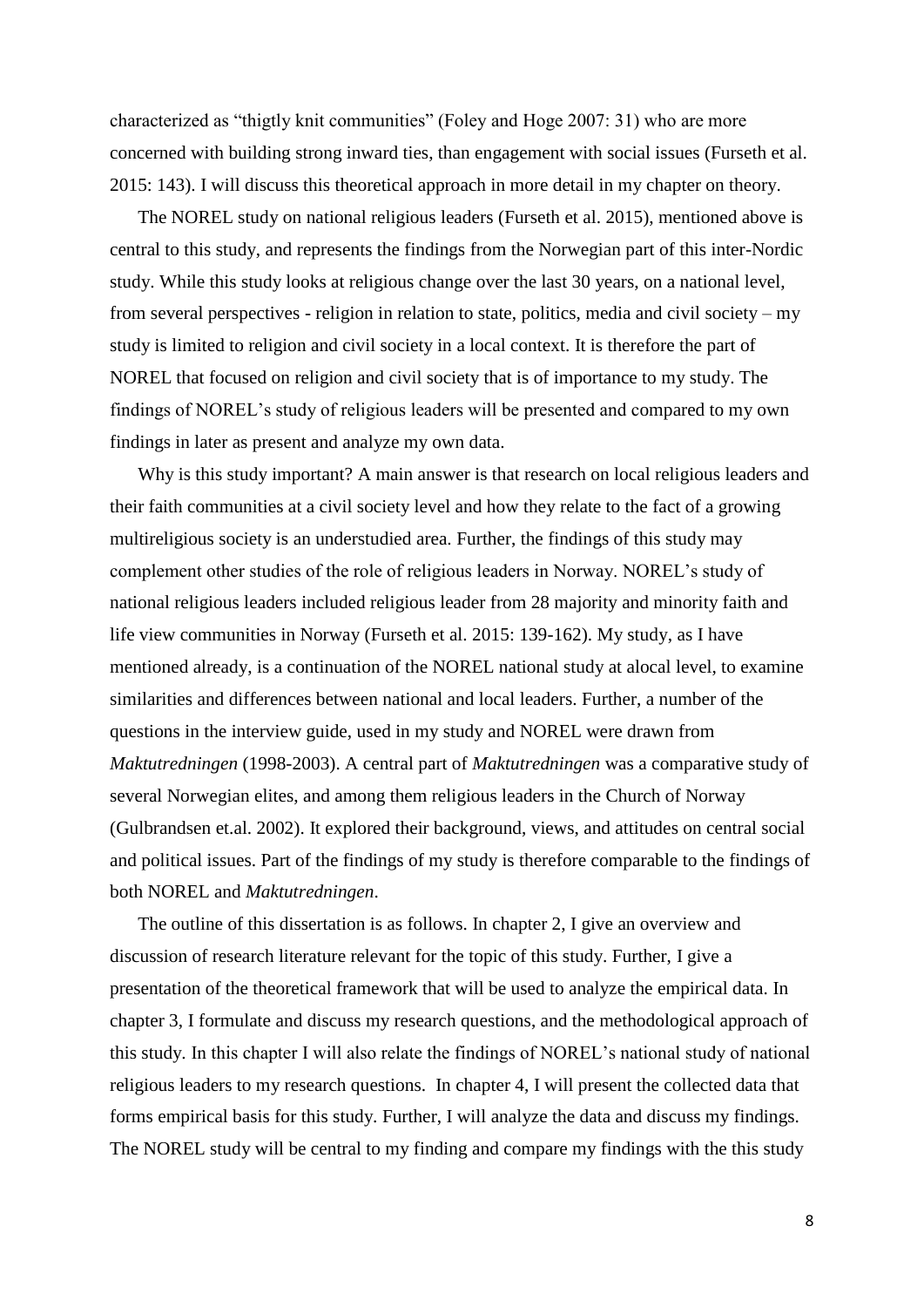and look for similarities and differences. Finally, in chapter 5, I will sum up my findings and make some concluding remarks.

## **2. Research literature and theoretical perspectives**

In this chapter, I will review relevant research literature and theoretical perspectives on the relation between religion and the public sphere, civil society and social capital. Research on the publicness of religion, is closely related to these theoretical concepts, and they inform much of recent research in the field. The way I will do this is that I will first present some scholarly studies on the relationship between religion and the concepts of social capital, civil society, and the public sphere. In this section, I will look at relevant research on faith communities and their potential role as civic actors, and look for findings that can be useful for my study. Secondly, I will present different perspectives within the social sciences on social theory related to the notions of social capital, civil society, and the public sphere. I hope that, finally, this will enable me to formulate the theoretical architecture that I will use in this study.

#### *2.1 Nordic studies*

Several studies have been done in the Nordic countries on religious leaders and the role of religion in the public sphere. A systematic comparative study, by the Swedish sociologist Göran Gustafsson, focused on religious change in the five Nordic countries between 1938 and 1978 (Gustafsson 1987). The main conclusion from this study suggested a growing privatization of religion in the Nordic countries over the period.

The NOREL project is the most recent study. Its key focus is on religion in the public sphere, and religious change over the last 30 years, is the most comprehensive study on the societal role of religion in the five Nordic countries. A key question in this study, based on Casanova's study (1994), is if we can see a deprivatization of religion over the last 30 years. This study is a follow up on Gustafsson's study, mentioned above. It looks at religious change from four perspectives: state and religion, religion and politics, religion and media, religion and civil society (Furseth et al. 2015). Its core focus was to analyze change in the presence of religion in the public sphere over the last 30 years.

A main conclusion from the study is that the data do not support an undisputable trend toward the resurgence of religion in the public sphere. Its findings on religion and civil society, especially relevant for this study, suggests several new developments (Furseth et al.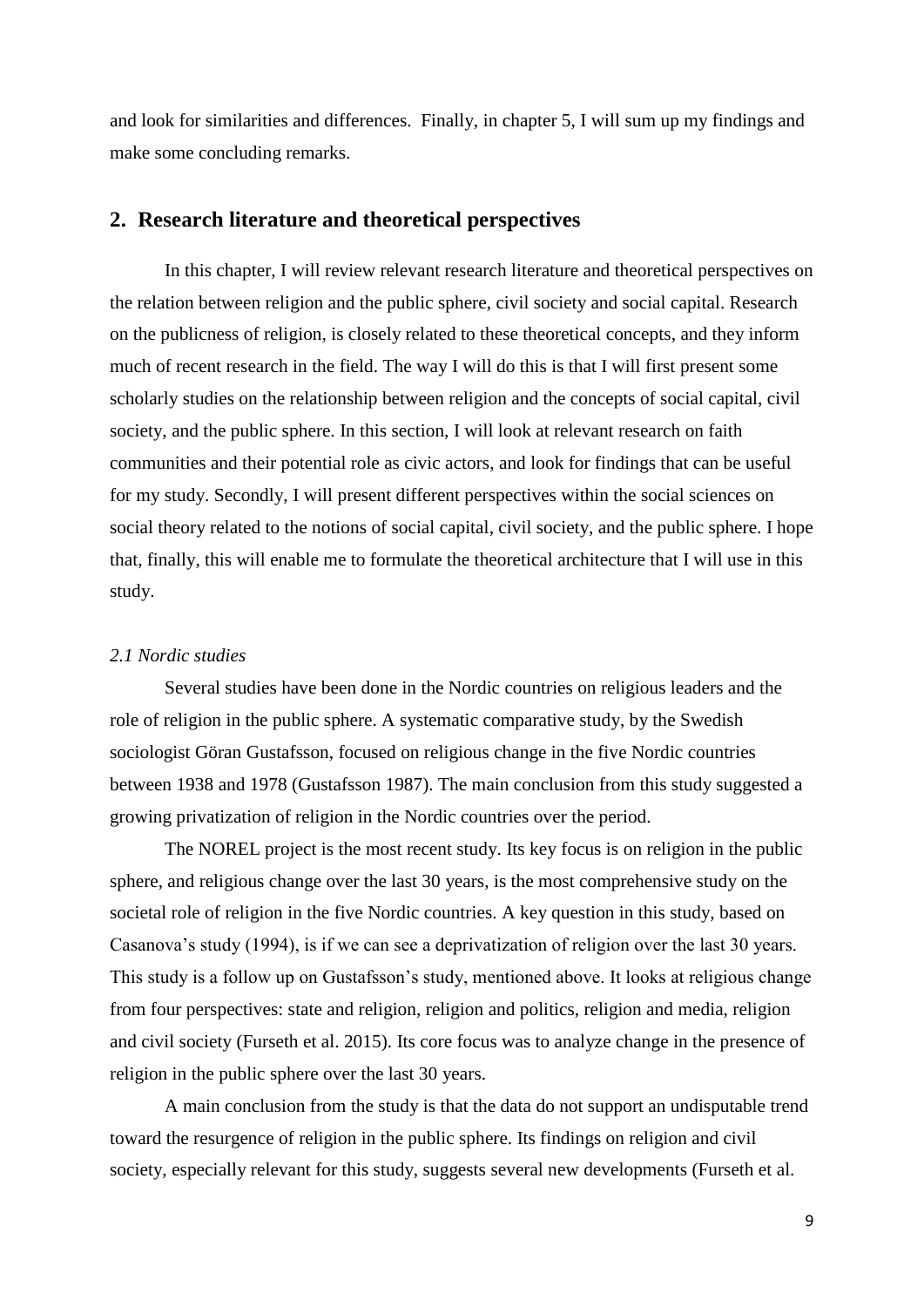2015: 169-182). First, that an interreligious infrastructure, with representatives from a wide range of religious organization, has formed both bilateral and multilateral groups and organizations. The function of these platforms is to promote mutual understanding, and encourage dialogue on common interests and concerns. Second, the study claims that we can see a broader engagement from religious leaders on a range of social and political issues. While religious leaders used to limit their engagement to religious questions and social issues with a religious dimension, now they engage as moral voices on a number of issues relating to the common good of society, including questions on climate change, immigration, refugees, and global challenges. Third, the public discussion has changed from a focus on "Christianity to "Religion", reflecting the new multireligious context. The study also indicates that religion has become a more complex and contested issue in recent years in the Norwegian society.

On a theoretical level the findings also problematizes certain assumptions within theories of secularization and de-secularization. Furseth claims that the general theory of a resurgence of religion in post-secular societies lacks support by the data from NOREL's Norwegian study (2015: 181). Furthermore, she argues that Casanova's notion of a fusion of state and religion in the Nordic countries is misleading. To the contrary, she claims that we have witnessed a differentiation between state and church in recent years. She also concludes that the differentiation between religion and other functional social spheres in the Norwegian society is not watertight, but that the borders between them are porous. Religion shows up in several of the other functional spheres – state, politics, media, and civil society. Based on these findings, Furseth claims that the core thesis of functional differentiation in theories of secularization is in need of adjustment (2015: 181).

Finally, Furseth also questions the sub thesis of religious decline. Does the deprivatization of religion in the public sphere necessarily mean that religion is not in decline on other levels of society? (2015: 181). She argues that the findings of decline in religious convictions and participation; an individualization of religion, both within and outside of organized religion, indicates a secularization and decline in religious adherence at the individual level.

The part of this study that looked at religion and civil society in Norway is, as mentioned earlier, of great importance to my study. I will present and discuss the more specific findings of this study at a national level in my analysis of my findings at a local level.

A group of Norwegian researchers have conducted a study on religious leaders in a Norwegian context from a wide variety of both majority and minority faith communities, across world religions (Døving and Thorbjørnsrud 2012). This study focuses on the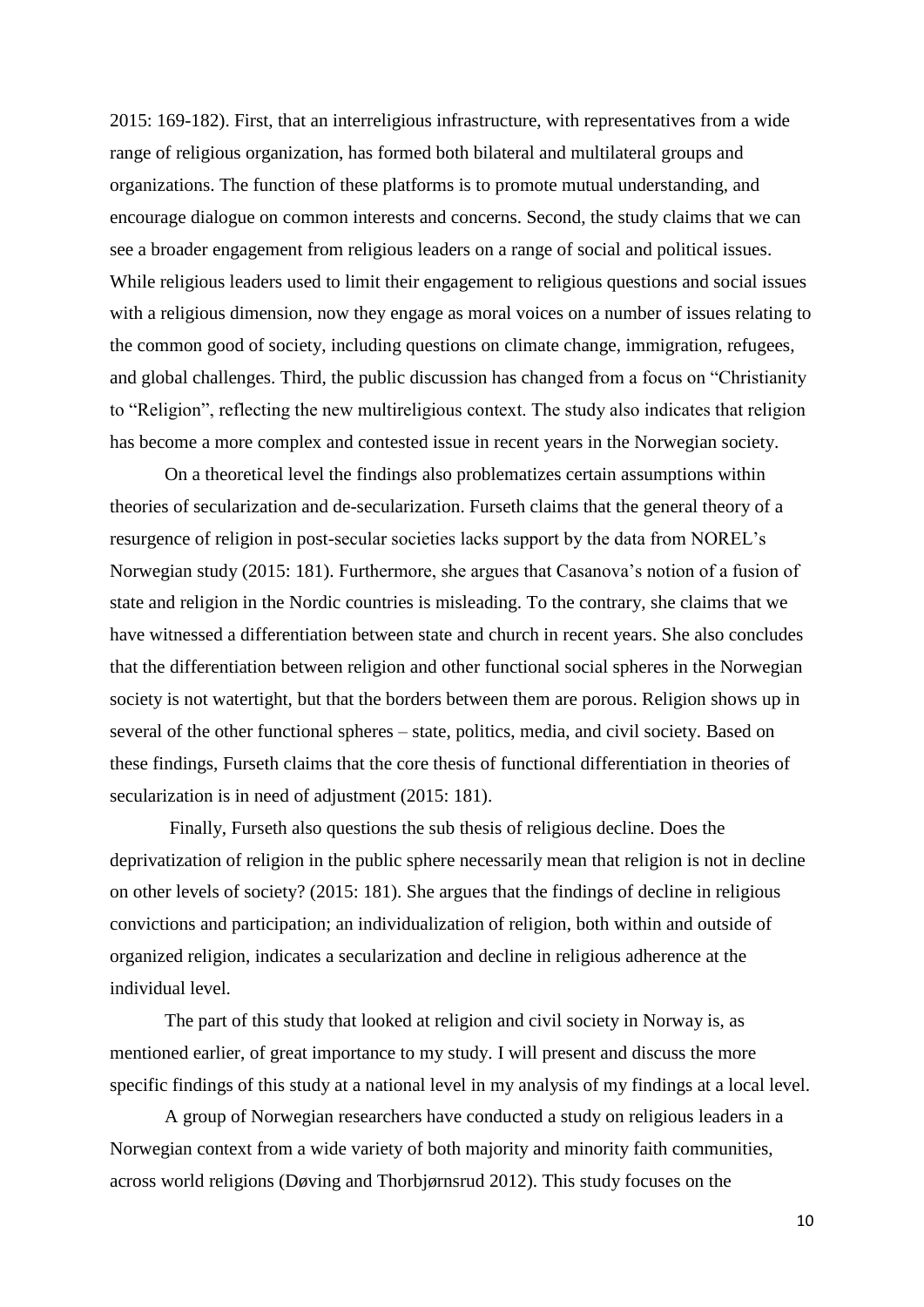ambiguous role of religious leaders in relation to power. Sociologist Pål Repstad, who participated in this study, has also published an article of the Norwegian church elite (2005) in relation to *Maktutredningen* (Gulbrandsen et.al. 2002). Repstad's article focuses on religious elites within the Church of Norway. This study is relevant for my study of religious leaders in relation to their self-understanding of authority and power. I will therefore draw on both of these studies in the analysis of my data.

A recent study and evaluation of the religious infrastructure supporting interreligious dialogue, "Det Handler om Verdensfreden" (It is all about world peace – my transl.), has been published by Kifo – Institute for Church, Religion, and Worldview Research (Brottveit, Gresaker, and Hoel 2015). This study evaluates the roles of The Council for Religious and Life Stance Communities (STL), The Christian Council of Norway (NKR), and The Islamic Council of Norway (IRN) in interreligious dialogue at a local level in Norway. The aim of this report is to document the extent to which these organizations contribute to dialogue across different religion and worldviews, in local communities. The report bases its conclusion on three local case studies: STL Bergen, the Faith- and Worldview forum of Drammen region (DoTL) (my transl.), and UngDialog. This report is relevant for my study of interreligious dialogue at a local level in Østfold.

#### *2.2. American and European studies*

In recent years, we have seen a growing interest among scholars to understand the public role of religion and associational life. Research suggests that religious involvement is among the most powerful predictors of social and political engagement (Putnam 2000: 66-67; Meisner and Traunmuller 2010). Some argue that religious organizations can be a "prime source of social capital" (Foley and Hoge 2007: 92). Others, that religious engagement is a strong indicator of engagement in societal issues (Meisner and Traunmuller, 2010; Bekkers, 2005; Borgonovi, 2008; Campell and Yonish, 2003; Stolle and Hooghe, 2004; (Cnaan, Boddie, and Yancey 2003).

Corwin Smidt's edited volume, *Religion and Social Capital* (2003), is among the first systematic attempts to map the relationship between religion and social capital (Furseth 2008: 155). A main conclusion from this study is that social capital generated in faith communities can play an important role in American democratic life (Smidt 2003: 13). What the above studies indicates are that faith communities can be an important arena for acquiring the necessary links and capabilities for engagement in social and political issues in society in general.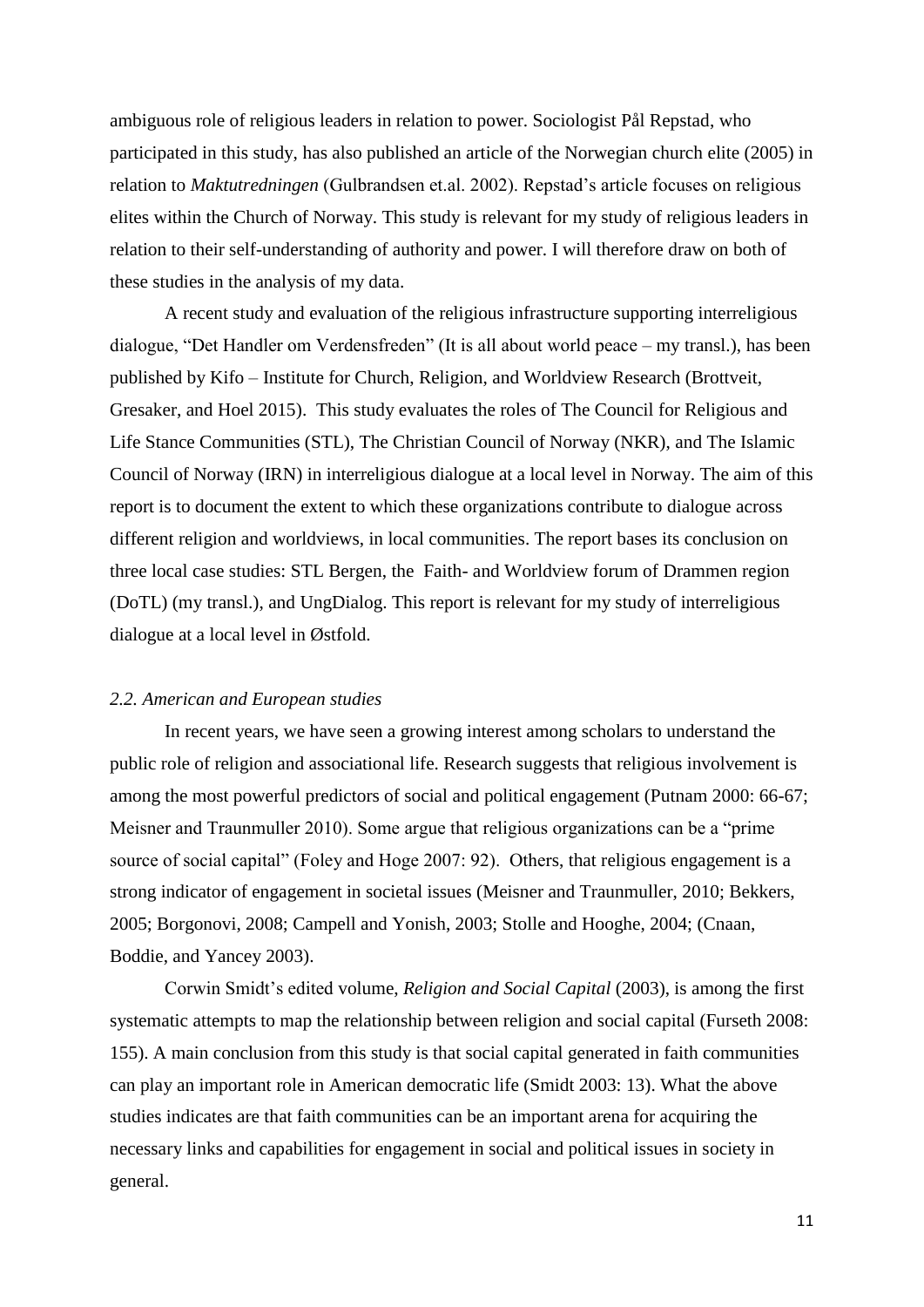Another and more recent study is a study conducted by political theorist Michael W. Foley and sociologist Dean R. Hoge, published in their book *Religion and the New Immigrants – How Faith Communities Form our Newest Citizens* (2007). Their study included empirical data from 200 faith communities in the greater Washington DC area - Muslims, Hindus, Sikhs, Catholics, and Protestants. Their aim was to explore the type and level of civic engagement in these communities, and explain variances. They were looking for indicators of whether these communities provided resources for support, mutual aid, and access to jobs or other benefits for their members. They were also drawing on Putnam's forms for social capital – bridging and bonding. Some of the main conclusions from their study, relevant for my task here, was that faith communities can be a "prime source of social capital" (Foley and Hoge 2007: 92), and that bridging social capital is a strong indicator for social and political involvement, in addition to providing jobs, educational and training opportunities for its members. Foley and Hoge's study has relevance for my study in the sense that it demonstrates that the different types of social capital formation, in faith communities, is of crucial importance for involvement in society in general.

British anthropologist Marcy Brink-Danan has studied social capital in relation to interfaith dialogue in the UK over the last two decades from a meso-macro perspective (2014). She emphasizes the value of bonding, bridging and linking social capital for interreligious dialogue and the creation of national cohesion. She argues, "knowing how to talk to those of other faiths is a new, institutionalized demand placed on religious leaders and laity alike" (2014: 3). Religious leaders and clergy are expected to play a key role in interfaith dialogue (2014: 4). Her study stresses the key role that religious leaders can play in interreligious dialogue at a local level.

I will now turn to a more detailed discussion of my theoretical framework.

## **2.3. Theoretical framework**

As I have mentioned earlier, my theoretical framework consists of the concepts of the public sphere, civil society, and social capital. Due to limitations of space, I will not be able to give an exhaustive exploration of the concepts, but will limit my discussion to what is relevant for my task in this study.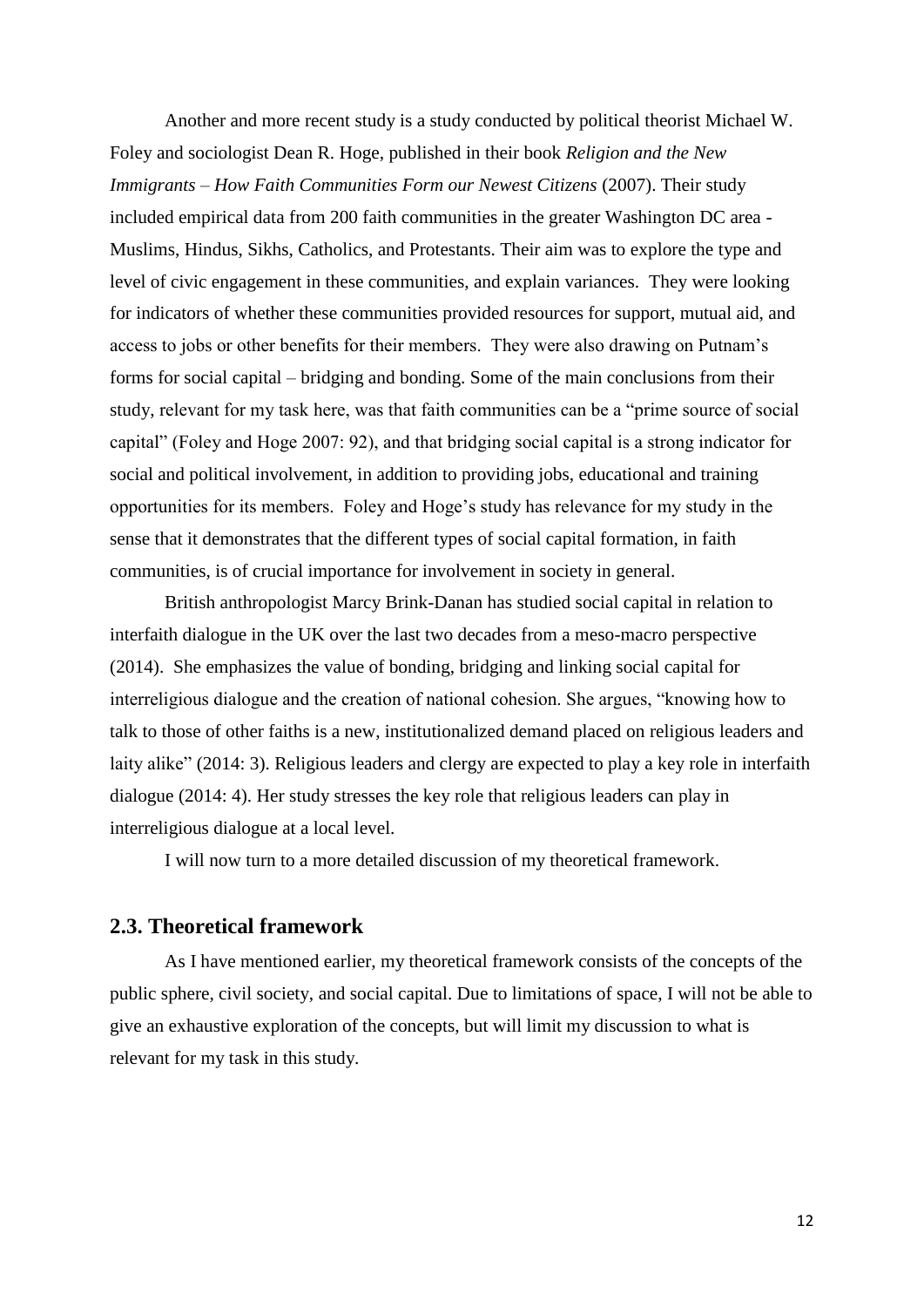#### *2.3.1. The concept of the public sphere and civil society.*

There has been a renewed interest among scholars in the concepts of the public sphere and civil society in recent years, "particularly since the fall of the Berlin Wall and the disintegration of the Soviet Block" (Fleming 2000, p. 2). The concepts of a public sphere and civil society are closely related and will therefore be discussed together. Both is based on the idea of collective action and civic agency in participatory and deliberative constitutional democracies. As such they are rooted in the "democratization of political power" (Habermas 2006: 4). Its genealogy stretches back to Greek antiquity. Michael Edwards points out how Aristotle valued "a disposition to seek each other's company and form 'political friendships' in search for the common good" (Edwards, 2009: 65).

Jürgen Habermas (1989[1962]) is among the pioneers in the study of the concepts of civil society and the modern public sphere. His notion of the public sphere and civil society entails ideas of a social space of free public deliberations and social contestation about shared interest, outside of the coercive spheres of the state and the market (Herbert 2003: 96).

For my purpose here, it is sufficient to outline the crucial components of the concept of the public sphere and civil society. First, its normative function emphasizing the "cultural and symbolic dimensions of civil society – its role in the formation of values, action-orienting norms, meanings and identifications" (Fleming 2000: 2). This normative function is often associated with norms of reciprocity, cooperation, and trust (Edwards, 2009: 52), and relates closely to Putnam's notion of social capital, which I will discuss later in this chapter. Second, the institutional core of civil society consists of "voluntary associations outside of the sphere of the state and the economy" (Flyvebjerg 1998, p. 210). This institutional core, according to Fleming, constitutes the "creative side of civil society", in that it "struggles over democratization, and [it seeks] to reform not only the polity, but also the institutions of civil society itself" (Fleming 2000, p. 2). Faith communities can therefore be viewed as part of the institutional core of civil society (Casanova, 1994), and are, as such, participating in the public will-formation of constitutional democracies. The third component is the "public sphere", Fleming, building on Habermas' concept of the public sphere, emphasizes the communicative and deliberative character of the Habermasian public sphere. He claims that its deliberative ideal is to assert

"itself as a bulwark against the systematizing effects of the state and the economy" …where people can discuss matters of mutual concerns as peers, and learn about facts, events, and the opinions, interests, and perspectives of others in an atmosphere free of coercion and inequalities that would incline individuals to acquiesce or be silent". (Fleming 2000, p. 2).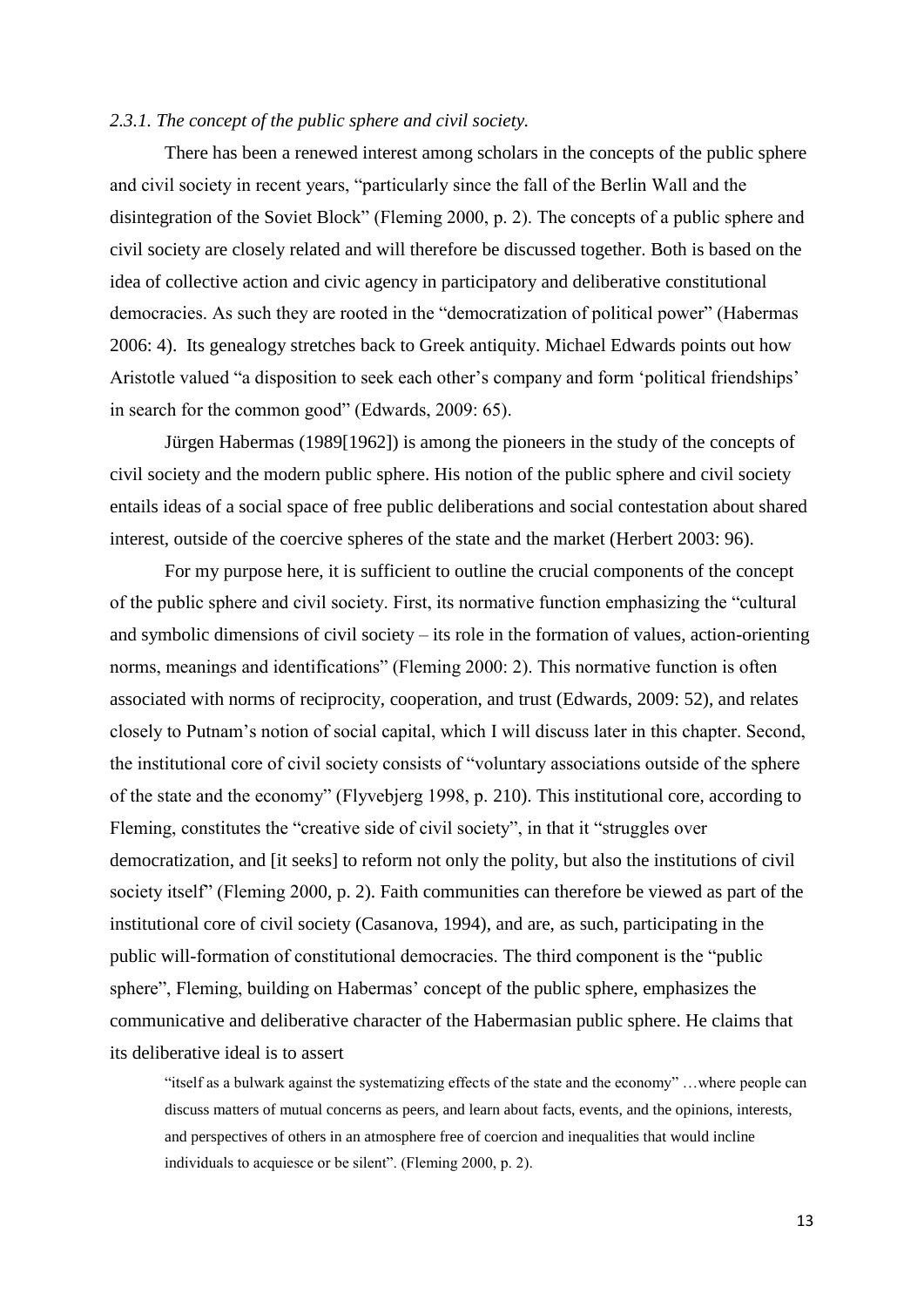The public sphere, according to Habermas, can therefore be defined as a "space of reasongiving, a realm in which reasons were forwarded and debated, accepted or rejected …. An indefinitely open space in which all reasons could be expressed and heard" (Mendieta, Van Antwerpen 2011, p. 2-3).

Habermas claims that the role of religion in this deliberative space is to functions as a counter-force, against the negative effects of a capitalist system, understood in terms of a modern functional sub-system  $<sup>1</sup>$  that "penetrates the lifeworld with its claim to universality"</sup> (Habermas 1987, p. 385). Against this, he sets religious voices as possible sources of meaning, motivation, and ethical values, deeply rooted in the human interpretive traditions (Mendieta, Van Antwerpen 2011, p. 15). Religious traditions, he claims, "have a special power to articulate moral intuitions, especially with regard to vulnerable forms of communal life" (Habermas 2006, p. 10).

Sociologist David Herbert argues that the concepts of civil society and the public sphere, though they are closely related, they should not be conflated: "civil society organizations channel private opinion into the public sphere, they do not constitute the latter" (2003:75).

As normative ideal-types, the concepts of civil society and the public sphere go to the core of the very condition for open public communication and contestation in a wellfunctioning liberal democratic society (Habermas 2006: 4). According to Michael Edwards, any discussion of the public sphere must start with the fact that "publics are formed when we turn from our separate affairs to face common problems, and face each other in dialogue and discussion" (Edwards 2009: 63). Most scholars would agree that this is a valid rationale for developing a concept of a civil society and a public deliberative space as a platform for dialogue on the common good (Mendieta and VanAntwerpen, eds.: 2011: 2).

However, the concepts are contested. David Herbert points out that the traditional concept of the public sphere, as a "unitary" space, "is no longer viable and needs to be replaced by an account of multiple intersecting and contesting public spheres, whose interrelation is problematic" (2003: 95). He argues, "citizens of modern societies simply do not share enough in common to have the kind of debate that the idea of the public sphere implies", because the discursive ideal of the public sphere is blind to "epistemological diversity that makes resolution of difference through rational discussion impossible" (Herbert 2003: 95). In addition, he addresses the need for a "reassessment of the relationship between

<u>.</u>

<sup>1</sup> For Habermas's critique of Niklas Luhmann's system theory, see his *The Philosophical Discourse of Modernity* (1987) pp. 368-385.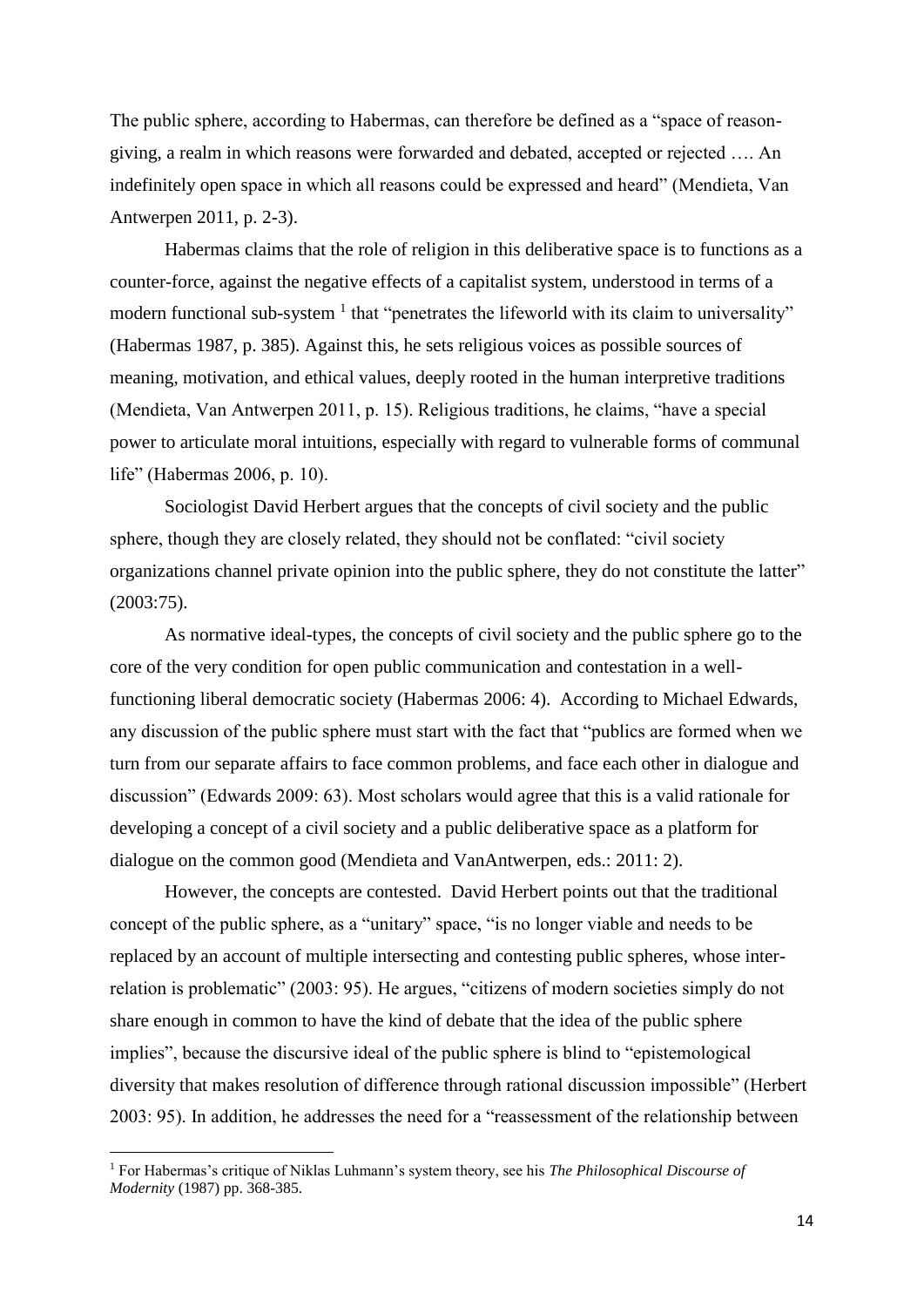religion and civil society, and hence for a rethinking of public religion in the contemporary world" (Herbert, 2003: vii).

Habermas's "theological turn", and his recent acknowledgement of religion as an important voice in civil society and the public sphere, is a reassessment of the relation between religion, civil society, and the public sphere (Habermas 2006; Calhoun, Mendieta, VanAntwerpen 2013).

#### *2.3.2 The concept of social capital*

The notion of social capital has become an important key concept within the social and political sciences during the past twenty years. The use of the concept in the social sciences is closely related to the concept of civil society as defined above (Smidt 2003: 3). Voluntary associations may have an impact on the public realm by fostering civic engagement that can contribute to democratic life. While the concept of civil society is much wider than that of social capital, social capital can be seen as a feature of and originating within civil society, and expresses the extent and quality of social interaction and networks in civil society. The social capital framework thus presumes and builds on the concept of civil society.

Social capital is generally described in terms of social networks and connectedness, trust, norms, reciprocity, community and civic engagement. The importance of social capital is related to the productive capacity of collective resources embedded in networks – "….making possible the achievement of certain ends that would not be attainable in its absence" (Coleman, quoted in Putnam 1993: 167). Its added-value is understood as its capacity to transform the interest of individuals into that of a community, with a moral commitment expressing shared interest for the common good (Smidt 2003: 5). According to Furseth social capital "facilitates and lubricates cooperation, and increased trust leads to the likelihood of increased cooperation" (Furseth 2008: 152).

The notion of social capital and the value of associational life is an old idea, going back to thinkers like Tocqueville, Durkheim and Marx (Adam and Roncevic 2003: 156; Portes 1998: 2,). Tocqueville has been called the "patron saint of contemporary social capitalists" (Putnam 2000: 292), reporting on the vibrant associative life of America in the 1830s. In recent years we have seen the revival of this concept in the social and political sciences, and it is applied to a broad variety of social entities and issues (Adam and Roncevic 2003: 157). Some even argue that social theory is being redefined through the lens of social capital (Fine, quoted in Adam and Roncevic: 2003). Sociologists Pierre Bourdieu and James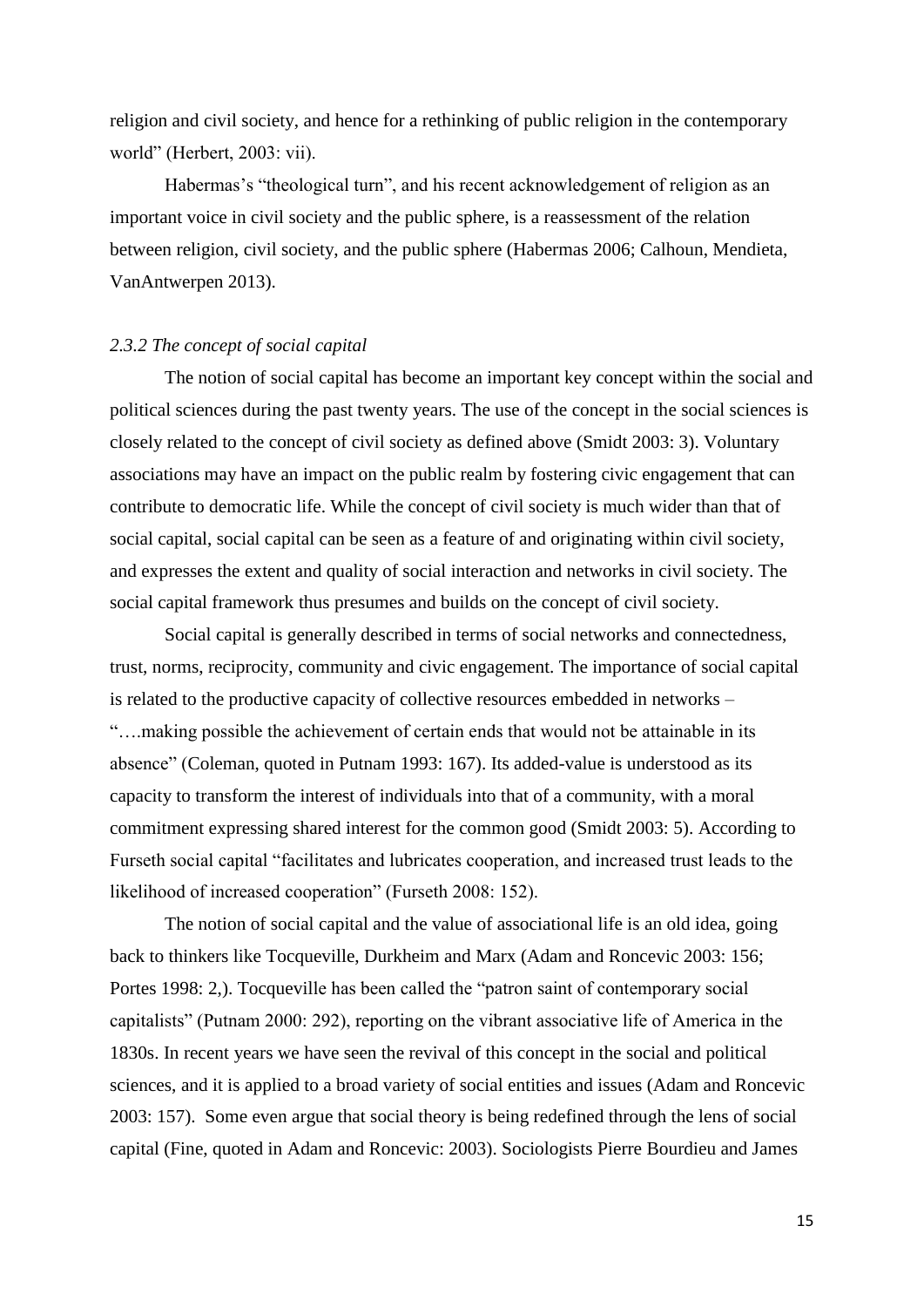Coleman, and political scientist Robert Putnam are reckoned as the "fathers" of the contemporary use of the concept.

The French sociologist Pierre Bourdieu gave the first systematic contemporary analysis of social capital (Bourdieu 1986; Portes 1998: 3). Bourdieu offers a structural definition of social capital, as one of several forms of capital, and defines it as

….the aggregate of the actual or potential resources, which are linked to possession of a durable network of more or less institutionalized relationships of mutual acquaintance and recognition… (Bourdieu 1986: 248)

His definition of social capital emphasizes resources available through participation in networks, which can be used instrumentally by members to secure benefits. According to Bourdieu, the amount of social capital available in a given network depends on the size of its connections and their stock of capital. Further, social capital has a "multiplier effect" on the capital possessed by each member, and group solidarity is secured through these accrued "profits" from membership. He also argues that social networks are not "given", but a product of conscious "investment strategies" (Bourdieu 1986: 249). Portes decomposes Bourdieu's definition to two elements: First, the social relationship itself as a gateway to resources, and second, the amount and quality of these resources (Portes 1998: 3-4).

Simultaneously with Bourdieu, sociologist James Coleman pioneered the concept of social capital in the United States. Coleman's main interest was to explore the role of social capital in the creation of human capital (Portes 1998: 5). In his empirical work, he focused on the relationship between educational achievement and social. He defines social capital as

Unlike other forms of capital, social capital inheres in the structures of the relations between and among persons. It is lodged neither in individual nor in physical implements of production (Coleman 1990: 302).

His definition parallels that of Bourdieu's structural definition, treating social capital as something that cannot be evaluated without attention to the context in which the individual operates. For Coleman social capital includes a set of "moral resources" – social trust, obligations, expectations, norms, sanctions – which produce increased cooperation among individuals or groups of individuals (Furseth 2008: 151).

In contrast to Bourdieu's focus on individual outcomes of social capital, Coleman also includes its positive outcomes for "corporate actors", i.e. groups, organizations, institutions or societies. Whereas, Bourdieu emphasized the egocentric perspective of social capital, Coleman emphasizes the sociocentric perspective (Adam and Roncevic 2003: 159).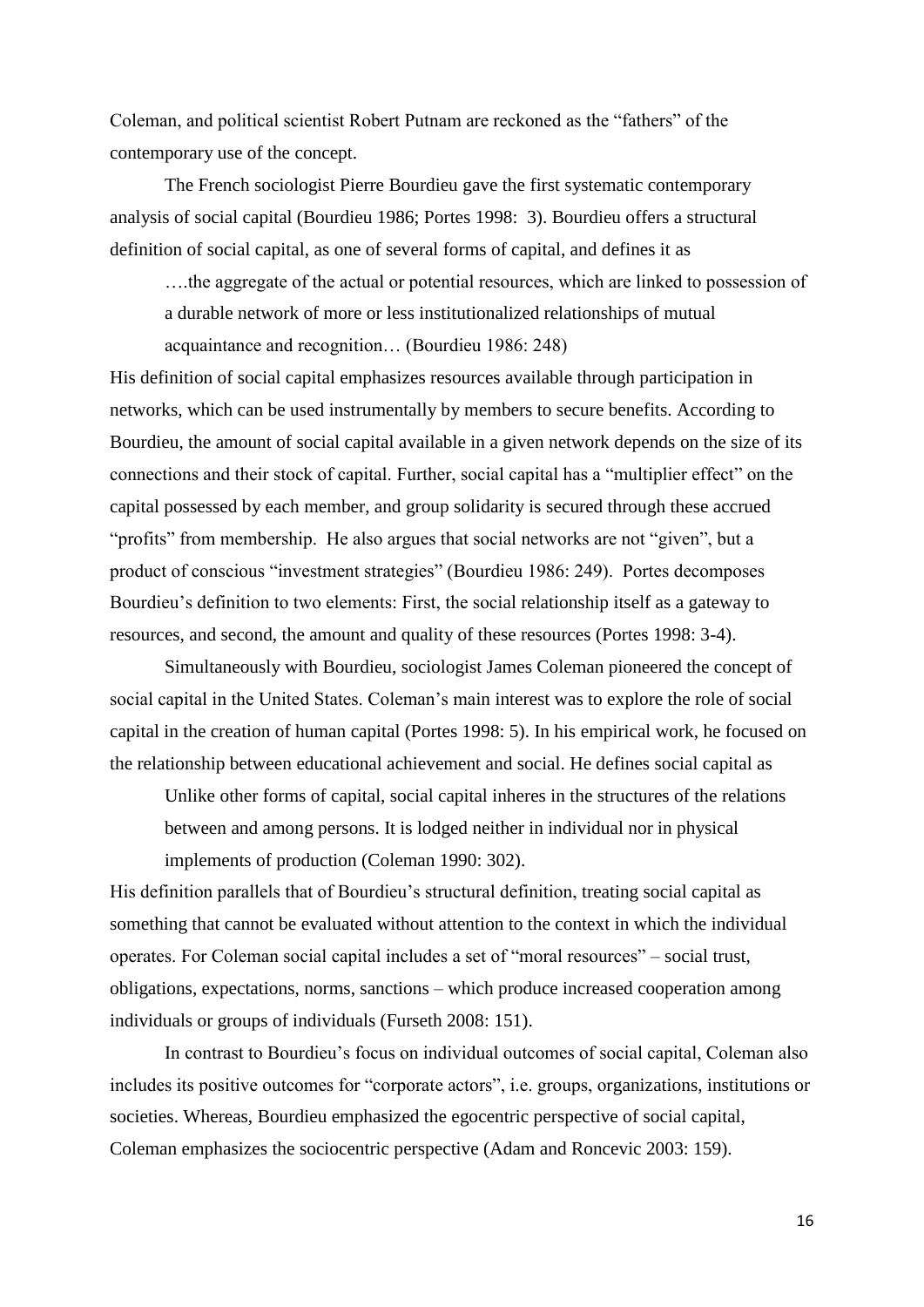Robert Putnam, influenced by Coleman's sociocentric focus (Adam and Roncevic 2003: 159) and concept of social trust (Furseth 2008: 151), is considered a key figure in theorizing the concept of social capital, by popularizing it and introducing it into mainstream political and policy discourses.

On the one hand, Putnam's focus is on the structural nature of social capital, understood as "features of social organization, such as trust, norms, and networks that can improve the efficiency of society by facilitating coordinated actions" (Putnam 1993: 167). On the other hand, he defines social capital as an individual phenomenon in the sense that "social capital refers to connections among individuals", generating trust and reciprocity (Putnam 2000: 19). According to Putnam, social capital has both a collective and an individual aspect – "a private face and a public face" (Putnam 2000: 20).

Putnam admits that social capital is "by no means always positive" (Putnam 2000: 21), and that there is no guarantee that the outcomes of social capital are beneficial for society (Putnam 2007: 138). Therefore, he distinguishes between different forms of social capital. Putnam's main categories are defined as *bridging* and *bonding* social capital (Putnam 2000: 22), and these categories have become common distinctions when discussing social capital. Bonding social capital tends to produce strong internal loyalty and external suspicion, whereas bridging social capital, in contrast, tends to produce thinner internal loyalty and has a more positive view of outsiders. These categories are not mutually exclusive, as groups may bond along some dimensions and bridge along others, (Putnam 2000: 23). However, Putnam seems to favor bridging social capital when it comes to creating cohesive and wellfunctioning societies (Sobel 2002: 151).

Putnam's approach has criticized (Furseth 2008; Portes: 5). It has been argued that while the outcomes of social capital are clearly distinguishable, "the analytical and conceptual distinctions between social capital and its sources are less clear" in Putnam's works (Adam and Roncevic 2003: 165). In contrast to Putnam's "bottom-up", with its emphasis on face-toface interaction, some Nordic sociologist have introduced a "top-down" approach to social capital defined as *linking* social capital. This approach focuses on the role of the state and public institutions as a source of social capital. Whereas, the socialization model emphasizes horizontal sources of trust in non-political and social networks, the institutional approach emphasizes vertical sources of trust, in the meaning of trust in key institutional structures, and the welfare state (Furseth 2008: 154; Wollebæk and Selle 2007: 2-3; Rothstein 2004; Rothstein and Stolle 2003; Woolcock 1998). Two Norwegian studies draw attention to the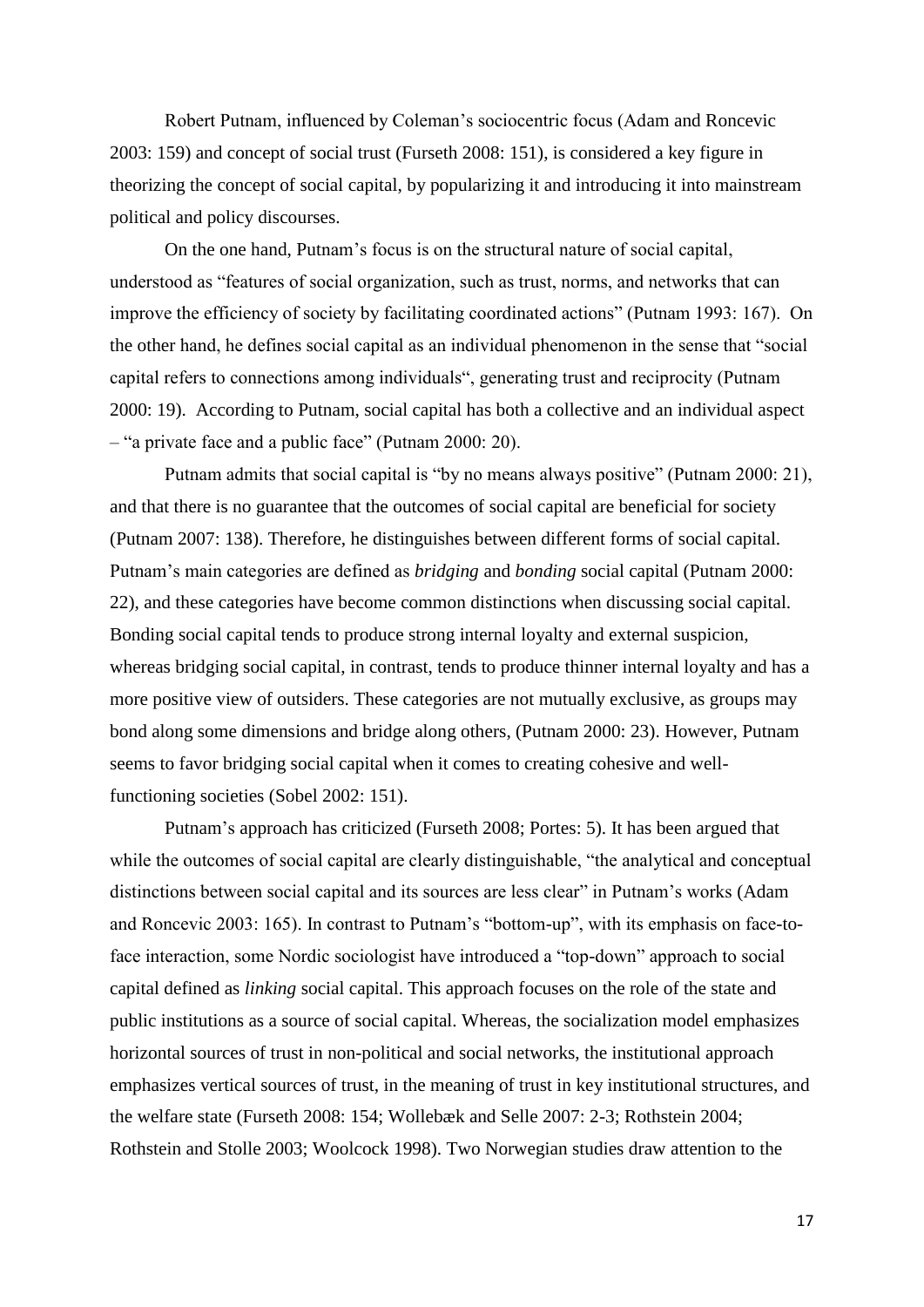importance of institutional resources of the Norwegian welfare state in the creation of linking social capital (Rognstad 2007; Ødegård 2010).

#### *2.3.3 Critique of the concept of social capital*

The aim here is to give a brief overview of some of the main issues taken up by critics of the of social capital theory. First, critics have argued that the concept is too broad and its application has tended to explain a multiplicity of social change and problems. As such it is vague and has been stretched to cover too many types of relationships and processes, and thereby its explanatory power has been weakened, if not lost (Portes 1998: 5). Second, the concept of social capital, as developed by Coleman and Putnam, fails to mention any specific influence of gender ideologies and power relations in social capital formation. It has been suggested by some that there is a possible conservatism in Coleman's and Putnam's work which assumes the virtue of the "traditional American family" (Furseth 2008: 153). Third, some argue that social capital theory builds on a false metaphor, and that the term does not belong to the species of "capitals", and thus attempts to gain explanatory power from a false analogy (Sobel 202: 144-145;). Sociologist Claude S. Fisher, criticizing Putnam's work "Bowling Alone", points out that the term "social capital" is not "capital" at all, and is therefore a misleading metaphor borrowed from the economic sciences. He argues that "clearer and simpler terms – like membership, family, sociability, and trust" are more useful than social capital, and that the term has "infested sociologist' prose. Using it does allow a sociologist to play in the same sandbox as economists" (Fisher 2001: 3). Fourth, Putnam's claim in *Bowling Alone* that social capital has declined in America in the last 30 years, based on measurable declines in group activities characterized with face-to-face interactions, dismisses a discussion of countertrends and new forms of civic engagement (Portes 1998: 19; Sobel 2002: 141; Fischer 2001: 8). Some argue therefore that Putnam has simply "confused change with decline" (Smidt 2003: 10; Sobel 2002: 140-142).

A more fundamental problem with social capital theory, as it is presented by Putnam, is that it suffers from circular arguments, in the sense that it confuses cause and effect (Furseth 2008: 153; Sobel 2002: 140, 144; Portes 1998: 19). It is argued that while the outcomes of social capital are clearly distinguishable, "the analytical and conceptual distinctions between social capital and its sources are less clear" in Putnam's works (Adam and Roncevic 2003: 165). Social networks tend to become both a source and a form of social capital. This circularity is evident in Putnam's research on the performance of Italian regional institutions and economic development (Furseth 2008: 153; Portes 1998: 20-21).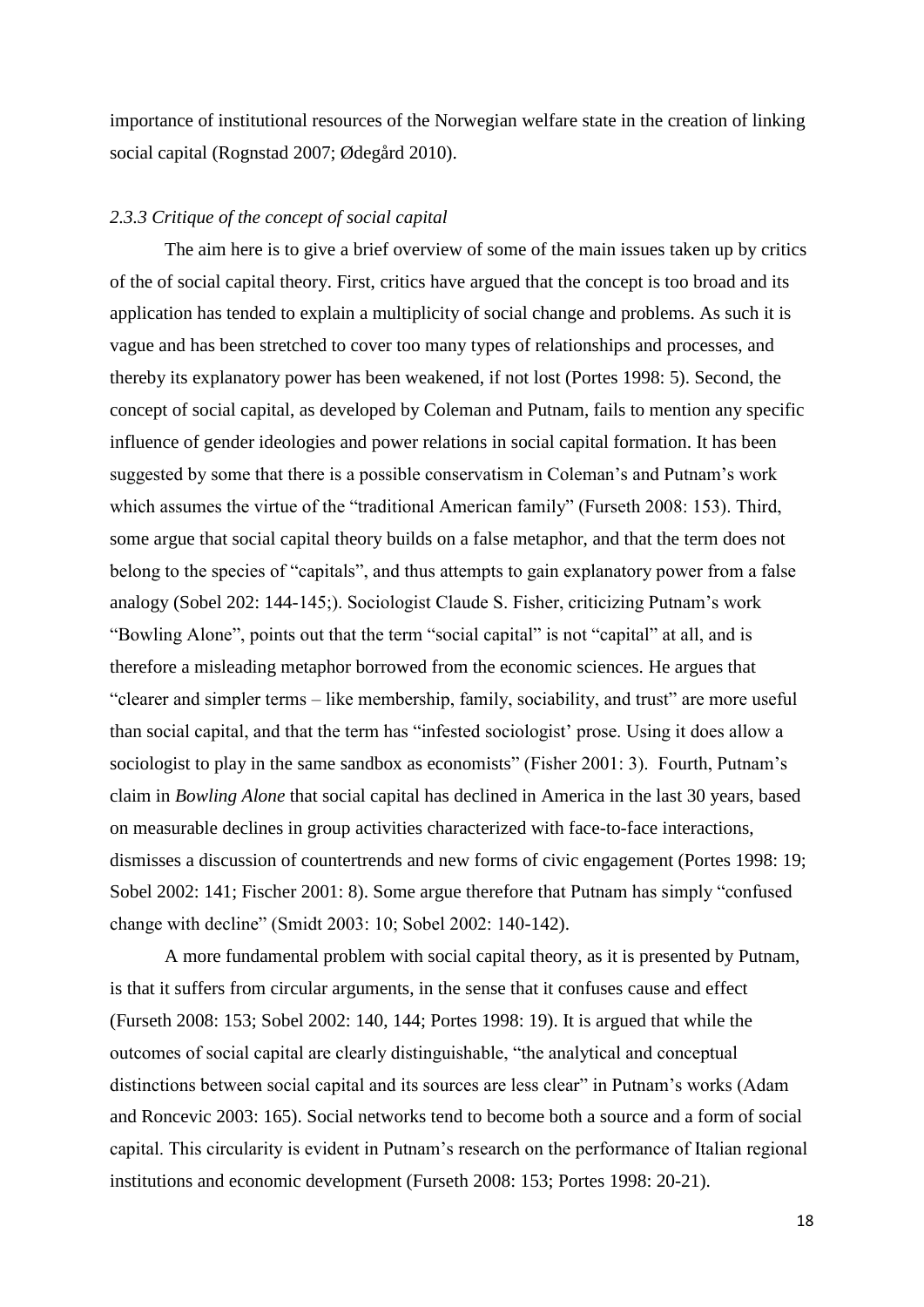Putnam's "bottom-up" approach to social capital, with its emphasis on face-to-face interaction as crucial for social capital formation, is based on the premise that institutional change is a function of individual change, has been countered by a "top-down" approach, addressing the issue of *sources* of social capital. This approach focuses on the role of the state and public institutions as a source of social capital, and avoids confusing cause and effects of social capital. In contrast to Putnam's "socialization model", this model is called the "institutional model", and social capital in this perspective is defined as *linking* social capital. (Woolcock 1998)

The issue in question between the socialization and institutional models is the *sources*  of social trust, or generalized trust in a society. Whereas the socialization model emphasizes horizontal sources of trust in non-political and social networks, the institutional approach emphasizes vertical sources of trust, in the meaning of trust in key institutional structures, and the state (Furseth 2008: 154; Wollebæk and Selle 2007: 2-3; Rothstein 2004; Rothstein and Stolle 2003; Woolcock 1998). Norwegian sociologist Jon Rogstad, drawing on Putnam's concept of social capital, in his study of political mobilization of ethnic minorities in Norway, argues for a differentiation between horizontal trust, created in face-to-face interaction, and vertical trust, defined as institutional trust. His findings show that while horizontal trust was important for political mobilization of ethnic minorities in Norway, vertical trust was crucial for political mobilization of ethnic Norwegians (Rogstad 2007: 148). Likewise, sociologist Guro Ødegård, in her study of integration of ethnic minorities in Oslo, draws attention to the importance of institutional resources of the Norwegian welfare-state in the creation of linking social capital (Ødegård 2010).

Despite criticism of social capital theory from a variety of perspectives, the concept of social capital still remains attractive as an analytical tool in several disciplines. In the social sciences, a majority of scholars agree that participation in voluntary associations have a positive effect on creating social trust and the integration of core values in society, which in turn may lead to societal consensus and contribute to sustain a stable development of society (Furseth 2008: 155; Smidt 2003: 11). Economist Joel Sobel, argues in suooprt of the concept of social capital that a "vague keyword is not sufficient to condemn a promising line of research" (Sobel 2002: 145), and that the concept of social capital can provide important insights for social sciences. Religious organizations constitute a major part of associational life, and it is thus reasonable to argue that faith-based communities and religious networks are important actors in trying to understand the relationship between religion and social capital formation.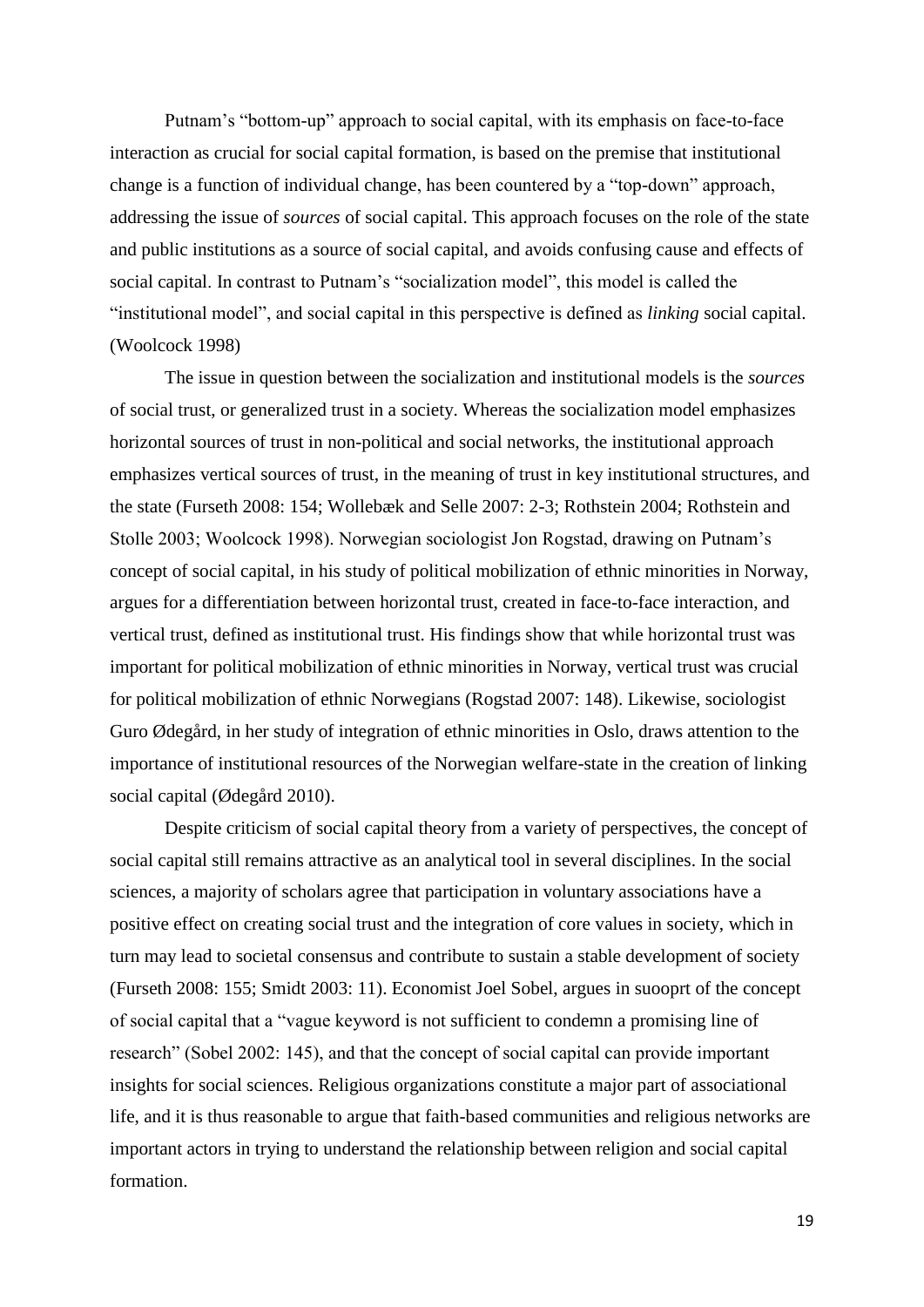#### *2.3.4 The concept of social capital used in this study*

A key question in this study is the role of religious leaders and their faith communities in society. To answer this question, I will use Putnam's concepts of bonding and bridging social capital. These theoretical concepts have also been employed in the national study of Norwegian religious leaders. Furseth, drawing on Putnam, suggest two analytical dichotomies as heuristic tools in analysing the societal role of faith communities (Furseth et al. 2015: 142- 143): "outward looking versus inward looking" social capital, and "bridging versus bonding" social capital. The first dichotomy, she argues, differentiate between faith communities that have little or no engagement with society (inward looking), and those who engage with society outside the confines of their religious organization (outward looking). Her second dichotomy differentiates between those who communicate with diverse actors and institution in society (bridging), and "tightly knit communities" (bonding) who tend to stay "within the confines of their own narrow circles (Foley and Hoge 2007: 31). Furseth stresses that these categories are not mutually exclusive, but overlapping (Furseth et al. 2015: 143). Are religious leaders and their faith communities mainly inward looking with strong internal ties, or are they mainly outward looking, creating links to people, communities, and institutions outside of their own confines? Or can they both bridging on some issues and bonding on other issues?

## **3. Research questions, informants, methodology**

In this chapter, I will present my research question and describe and discuss methodological issues related to data collection and analyses.

#### *3.1. Research questions*

The research questions in the NOREL's study of national religious leaders are divided into five thematic categories: (1) profile of religious leaders, (2) views on their own power, (3) views on important social and political issues, (4) political lobbying, and (5) dialogue and practices of inclusion. For each thematic category I will present the findings from NOREL's study of national leaders (Furseth et.al. 2015), and in my next chapter I will see how these findings compare to my findings.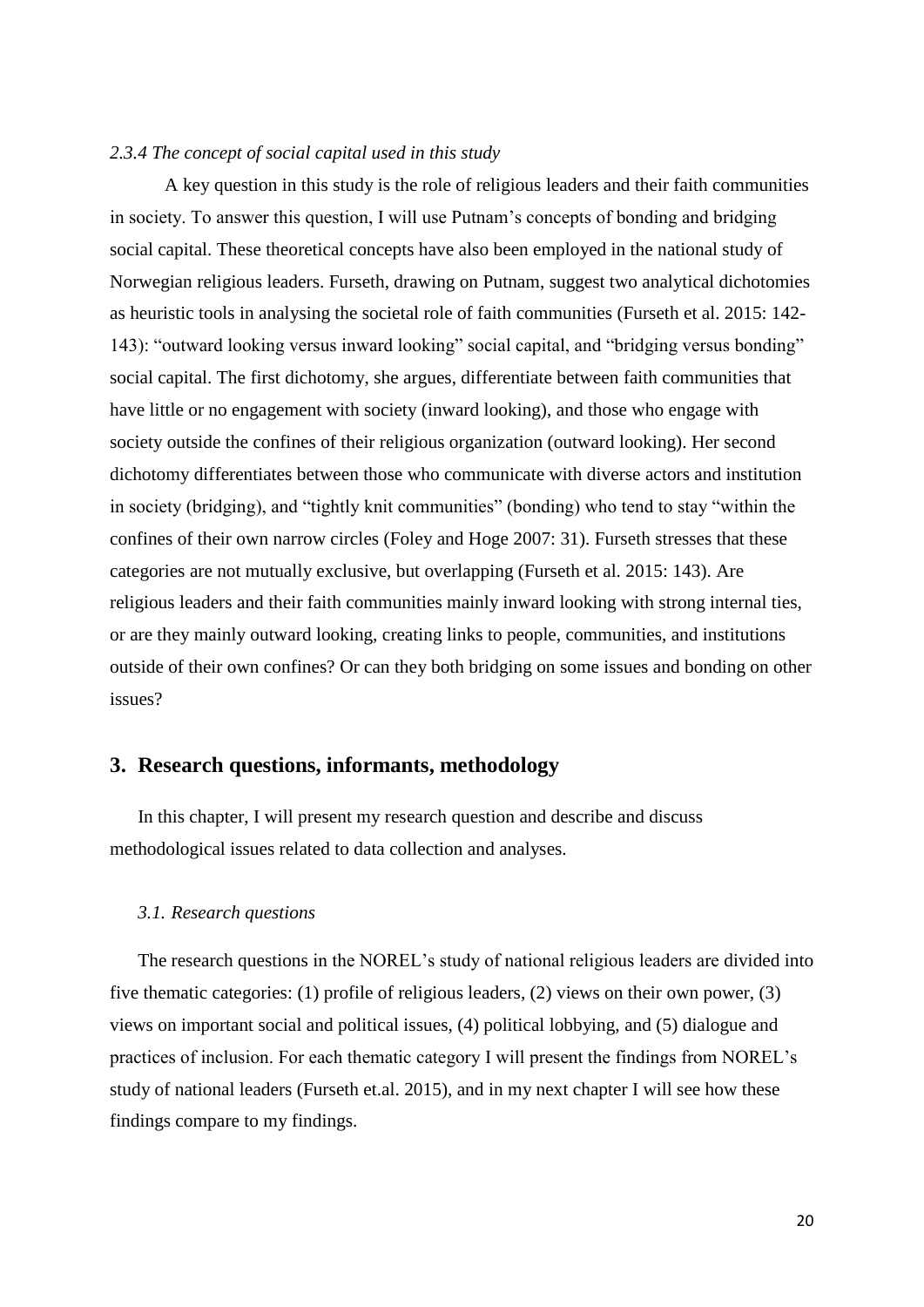#### *3.1.2. Profile of religious leaders and their organization*

Who are the religious leaders? In this section, I will draw a personal profile of these leaders. I ask about their personal background variables such as gender, age, where they grew up, education, the title of their present position, how long they have held it, previous vocational career, and if they have work experience from abroad.

In the national survey 28 religious leaders were interviewed. A striking feature from this survey is that men dominate in leadership positions. Only five of the informants were women, and three of them represented the Church of Norway. Furseth, Repstad and Urstad point out that this gender imbalance among religious leaders has been found in earlier studies, i.e. Maktutredningen (Furseth et al. 2015: 150). However, women seem to be represented in middle management positions, especially in the Church of Norway with over 50 % (2015:150). The share of women in middle management positions in other denominations varied from 0-50 %.

A majority of the informants has higher education in theology at bachelor- or masterlevels. Educational and professional background varies among the informants. This is especially true for minority faith communities. Some of the leaders have work experience from abroad, and among these minority faith communities dominate. The age distribution is between 25 to 75 years, with an average age of 57 years, in accordance with earlier studies (Maktutredningen). The national study point out that the typical religious leader is a male in his mid-fifties with higher education, who has had his position for approximately 5 years.

#### *3.1.3. Views on their own power.*

I also asked my informants to what extent they have power to influence their organization and members. In this context, the term power, following the national study, should be understood as: 1) formal power, 2) normative power, 3) limitations of power (Furseth, Repstad and Urstad: 2015:151).

The findings from the national study (Furseth et al.: 2015:151-153) are as follows:

## *Formal power:*

Several informants stated that they have formal power in questions of decisionmaking, for example on issues of appointments to positions in their organization. The leader for the Salvation Army has power to order people to different positions. *Normative power:*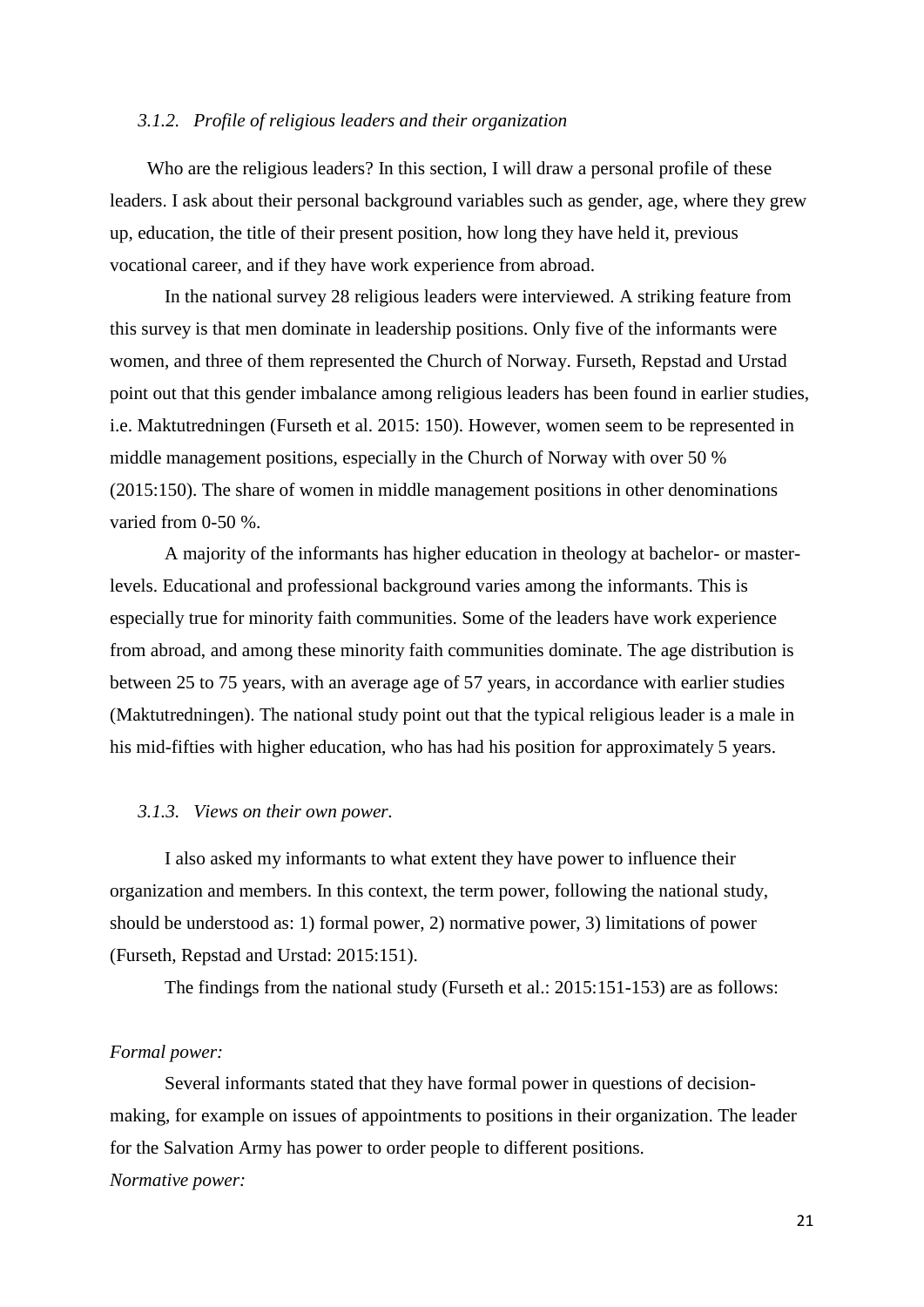As pointed out in the national study, this type of power can be defined as a kind of soft power, in the sense that it is not based on written rules. It can be defined as a kind of influence based on tradition, authority vested in the position of a religious leader, and individual charisma. I can, however, be an effective form of power, for example on attitudes, values, morality and life views.

The majority of the informants claimed that they have this form of normative power, in sense of being a spiritual leader, and influencing their members in spiritual matters and practices.

#### *Limitations of power:*

Several of the informants claimed that their power as leaders are limited, due to the fact that many of them came to position through elections. Their mandate as leaders is therefore defined by their constituency, and they are accountable to a board or a general assembly. This places limitations on their use of power. Others claimed that their members also place some limitations on their power, because as leaders they are dependent on trust from their them.

#### *A democratic ethos:*

Most of the informants emphasized that their organizations are built on democratic principles of elections, regulated by checks and balances on their use of power. Sociologist Pål Repstad (Repstad, 2012) claims that there has been a democratization of power within religious organizations over the last years. Very few leaders, except for some charismatic faith communities, legitimize their position through a call from God. He further claims that this development of a democratic ethos contributes to legitimize their position, both within their own organization and in relation to society in general.

#### *3.1.4. Views on important social and political issues*

Informants were asked a number of questions on social and political issues. The questions in this section included a number of issues: social and economic inequality, the societal role of religious values, questions on immigration and asylum policies, political affiliation, gender equality, and gay-lesbian issues in relation to employment in religious organizations.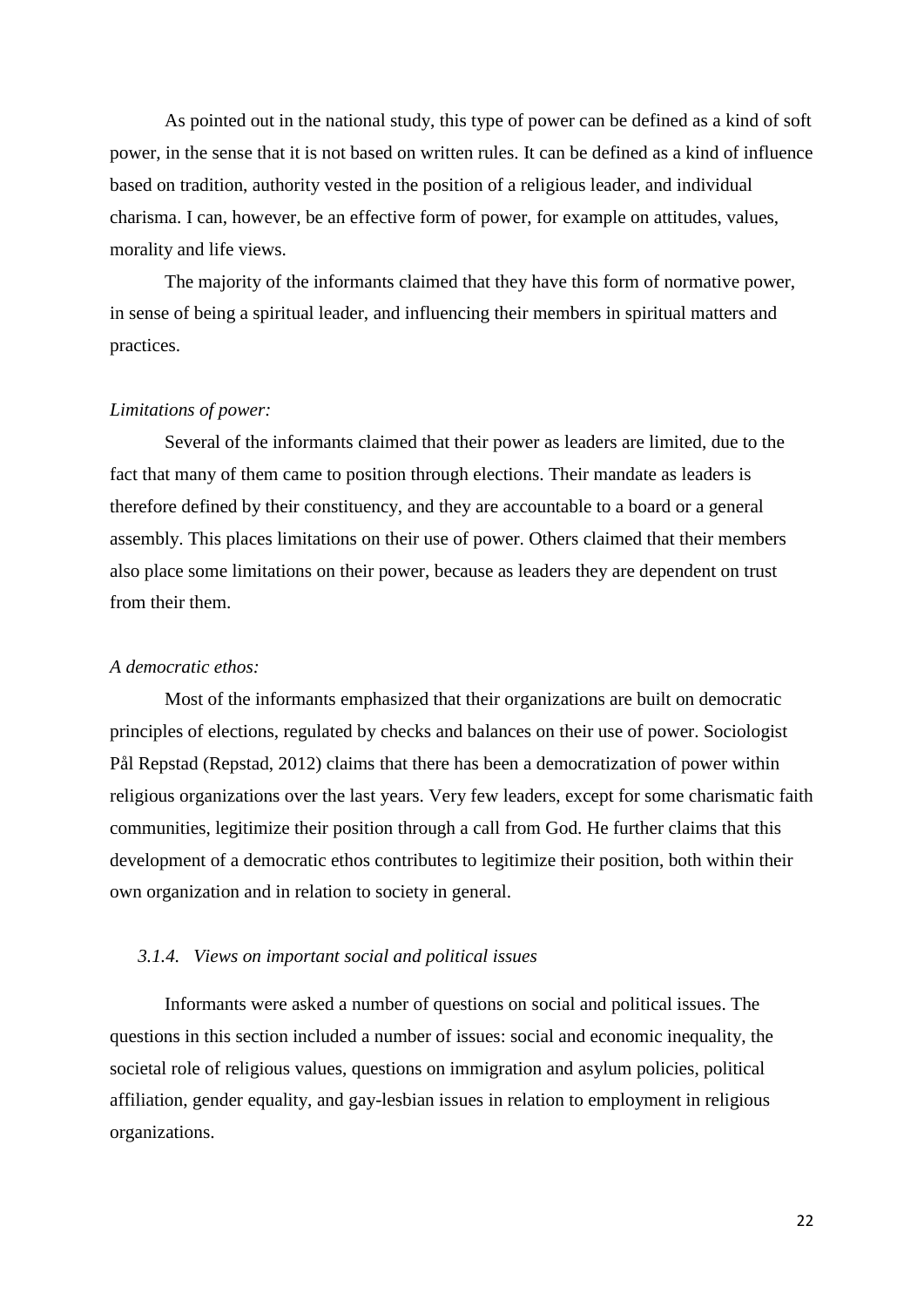The findings from the national study on these issues (Furseth et al.: 2015:153-157) are as follows:

A general observation is that the Church of Norway, through its different organizations and bishops, is by far the most active in publically voicing their opinions on social and political issues. Minority faith communities are less active in these issues, although they also found some variation. The national study has taken a thematic approach in their presentation of these different issues, which I will follow here.

#### *Radicalism in relation to social equality and environmental issues:*

A majority of leaders claimed that that social inequality in Norway is too high. All informants from the Church of Norway and several of the minority churches totally agreed or partially agreed that there is a need to reduce economic inequality. In contrast, informants from the Catholics, Adventists, Mormons, Muslims, Jews, Hindus, Buddhists and Sikhs, claimed that there are little economic inequalities in the Norwegian society.

Only a few faith communities are engaged in environmental issues. The Christian Council of Norway adopted a resolution in 2013 on climate policy. The Church of Norway has been engaged on issues of oil policy and other social issues. It has also in cooperation with the Islamic Council of Norway made a public statement on family violence and religious extremism. The Council for Religious and Life Stance Communities (STL) has been more reluctant on social and political issues, but issued a statement in 2013 on climate policy.

## *In favor of a less restrictive immigration and asylum policy:*

The national study found that a great majority of the informants were in favor of less restrictive immigration and asylum policies. In contrast, faith communities with a great share of immigrants and ethnic minorities were more restrictive on these issues than the majority. A vast majority agreed that immigrants themselves should take more responsibility for integration in the Norwegian society. All agreed, totally or partially, that immigrants should be allowed to keep their religious traditions, and practice them without interference from local or central authorities. However, the Islamic Council of Norway pointed out that religious practices that are against Norwegian law and basic human rights, for example like circumcision of girls, should not be allowed.

As a summary on these issues, the national study claims that whereas religious leaders are positive to immigration, they are to some extent critical to whether Norwegian authorities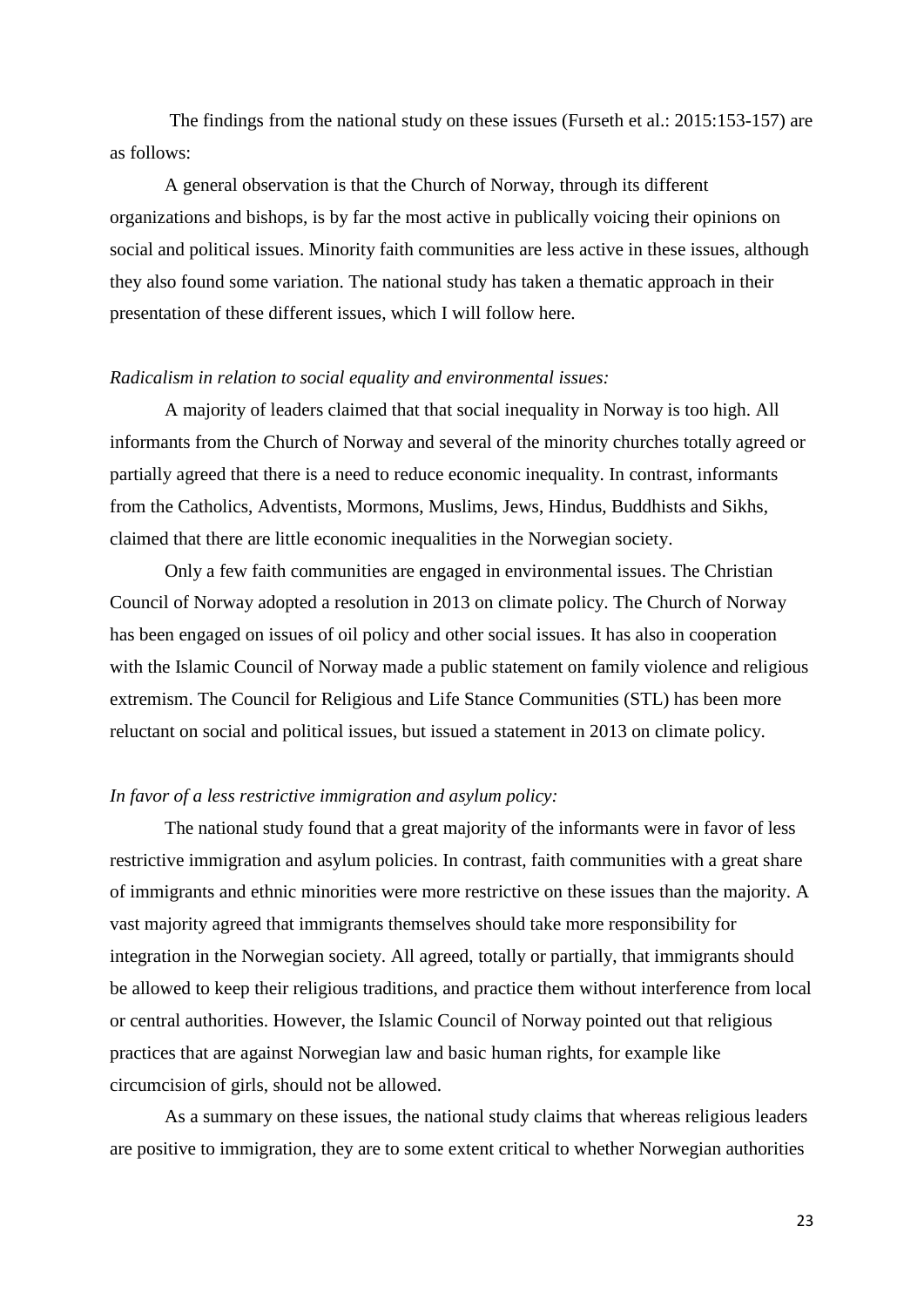and the immigrants themselves take sufficient responsibility for integration into the Norwegian society.

#### *Leftist leaders – but morally conservative on issues of marriage and cohabitation:*

In the national study only 19 out of 28 answered on the question of political affiliation. The rest refrained from flagging which political party they voted on. Especially the leaders from the Church of Norway were reluctant on this question. Those who answered voted for the Socialist Left Party (SV), the Norwegian Labour Party (AP) and the Christian Democrats (KrF). A majority of the Christian minority churches voted for KrF, while one voted for the Conservative Party of Norway (Høyre), but none for voted for the Progress Party (FrP). AP had some support from the non-Christian faith communities, among them a Muslim leader who expressed support for the Norwegian welfare-state, claiming that it represented Muslim ideals and values. The voting pattern for national religious leader is therefore on the scale from red/green to yellow. Whereas leaders in the Church of Norway have a center-left profile, leaders in minority churches support Krf.

However, when it comes to issues of moral values, national religious leaders tend to take conservative positions. This was reflected in questions of statutory equality and gayrights. A majority agreed that gender equality should not be enforced by law. Leaders from the Church of Norway claimed however that they were in favor of more gender equality in the church. Whereas religious leaders in the Church of Norway were more positive to employing gay people in religious leadership positions, representatives from the minority churches were unambiguously negative. Some admitted, however, that gay people could be allowed to have administrative position.

## *Anti-political rhetoric?*

Findings from the national study confirm that practically all informants would encourage their members to take an active role in social and political issues. This indicates that the religious leaders of today are outward looking and value engagement in society in general, both locally and globally. The findings from this study also confirm that whereas religious leaders, only a few decades ago, were concerned with Christian social and political matters of abortion, sexual morality, religious education and Christian private schools, they now have developed a much broader agenda on social and political matters.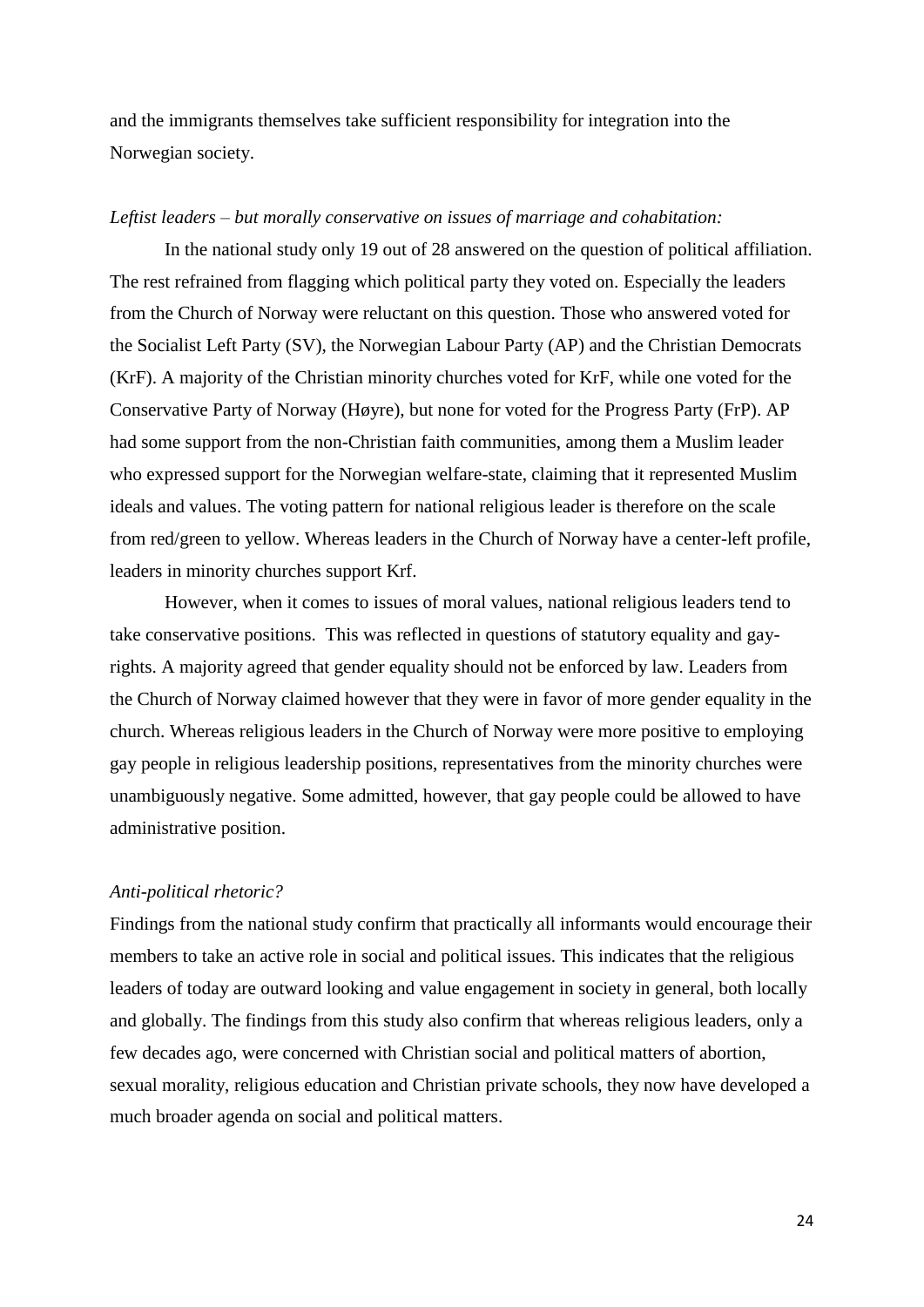#### *3.1.5. Political lobbying.*

Here I want to know if they have engaged in political lobbying. They were asked they if they, during the years 2008-2010, had actively tried to influence public decisions on issues of importance to their organization. If yes, who did they contact – civil servants in Ministries, members of the government, including undersecretaries and political advisors, members of parliament, local politicians, organizations, or mass media?

The findings from the national study on these issues (Furseth et al.: 2015:158-160) are as follows:

#### *Types of issues:*

A majority of informants answered that they had been engaged in political lobbying. First, some of the leaders were concerned with issues of politics of religion. Whereas representatives from the Christian churches were concerned with the relationship between the Church of Norway and the state and the framework for private schools, others were concerned with religious practices of circumcision, religious headwear. Second, others had tried to influence on social-ethical issues like consumerism, immigration and refugees. Third, some of the leaders had sought to influence on issues directly related to their organization, like building permits and registration of membership.

#### *Who were contacted?*

Furseth, Repstad and Urstad points out that the answer to this question is to a great extent dependent on type of issues, and what kind of network the leaders have access to. A total of 15 leaders had made contacts with officials and civil servants in Ministries. Only 8 of the leaders had contacted members of the government, and 10 of the leaders had contacted members of parliament. Several of the informants answered that they had contacted representatives from political parties, and local politicians. Others had combined a direct inquiry with mobilizing some of the religious umbrella organizations. They also found that some of the leaders from the religious minority organizations seem to have their "own" representatives.

Religious leaders also use media in their lobbying. This is especially true for the religious umbrella organizations, and the larger religious organizations. The small organizations tend to be more passive in their use of media for lobbying purposes.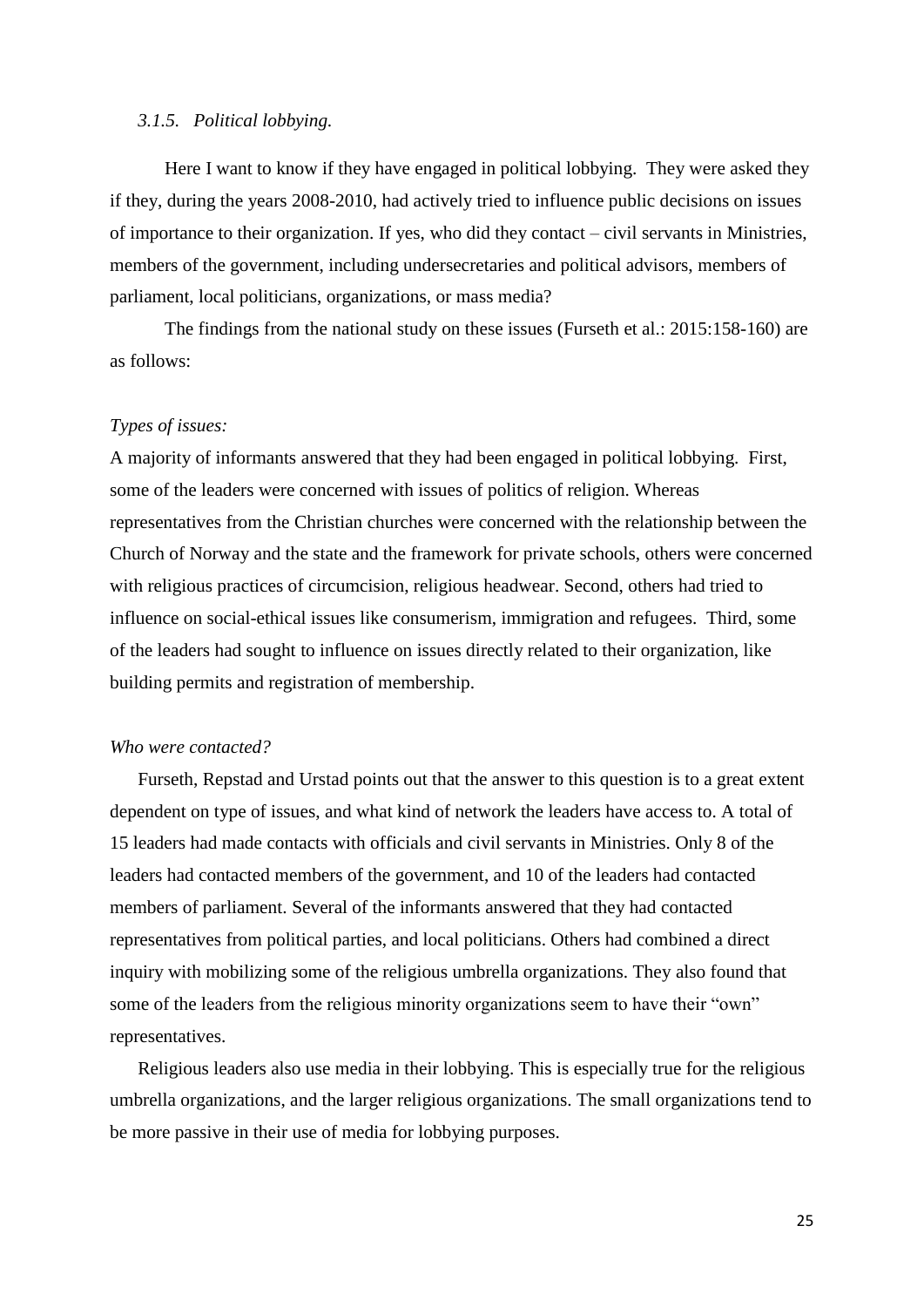#### *3.1.6. Dialogue and inclusive practice.*

Are the local religious leaders engaged in, and what are their attitudes to interreligious dialogue and practice? Several of the local faith communities have immigrants as members. My interviewees were also asked if their organization offered any kind of assistance to new immigrants? This question covers practical help, on a number of issues like visa, housing, economic advice and assistance, language training, asylum.

The findings from the national study on these issues (Furseth, Repstad and Urstad: 2015:160-162) are as follows:

## *Interreligious dialogue:*

A majority of the national religious leaders answered that they are active in interreligious dialogue, meeting leaders from different faith and life stance communities. This is especially true for those who are members of the Council for Religious and Life Stance Communities, the Church of Norway and Muslim communities. Leaders from Christian minority churches were less engaged in interreligious dialogue. Furseth, Repstad and Urstad claims that leaders of minority churches appear to be more inward looking than leaders from the Church of Norway and other life view organizations.

Some of the national religious leaders also confirmed that they arranged meetings involving members from several faith and life stance communities. This finding indicate that interreligious dialogue is not on elite phenomenon, but also involves the grass root level. As above, leaders from Christian minority churches are less involved in such activities.

#### *Inclusive practice:*

A majority of the leaders answered that their organization did not formally offer immigrants practical assistance to settle into the Norwegian community. However, some of them stressed that unformal assistance is often offered at a local level. Some of the Muslim leaders, however, told that they offered some guidance for new immigrants. Further, there are few instances of housing of asylum seekers.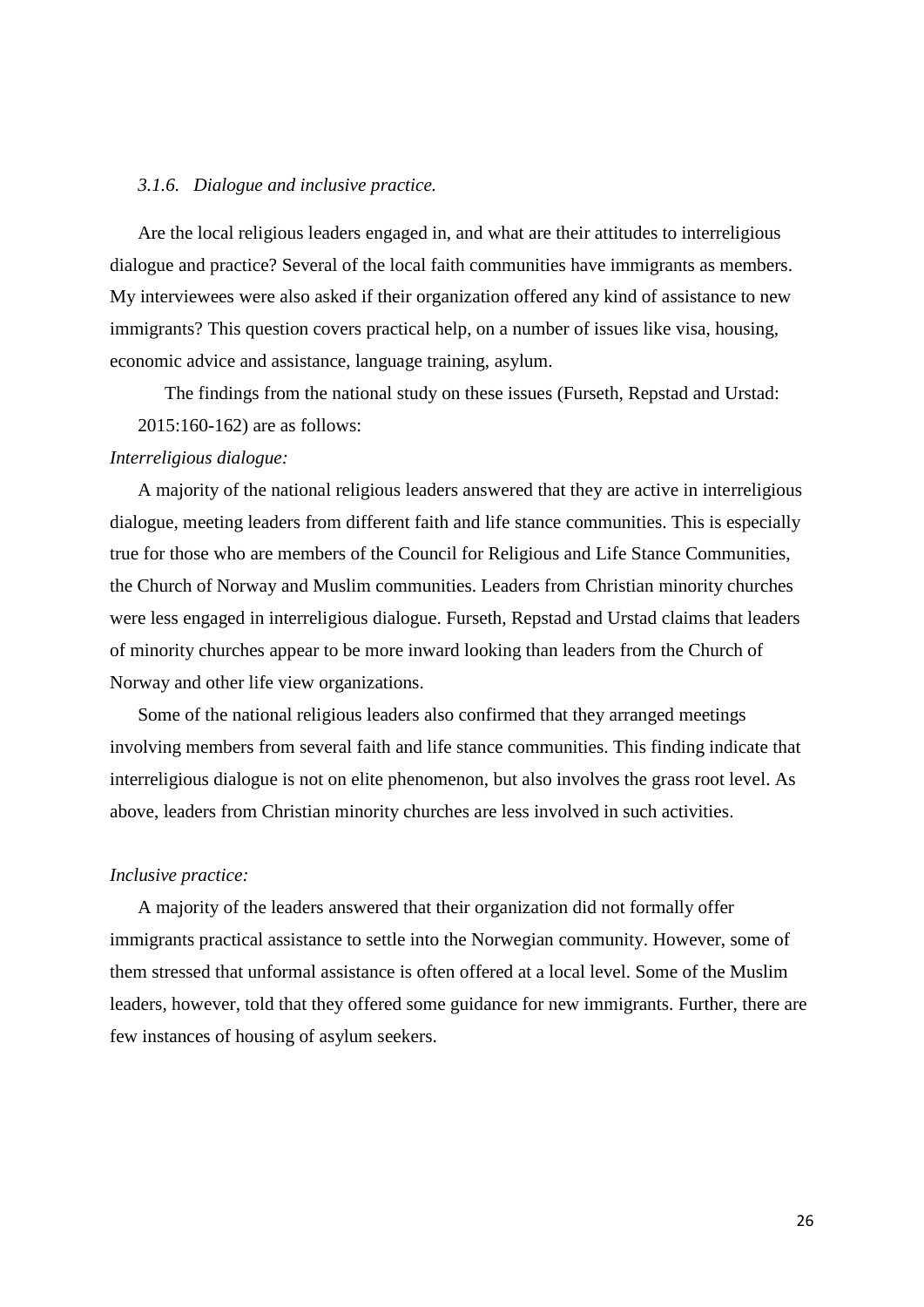#### *Viewpoints on multireligious societies*

This section is divide into five sub-categories: Their views on (1) policies of immigration, (2) immigrants, (3) Norway as a multireligious society, (4) other faith communities, and (5) the societal role of their own faith community.

 In this section, I ask about their views on public policies of admission of immigrants and asylum seekers to our country, their attitudes toward the responsibility of immigrants themselves to integrate into their new host society, the extent to which immigrants should be granted freedom to practice their religious-cultural values, without interference from the state or local authorities. Furthermore, I ask questions concerning their general views on living in a multireligious society, and how they view their own social and political role in society.

 I will try to answer the above questions in my analytic chapter, but before that, I have to comment on my methodological approach.

#### *3.2 Methodological approach and data.*

The empirical basis for this study is qualitative data collected through nine structured and semi-structured interviews with local religious leaders representing eleven faith communities from the three largest towns in Østfold – Fredrikstad, Sarpsborg, and Moss.

I will start by giving an overview of the constitution of the religious landscape in Østfold. The dominant faith community in Østfold is the former state-church, the Church of Norway. Statistics Norway have membership data on faith communities outside of The Church of Norway. These data include faith communities eligible for public funding.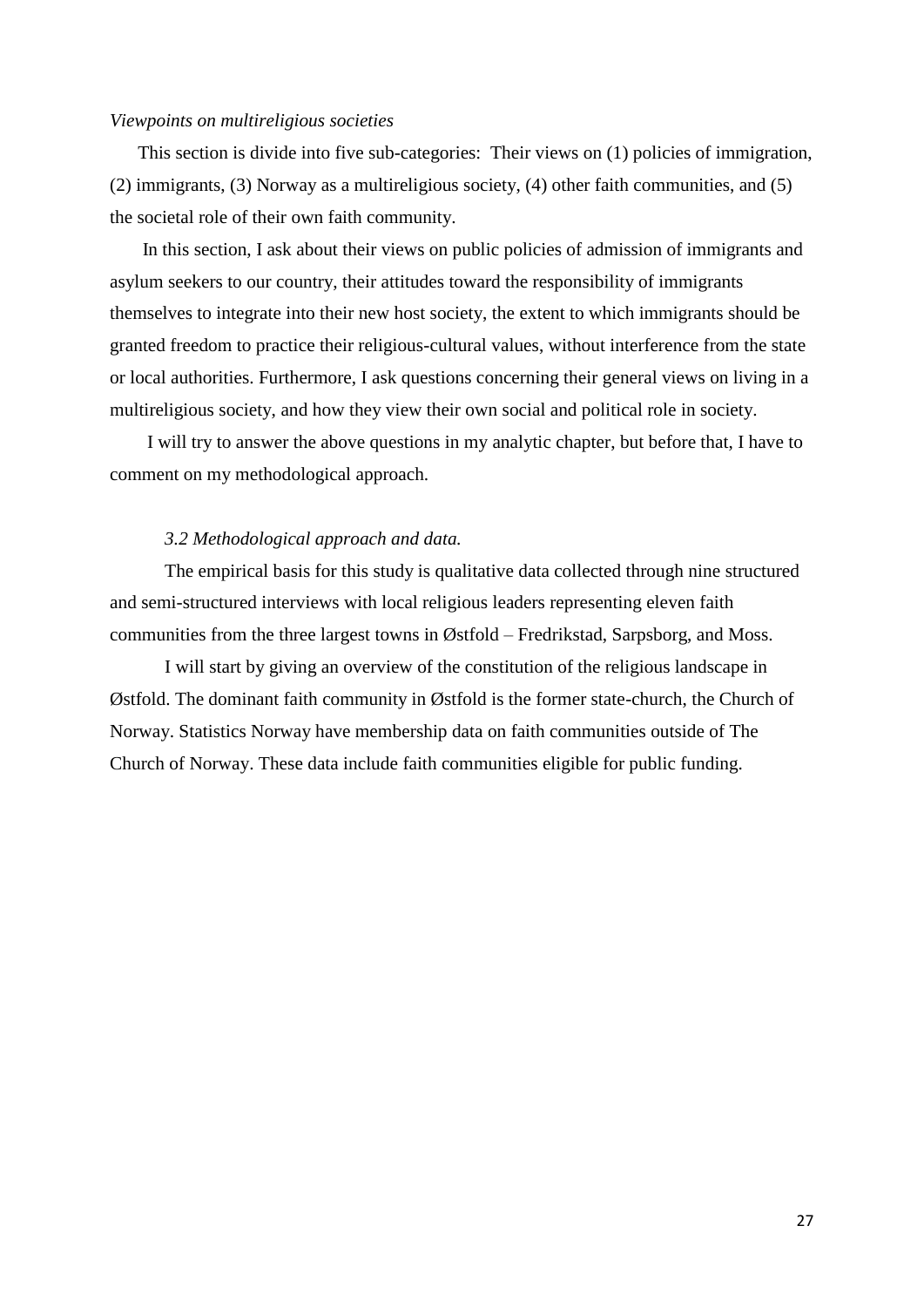Fig. 1 below is an overview of membership data on faith communities outside of The Church of Norway:

| Fig. 1: Members in faith communities outside of The Church of Norway |               |         |               |         |        |  |  |
|----------------------------------------------------------------------|---------------|---------|---------------|---------|--------|--|--|
| Østfold county                                                       |               |         |               |         |        |  |  |
|                                                                      | 2010          |         | 2014          |         |        |  |  |
| <b>Faith communities</b>                                             | <b>Number</b> | Share % | <b>Number</b> | Share % | Change |  |  |
|                                                                      |               |         |               |         |        |  |  |
| Total membership                                                     | 31 148        | 100,0%  | 38 333        | 100,0%  | 23 %   |  |  |
| <b>Buddhisme</b>                                                     | 1 2 2 0       | 3,9%    | 1489          | 3,9%    | 22 %   |  |  |
| Islam                                                                | 7460          | 24,0 %  | 9850          | 25,7%   | 32 %   |  |  |
| Christianity                                                         | 18 5 43       | 59,5 %  | 22 658        | 59,1%   | 22 %   |  |  |
| Other religion*                                                      | 225           | 0,7%    | 364           | 0,9%    | 62 %   |  |  |
| Worldviews                                                           | 3700          | 11,9%   | 3 9 7 2       | 10,4 %  | 7 %    |  |  |

\*Includes: Bàhai, Judaism, Sikhism, and other faith communities Source: Statistics of Norway

I have chosen to focus on the main religious traditions in Østfold – Islam and Christianity. Compared to Østfold's neighbouring counties of Akershus and Vestfold, Østfold has a higher share of Muslims (25,7 %) compared to Akershus (20,9%) and Vestfold (16,4%). Based on

Eight interviewees represented Christian communities, while one represented three Muslim congregations. At the time of the interview, Muslim communities in the Fredrikstad area did not have resident imams, but one spokesperson who represented three congregations. Of the Christian communities, two came from the Church of Norway, three from Pentecostal churches, one from an independent Charismatic church, one from a Baptist church, and one representing a Methodist church. The interviews were conducted during the fall of 2010 to the spring of 2012.

The mapping of religious organizations in these towns was done through search on internet, Yellow Pages, and personal contacts in various faith communities. Based on this a list of faith communities with possible informants was prepared.

Informants from the different faith communities were selected based on their position in their organization as formal regional or local leaders, parallel to NOREL's national study. My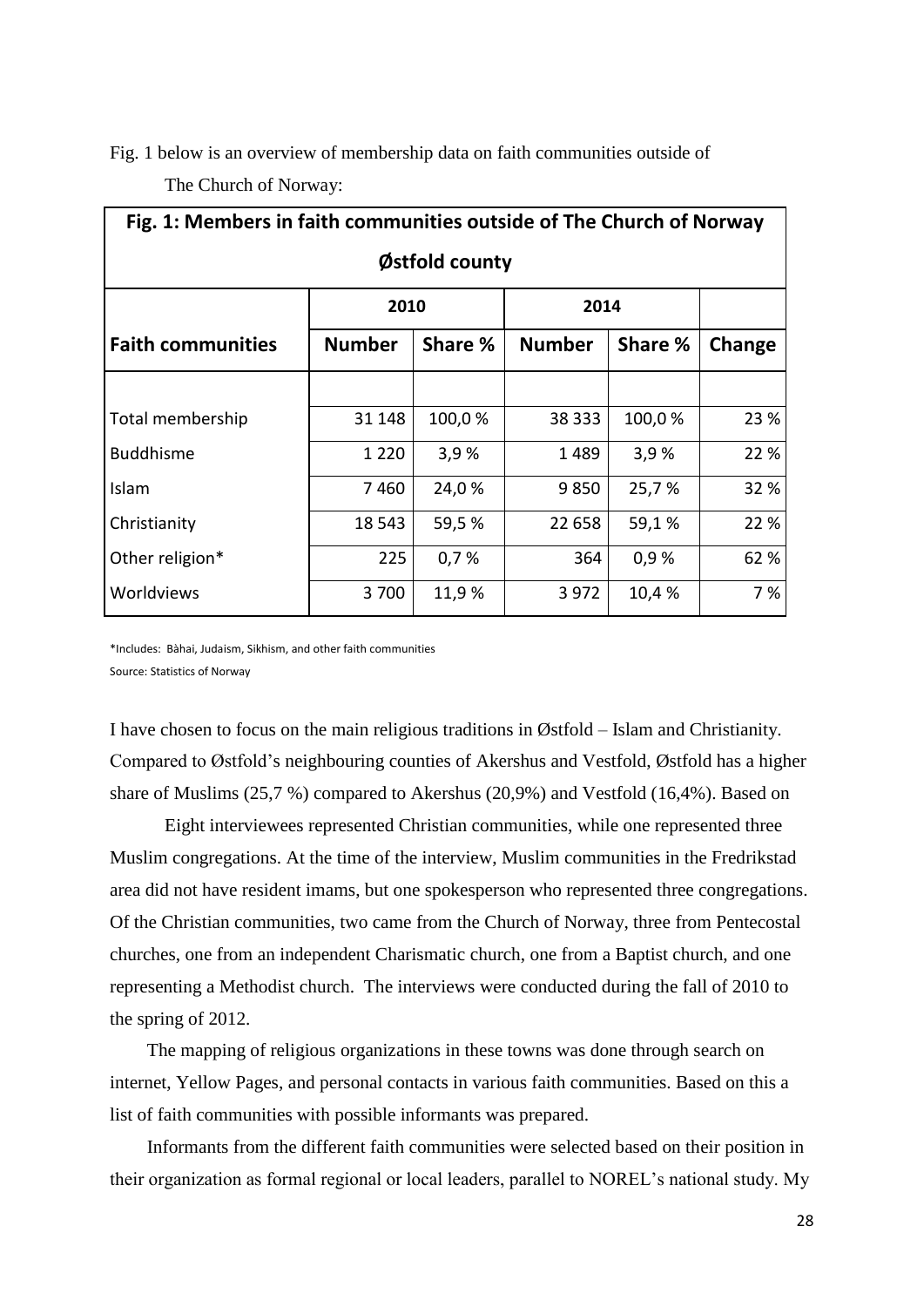selection is thus limited to formal positions as dean (prost), vicar (sogneprest), pastor or spokesperson. In my study, I define them as local religious leaders.

A possible weakness of this approach is that other powerful persons ("grey eminences") in the selected organizations fall outside the reach of my study. However, I think it is reasonable to assume that people holding formal positions in religious organizations and faith communities, are one of the most reliable sources of information on the communities they represent. This is because it is reasonable to believe that religious leaders, not just at a national level, but also in a local context, are expected to conform to the religious tradition they represent. I therefore consider my informants to be reliable sources of information.

As this is a continuation of NOREL's national study at a local level, the choice of a qualitative methodological approach follows that of the national study, and is based on the same interview guide. The interview guide used in this study was prepared by Inger Furseth and Pål Repstad, for their study of national religious leaders, and is based on a structured interview technique. A number of questions were drawn, as previously mentioned, from *Maktutredningen*. The reason for using the same interview guide, at both a national and a local level, is that it enables comparison of findings at a national and local level.

The interview guide is comprehensive and divides into six sections. I adhered to the guide during the interviews. I allowed my informants to talk freely on each topic if they felt a need to explore some of the questions more than others.

I contacted each informant by phone to set up an appointment. The interviews took place in the offices of the interviewees, except for the Muslim leader who came to my office. Each interview lasted approximately from one and a half hour to two hours, and was recorded. Recording the interview did not seem to bother the interviewees. All the interviews were done in the Norwegian language, and I have transcribed each interview.

The interviews were conducted "one-on-one", and this approach was suitable, due to the sensitive nature of some of the questions. Informants' names were not mentioned during the interviews, except for community affiliation and informant's position in it. Some of the interviews were conducted in the aftermath of the terrorist attack in Norway on July 22 (2011), and these tragic events may have had some influence on answers relating to questions on multicultural and multi-religious societies. I noted a certain caution among some of the informants when asked about their personal views on gay/lesbian issues, and if they were compatible with the official view of their organization. One example is one informant from one of the Pentecostal churches who was reluctant to give his personal views on gay/lesbianissues, limiting himself to refer only to the official position of his organization.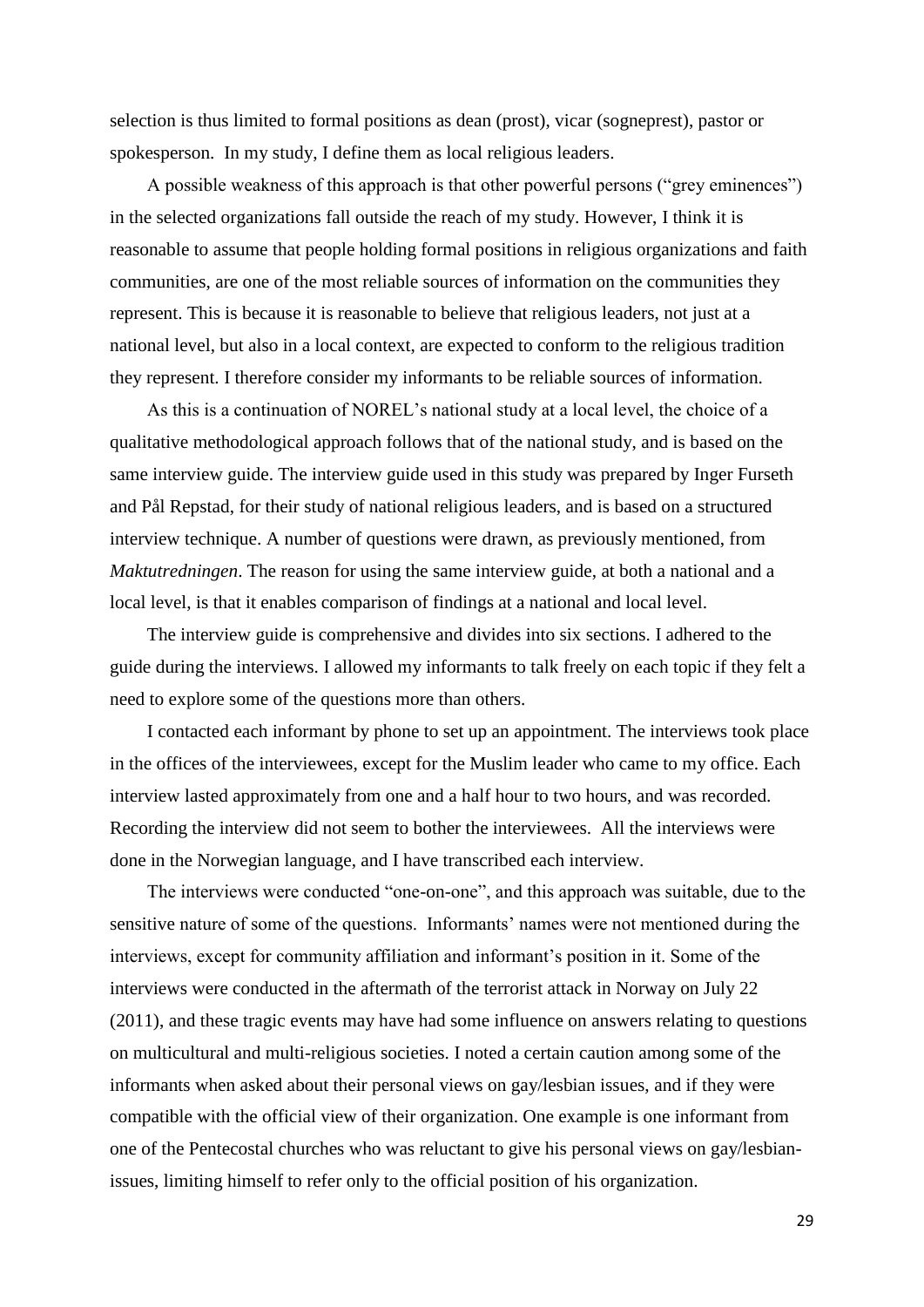A number of questions were multiple-choice questions and some of the informants struggled to place their answer in one "box" only. This may also have influenced some of their answers.

Finally, I will comment of some of the ethical considerations. This study had permission to conduct the interviews from the Norwegian Social Science Dataservice (NSD). The collected data were handled according to their general regulations, and in conformity with the description given in my application. At the outset of the interview, the interviewees were given information about the scope of this research project, their role in it, and how the results of the findings would be published. They were also informed that they were free, at any time during the interview, to stop and cancel the interview. On the question of anonymity, they were told that total anonymity could not be granted, although their names would not appear in the final report. Nevertheless, they could be cited in the report as "one Pentecostal pastor in Fredrikstad". They were also offered the possibility of quote check, but everyone declined.

I will now turn to a presentation and analysis of the data that forms the empirical basis for this study.

## **4. Presentation and analysis of data**

In this chapter, I will present and analyze the collected data from the interviews, within the framework of my research questions, as set forth in my previous chapter. The outline of my presentation here is for practical reason slightly different from the outline of my research questions in my previous chapter, but all the questions will be covered. In my discussion and interpretation of the data, I will draw on the theoretical perspective of social capital, civil society and the public sphere, presented in my chapter on theoretical approach. Furthermore, I will compare the findings of this study with the findings of NOREL's national study (Furseth et al., 2015: 150-161) and also link some of my findings to other relevant research presented in my chapter on research literature.

The overarching question of this study, as mentioned in my introduction, is to explore the publicness of religion at a local level. The key focus of this study is therefore to examine to what extent local religious leaders and their faith communities engage as part of civil society and the public sphere of their local communities, and the nature of their engagement. Who are the local religious leaders and what are their views on a wide specter of social and political issues? How do they relate to a growing multireligious society? Do they engage in activities towards new immigrants and in interreligious dialogue? The aim is to see if local faith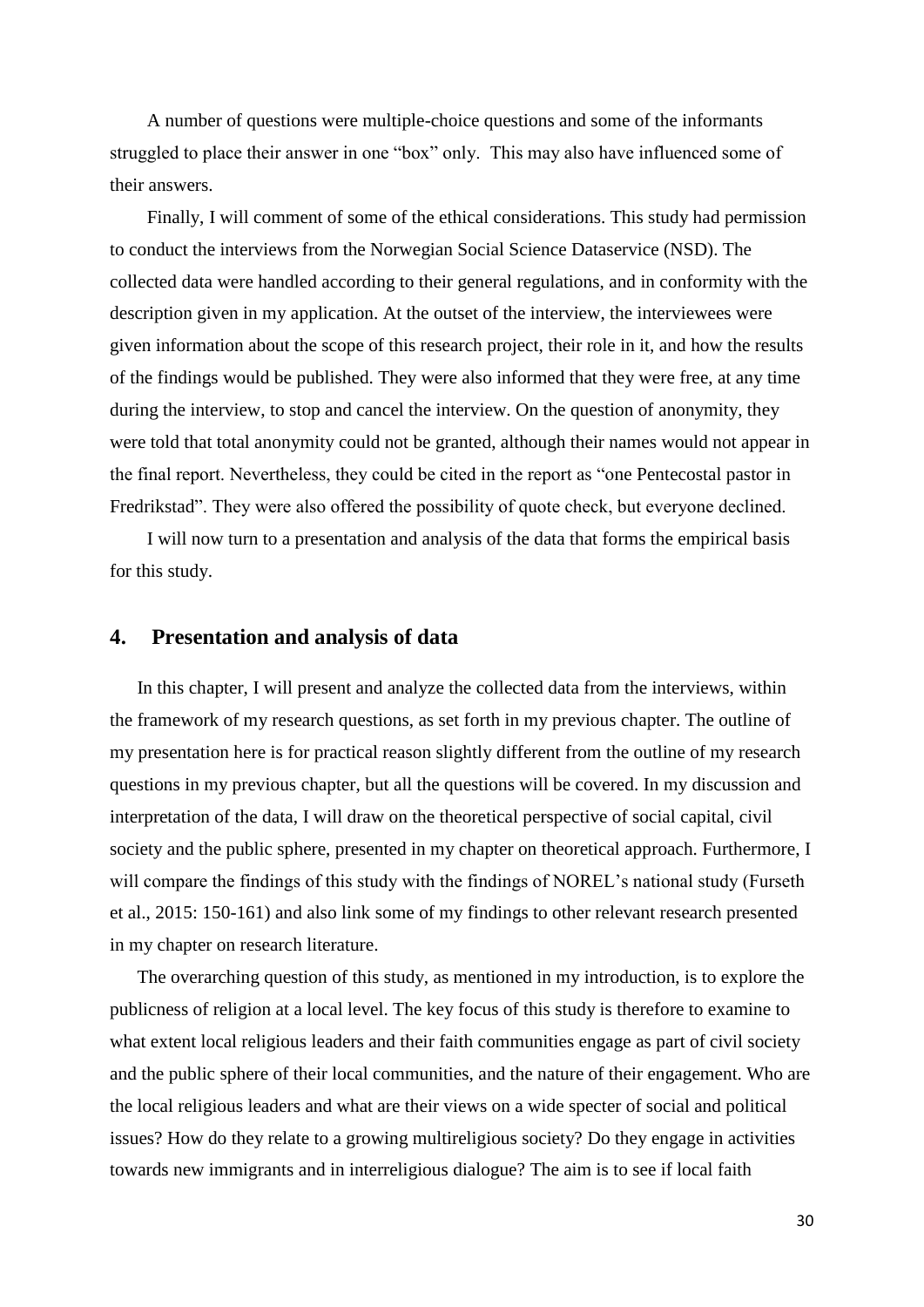communities are outward looking and building ties to society in general, and other faith communities, or if they are more tightly knit and inward looking communities, with few links outside their own networks (Furseth et.al. 2015: 11-12). Further, how do the findings in my study compare to the findings in NOREL's national study of religious leaders?

## 4.1. *Profile of religious leaders*

I start by asking: who are the religious leaders, and how do they view their own position? These are the questions I will try answer in this section. To do this, I will draw a personal profile of my informants. Further, how they view their role in society.

The majority of religious leaders in Norway, according to theologian Oddbjørn Leirvik, are leaders of faith communities at a local level (Leirvik, 2012: 216-17). Leirvik defines three categories of local leaders: (1) Spiritual leaders employed in formal functions as vicars, pastors or imams, (2) spiritual leaders in informal positions as for example youth leaders, and (3) elected administrative leaders as elders or chairpersons of the board. This study focuses primarily on spiritual leaders in the first category. However, in local communities they may also have overlapping administrative functions in addition to their spiritual role.

According to Berit Thorbjørnsrud and Cora A. Døving, the role of religious leaders is somewhat ambiguous (Døving and Thorbjørnsrud, 2012; 7-9). One the one hand, they claim that religious leaders perform functions that are in demand by a majority of the population, for example rituals connected to birth, death, and marriages. A large portion of population view their ritual role positively. On the other hand, religious leaders are also viewed with skepticism, and sometimes as a source of conflict. Some also view them as narrow-minded, prejudiced, and excluding. In public debates on social issues like gender equality, and issues of gay-lesbian practices and rights, they are sometimes accused of reflecting medieval attitudes, fanaticism, religious fundamentalism, and as such, they prevent social and political integration of minority groups.

All of my nine interviewees were men who had on average been in their positions for 7,5 years. A majority of informants told me that women have leadership roles at lower levels in in their organization. As examples of such leadership responsibilities are responsibility for diaconal work, children- and youth work, and various administrative tasks. This gender inequality seems to be greater in Pentecostal-charismatic churches and mosques than in other faith communities. I will come back to this later in my discussion on gender equality. This gender imbalance in leadership position is parallel to the findings in the national study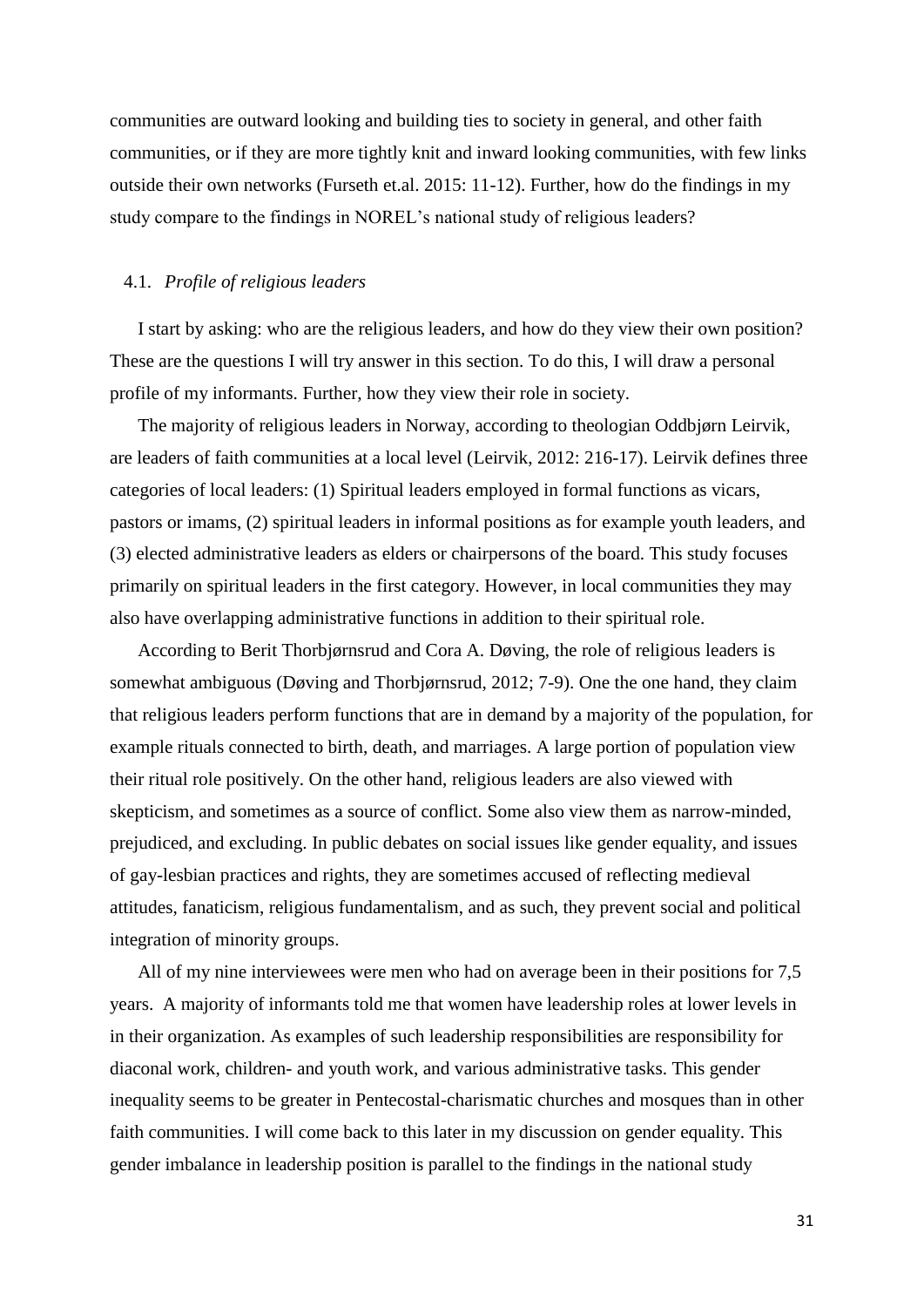(Furseth et al. 2015: 150-151) and earlier studies (Gulbrandsen et al. 2002: 72). I have no figure for the share of women in middle management positions.

The average age of my informants were 55 years, and corresponds to findings in the national survey with an average age of 57 years (Furseth et al. 2015: 150-151). Except for two interviewees who was 39 and 42 years, the others were between 56 and 65 years. A majority of my interviewees came from and had their upbringing at various places in Østfold. However, two had their upbringing abroad. One was born in Morocco (Muslim), and one (Pentecostal) in Paraguay as a child of missionary parents. Two came from different places in Norway. The spokesperson representing the Muslim communities had lived in Norway since 1972, and was fluent in the Norwegian language.

The educational and professional background of my informants varies. Six out of nine of my interviewees had higher education at bachelor and master levels in theology. Two of these represented The Norwegian church, two represented Pentecostal churches, and two represented the Baptist church and the Methodist church. The spokesperson from the Muslim communities had primary school, and two representatives from a Pentecostal church and a Charismatic had primary school plus one year at church owned bible-schools. Whereas religious leaders in The Norwegian church had spent their professional careers in the Church of Norway, leaders from the other denominations had a more varied professional career, like carpenters, sale representatives, youth work, business owner, restaurant business. This wide specter of professional backgrounds is especially characteristic for the Pentecostal and the Charismatic churches. Two of my informants, one pastor in a Pentecostal church and the spokesperson from the Muslim communities, held unpaid positions as in their faith communities in addition to their other jobs.

A majority of my interviewees had experience from working abroad. They have travelled extensively to continents like Africa, Asia, Middle East, Latin America, and Eastern Europe. Interviewees from the Christian minority churches, especially from Pentecostal and Charismatic churches did run a number of mission projects, that they either had initiated or supported financially through their faith communities. As such, these local religious leaders were well acquainted with multicultural contexts and had built large networks to people and religious organizations abroad. Their engagement in different countries abroad were also reflected in the fact that most of them kept themselves updated on world events via foreign media outlets.

To sum up on their personal profile, I have found that a local religious leaders have much the same profile as national leaders: a male in his mid-fifties, with higher education, and who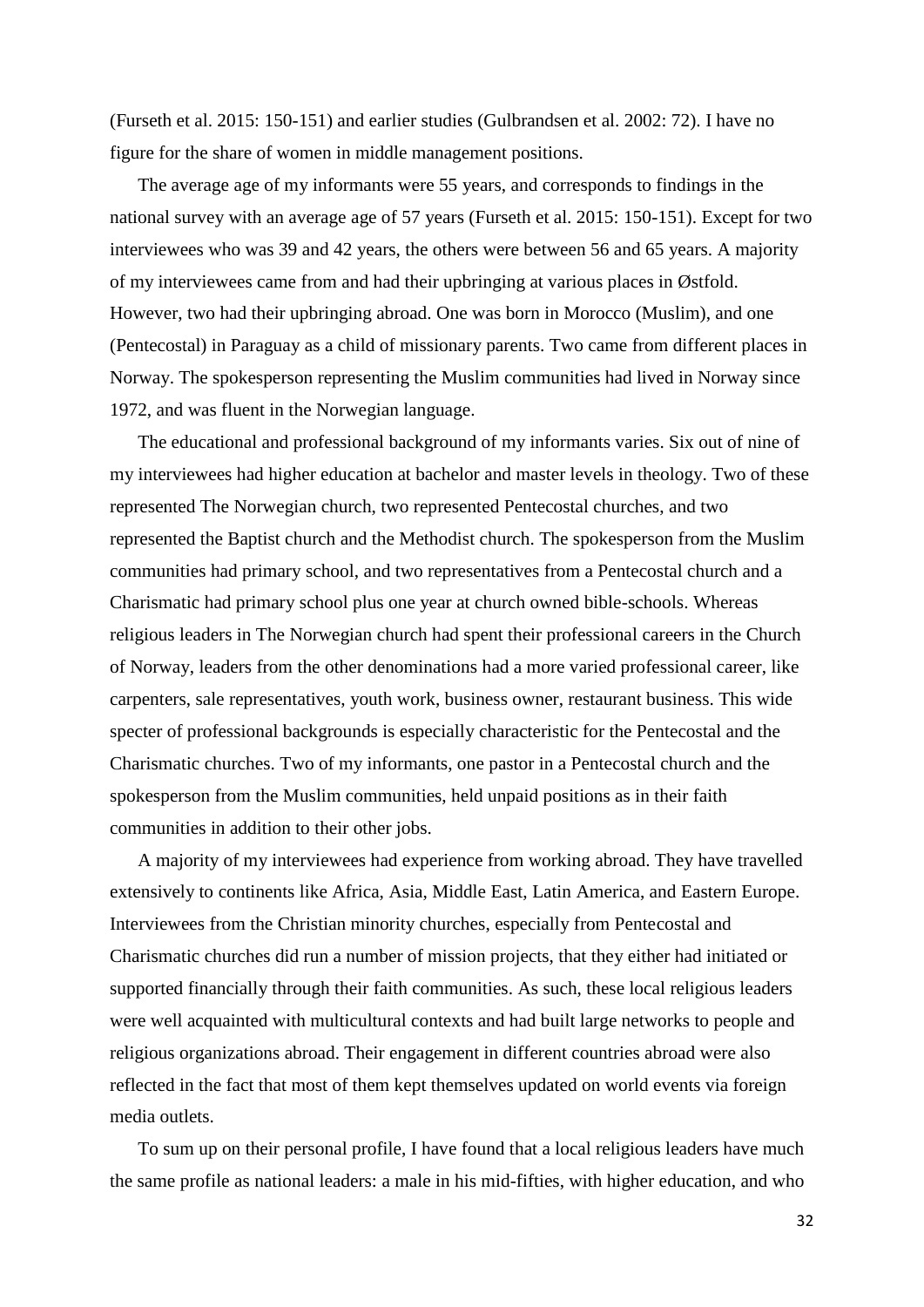has held his position for approximately 7,5 years. The gender imbalance at the national level is also reflected at the local level.

#### *4.2. Profile of their organization*

So far, I have focused on the personal profile of my informants. I will know turn to a short description of their organizations.

#### *Filadelfia, Sarpsborg*

Pentecostal faith communities in Østfold are based on a congregational model. This is the largest Pentecostal faith community in Østfold. The leader told me that it has 900 (2011) registered members, and of these 500-550 are active members who attend worship services more or less regularly. The church has, according to its pastor, an even spread across all age groups. Criteria for membership is adult baptism. Children of baptized members are reckoned as affiliated members, and they can remain so for their whole life. According to its pastor, the church has a democratic organization. Power is divided between a general assembly of all registered member and a council of elders. The general assembly meets once a year and deals with matters of business, while the council of elders are responsible for spiritual matters, church teachings, and the appointment of the main pastor. The council of elders also constitutes the board of the organization in public registries. The council of elders appoints its own members, but needs final approval from the general assembly. This applies also to the appointment of pastors. This kind of organization is the same in all the Pentecostal churches I interviewed.

This church has some immigrants among its members, or attendants. The number varies between 15-25 attendants. They come from the Congo, Eritrea, Ethiopia and Liberia. They are not organized in a separate group, but are part of the regular cell groups. They do not arrange separate worship services, but take part in the regular services, and translation is provided.

## *Filadelfia, Fredrikstad*

This church has about 220 registered members (2012), according to its pastor. Approximately 150 are active members attending worships services more or less regularly. This congregation consists mostly of older people and had a low share of youth and children. This community has about 10-15 immigrant of African origin. From time to time the arrange African style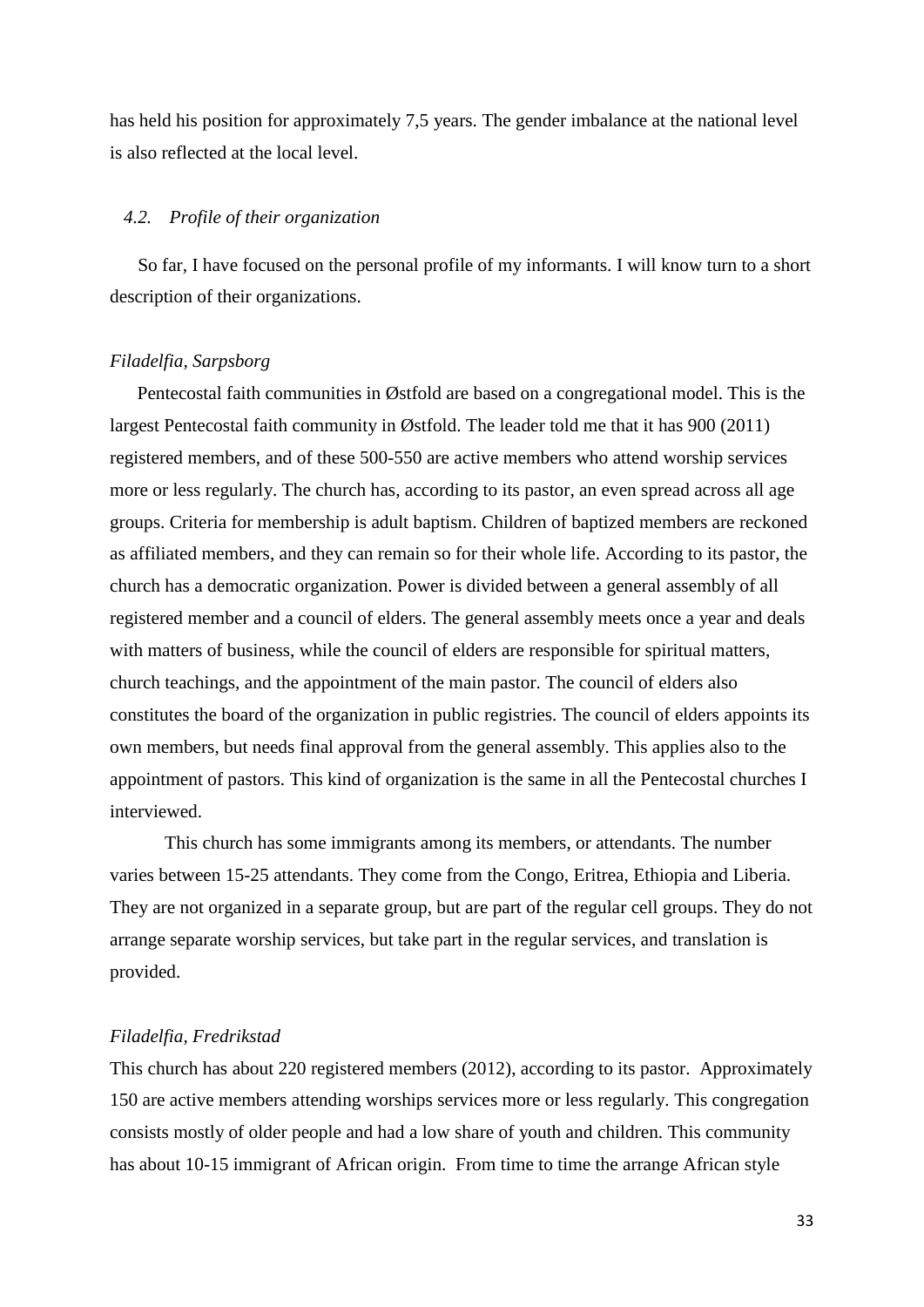worship services in the English language targeting African immigrants. About 60 attend these services. This functions somewhat as a "community within the community". The pastor claimed that they had found it difficult to integrate African immigrants in their regular worship activities, due to language barriers and differences in cultural styles of worship.

#### *Filadelfia, Moss*

This is a church of about 200 members (2011), according to their pastor the share of active members is about 100-150, with an even spread across different age groups. They have a large portion of children and youth attending their church services. The share of immigrants attending varies between 15-25 attendants, mainly form the Congo, Eritrea, Ethiopia, and Liberia. Like the Pentecostal church in Sarpsborg, this church also tries to integrate immigrant into different cell groups. This congregation also gives financial support to mission projects in African countries.

#### *Zoé, Fredrikstad*

<u>.</u>

This charismatic faith community was established in 1989, as an offshoot of Borg Kristne Senter. Both sprang out of *Trosbevegelsen*, a faith movement that emerged in Norway around 1985, strongly influenced by charismatic impulses from Sweden (Livets Ord) and the charismatic churches in USA. This faith movement placed a strong emphasis on healing ministries, and emerged in conflict with the traditional Pentecostal churches.<sup>2</sup> This is an independent faith community, with no formal links to other religious organizations. It is closely tied to its founding pastor. Besides its church activities in Fredrikstad it also conducts or supports mission projects in India, Nepal, Africa and Estonia, in the form of financial support to a number congregations, primary schools, a children home, and an old peoples home.

According to its pastor, their membership rate is around 500 registered members (2011) with a share of immigrants of about 10-20 persons, mainly of African descent. They have an even spread of members across age groups and conduct ministries directed towards children and youth. My intervieweet told me that they struggled to integrate immigrants in their regular church services, due to language barriers and style of worship. The founding pastor has a central role in this faith community, he told me that power is not distributed

<sup>&</sup>lt;sup>2</sup> For a more thorough over overview of this faith movement and its, often, conflictual relationship with the Pentecostal movement, see Pål Repstad's articticle in Døving and Thorbjørnsrud, 2012, pp. 110-128.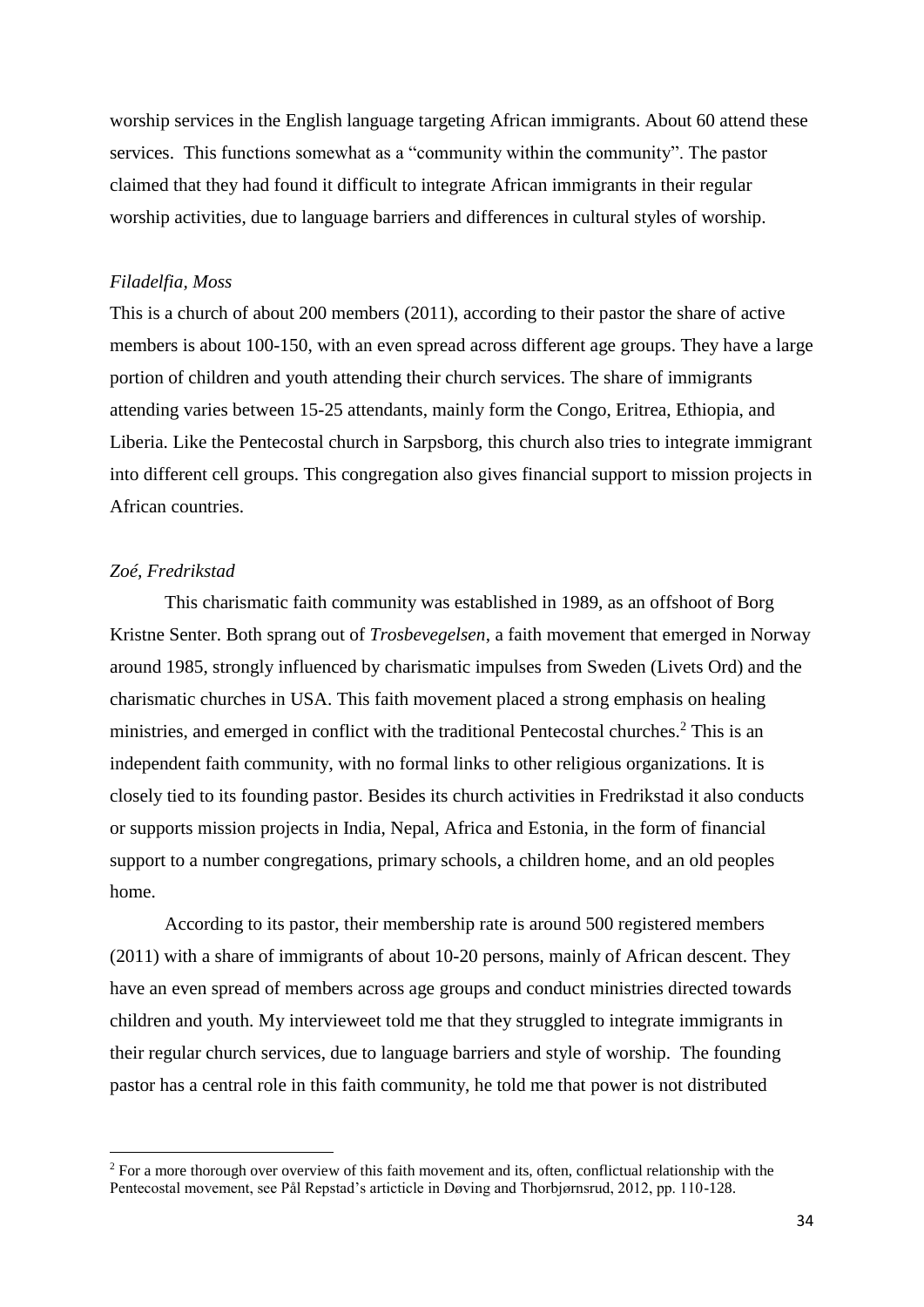democratically in his organization. The board and the team of pastors are not elected, but selected by the pastor and his chosen team of advisors.

#### *Baptist church, Fredrikstad*

This is a congregational church established in Fredrikstad in 1925. Is has about 150 baptized members (2012). Regular attendance at church services is around 70 people, according to its pastor. Only 5-6 persons with migrant background attend the church. The leader told me they have adopted a democratic organizational structure with the general assembly (menighetsmøte) as their highest authority that elects the church council. The latter selects the candidate for pastor of the church, but the final decision of employment of pastor rest in the general assembly. This congregation has chosen to be affiliated with the national Baptist organization in Norway.

## *Methodist church, Fredrikstad*

The Methodist church in Fredrikstad has about 500 baptized members (2011), and around 80 of these attend church services more or less regularly. This faith community is characterized by a high share of old people. They also have a scouts-group of about 115 members, but most of these are not regular members of the church. Few immigrants attend the church, and at the time of the interview, only one immigrant family attended. They are a congregational church, with a democratic model of organization, election of officers and employment of pastor.

#### *The Church of Norway, Fredrikstad*

I interviewed two representatives from the Church of Norway in Fredrikstad. One vicar (sogneprest), and one dean (prost). The vicar, who represented a parish in Fredrikstad with about 6.500 members, informed me that attendance is very low and has a downward trend on regular church services. They have a few people with migrant background attending their church from time to time. He told me, however, that a group of ten to twenty immigrants attends Fredrikstad Cathedral (domkirken) from time to time, with ethnic backgrounds from Armenia, Guatemala, Middle East and Eastern Europe.

The leader for the deanery (domprosti) of Fredrikstad informed me that Fredrikstad has 11 churches and 18 vicars, and that out of a population of about 80.000 about 75 % are members of the Church of Norway.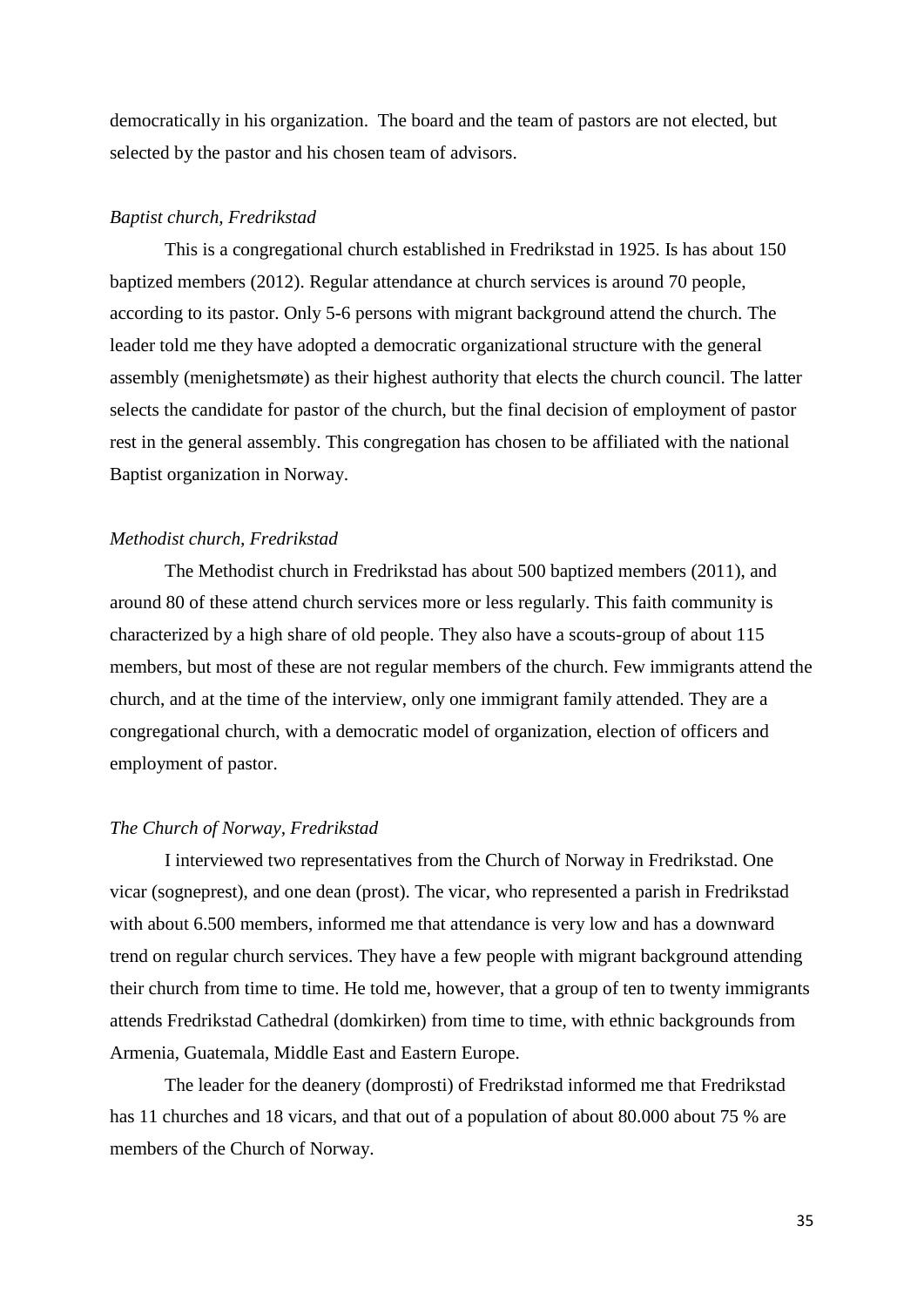#### *The Islamic Society of Fredrikstad*

This organization is an association that represents three different mosques in Fredrikstad with about 300-400 members (2012). Their membership represents 20-25 nationalities according to the leader: Turkey, countries of North Africa, Pakistan, Afghanistan, Iran, Iraq and several other countries. Their main religious activity is Friday prayer. The leader told med that this organization is affiliated with the Islamic Council of Norway.

In summing this section, it is evident that it is the Pentecostal and charismatic faith communities that have the greatest share of immigrants in their congregations, compared to Christian faith communities. This may be related to the fact that their local leaders and congregations have a more international orientation than the rest of the leaders, through engagement in international networks and mission project in several foreign countries. Some of these leaders even view immigrants as a potential for recruiting new members, as one of the Pentecostal leaders told me.

#### *4.3. Views on power*

My concern here is to try to understand how local leaders view the power they have on their members and within their own organization.

Questions of religious power, however, can be analyzed in more than one dimension. Døving and Thorbjørnsrud employs Max Weber's differentiation of forms of power in their study of religious leaders. Weber distinguishes between three types of power: (1) Power based on tradition, (2) legal power, and (3) Charismatic or spiritual power (Døving and Thorbjørnsrud, 2012: 17). Pål Repstad, elaborating on the forms of power (Repstad 2012: 117-18), claims that while power based on tradition can be identified with the power of the traditional chief and is hereditary, legal or formal power is based on the rationality of formal laws. He associates charismatic or spiritual power with normative power.

Døving and Thorbjørnsrud's study point out how power plays out differently in different organizations. Jan Olav Henriksen, in his article on leaders in the Church of Norway, argues "the era of the big chiefs is over" (my translation) (Henriksen 2012: 203). Henriksen claims that formal power invested in the role as a religious leader has been in decline over the last decades, and what is left of it, if any, rest in their symbolic power as interpreters of meaning and existential questions of life (Henriksen 2012).

Kari Vogt, in her article on shia-muslim leaders, emphasizes that imams are not priest, but scholars (Vogt 2012: 47-66). They exercise dogmatic power on behalf of a hierarchy of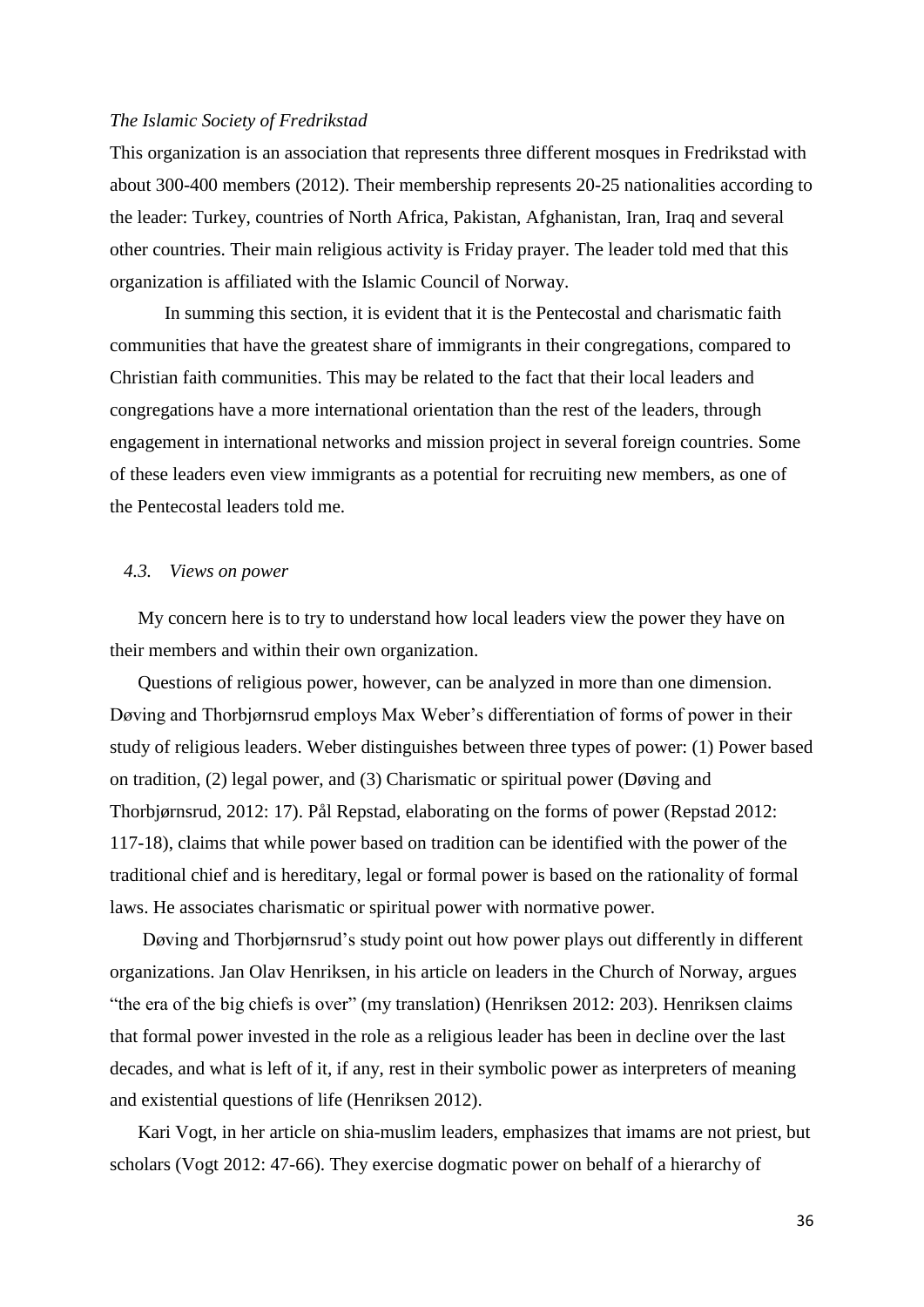scholars, and functions as local intermediaries between Muslim believers and the established hierarchy of scholars of several interpretive schools. The imams derives their power from institutionalized religious power, and not from themselves as individuals. Further, Vogt points out that moral power in a Muslim context must be understood primarily as the collective power of the community. That is, imams have no tools of moral sanctioning at their disposal, because that rest in the collective judgement of Muslim communities (Vogt 2012).

In the following I will adopt the differentiation of the concept of power parallel to NOREL's national study, outlined in my previous chapter on research questions. I will therefore differentiate between formal power, normative power, and limitations on power.

The majority of my informants emphasized that besides their role as administrative leaders, their most important role was that of a spiritual leader. This implies that as administrative leaders they have admitted to have formal power at the administrative level in making decisions, and normative power as spiritual leaders. However, on the question of formal power, all but two, answered negative on this question. A typical example came from a Methodist leader: "No, power is a non-word in my vocabulary. We are democratic." This statement was typical for most of the leaders I interviewed. All of my informants answered that they have normative power. That is, power to form ethical norms, values and religious interpretations. As one of my informants from The Norwegian church phrased it: "We have power over the souls, they listen to their vicar".

One, however, a pastor in a Charismatic church claimed that he not only did have great normative power, but also formal power. He justified this by the fact that he was the founder of the faith community. As he said, "I was the one who took the initiative to start this congregation, and because of this I have more influence in my congregation than many other pastors in their congregations." According to Repstad, this case shows "how charismatic authority may interfere with democratic authority", (Repstad 2012: 121). This is often the case when founders of congregations claim a direct and personal call from God as the basis for their community, as is often the case with c $\theta$ independent charismatic communities. Challenging the founder, then, turns easily into a question of being "for or against God". This is what Repstad calls "a sacralization of one's own standpoint" (Repstad 2012: 121).

The second informant who claimed both normative and formal power was the dean (prost) of the larger Fredrikstad deanery (domprosti):

"I believe I have a certain influence as an ideological leader and preacher, grounded in my capacity to define norms and standards for the interpretation of world and life view issues, through sermons, liturgies and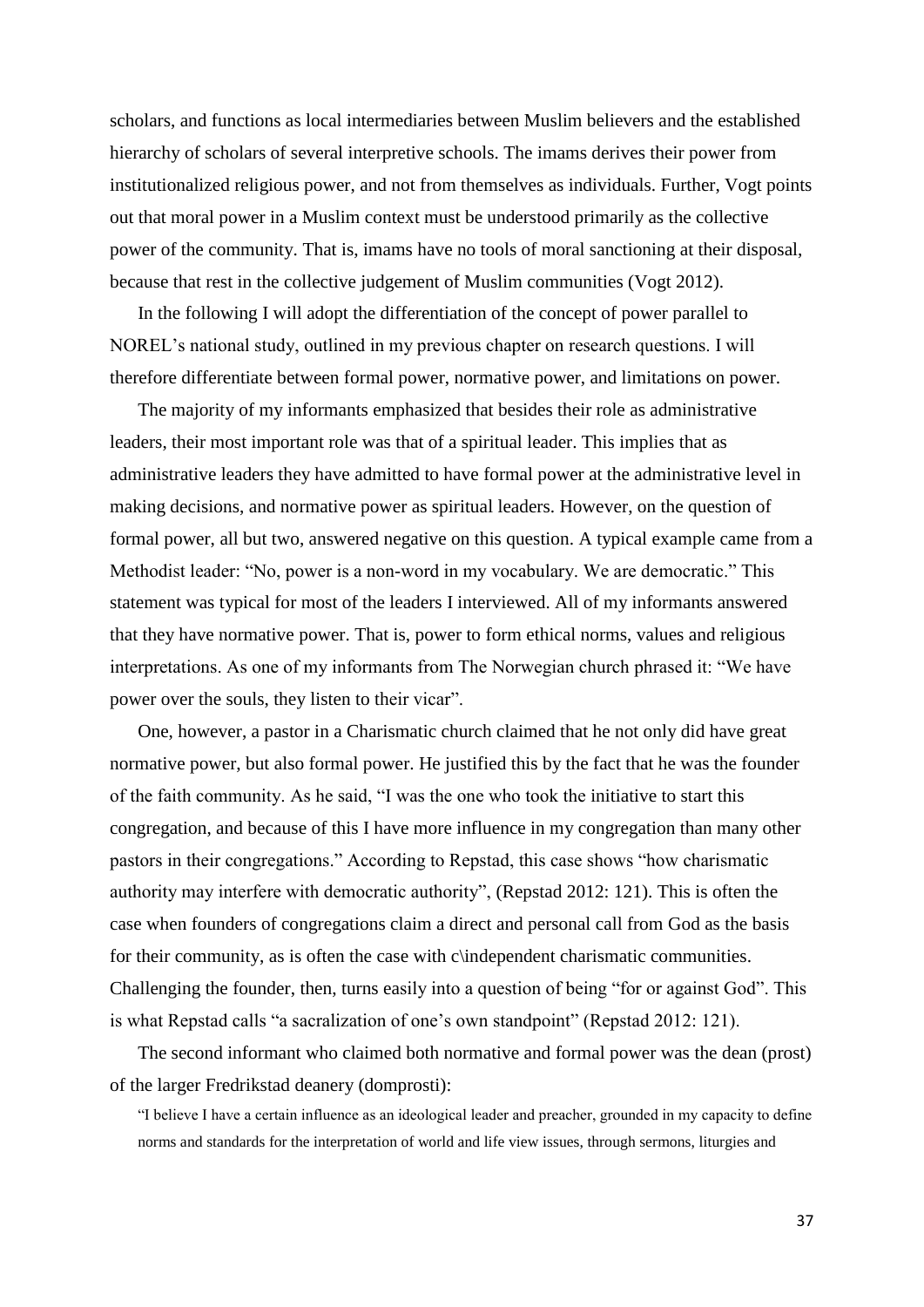ceremonies. My direct influence on the clergy are greater than on congregations, because of my dialogue with them, and through strategies and prioritizations." (my translation)

As is evident from his statement above, his formal power was not directed towards the congregation, but was part of his administrative duties, whereas his normative power was primarily invested in his position as spiritual leader.

The Muslim leader claimed that he neither had normative nor formal power, because his role was that of a spokesperson on behalf of the Islamic Society of Fredrikstad. He did not function in an administrative function, nor as a spiritual leader.

Several of the leaders emphasized that use of power is closely tied to a transparent democratic ideal of "checks and balances. That is, both formal and normative power has strong limitation. Many stressed that misuse of power could have serious consequences for their position as a spiritual leader of the community. What most of them have in common, was that as leaders of voluntary organizations, dependent on significant financial support from their members, they have to stay on a good footing with their members.

As in the national study, all admitted that they have formal power related to their administrative duties in making decision. Further, all emphasized that they have more normative power than formal power, in forming member's theological interpretations, attitudes on social and moral issues. Several of my informants emphasized limitations of power and that they as religious leaders had been given a mandate and trust by their members, elders and overseers. This mandate places limitation on their use of both formal and normative power. Several of my informants stressed the democratic nature of their organization, and shares in the democratic ethos found among national religious leaders.

#### *4.4. Views on social and political issues.*

Religious leaders and their organizations have been accused of being conservative and barriers to societal modernization, by favoring anti-secular religious values over against modern ideals of social equality. Some view them as prejudiced, narrow-minded, excluding, moralistic, and lagging behind the rest of society on socio-political issues. Others claim that Muslim leaders may constitute a threat to core Norwegian cultural and Christian values (Døvig and Thorbjørnsrud, 2012, pp. 7-9). The Italian philosopher Gianni Vattimo, expresses his suspicion against religious leaders, by referring to the "source of the unending debates about creationism and anticreationism", when he posits that "those who are abandoning Christianity are doing so for reasons that boil down to the ecclesiastical claim to know what the true nature of man, the world, and society is." He goes on to say, speaking about the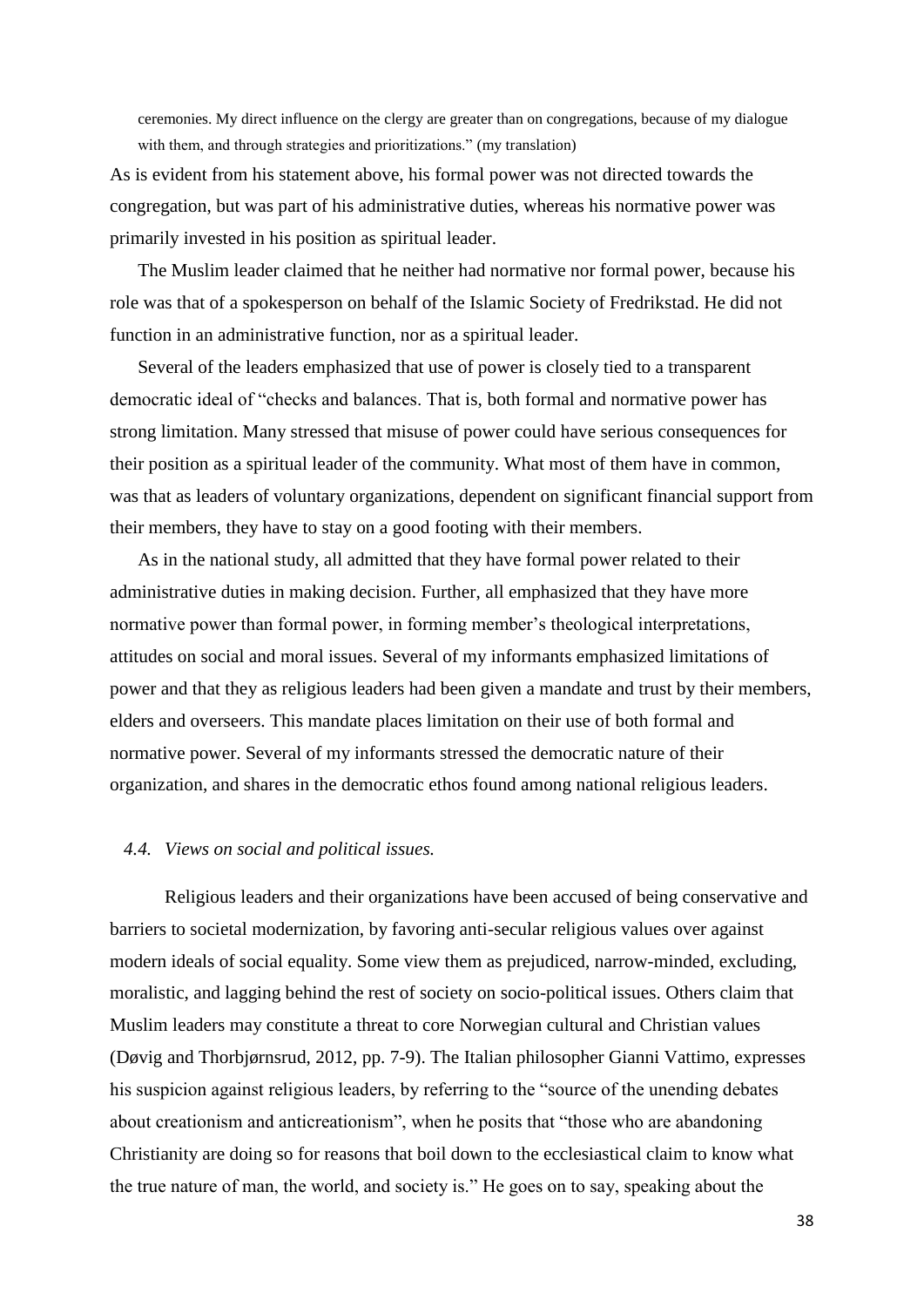Catholic Church, that "today the Church's true vocation should be to escape from fundamentalism" (Vattimo, 2009: 92). In Norway, we have recently seen this play out in the battles over issues of lesbian-gay rights within The Norwegian church.

With these reflections as mind, I want in this section to explore the views of my interviewees, and their organizations, on a number of social and political issues. All leaders expressed their own viewpoints, but some seemed uncertain when asked about the official view of their organization, except for the two representatives of the Church of Norway, who clearly distinguished their private views from the official position of their organization. One explanation is the fact that the Church of Norway, compared to minority faith and life stance communities, is by far the most active in expressing public opinions on social and political issues, compared to minority faith communities (Furseth, 2015: 153). The Church of Norway has, as a majority church, through public statements by the bishops and its organizational infrastructure a distinct public presence in media on these issues.

Thematically, this section will include their views on issues of economic and political inequality, gender equality and gay-lesbian rights, immigration politics, multicultural and multireligious societies, how they view the social and political role of their own organization. I will also compare my findings at a local level with the findings in the national study.

#### *Economic equality, political equality, and the role of religious values.*

I asked if the Norwegian society has been successful in reducing economic inequality, and if there is a great difference in political influence between social elites and the rest of the population. Further, I asked if religious values should have a more prominent role in our societies that they have today.

Whereas five of the leaders agreed that we have been successful in reducing economic inequality in Norway, four answered no. Those who agreed represented three Pentecostal congregations, a Baptist leader, and one from The Norwegian church. It is interesting to note that the spokesperson for the mosques emphasized that the Norwegian welfare-state model is based on social and political values that are similar to central values in Muslim religious traditions of solidarity, collective ideals and caring for the poor. He expressed that by claiming that "Norway is more Muslim than Muslims", and pointed to the equal distribution of welfare and human rights. On the question of political influence, eight of my informants claimed that there are difference in how political influence is distributed between social elites and the rest of the population. One representative of the Church of Norway voiced the strongest opinion by claiming, "Norway is a society that is controlled by elites, and large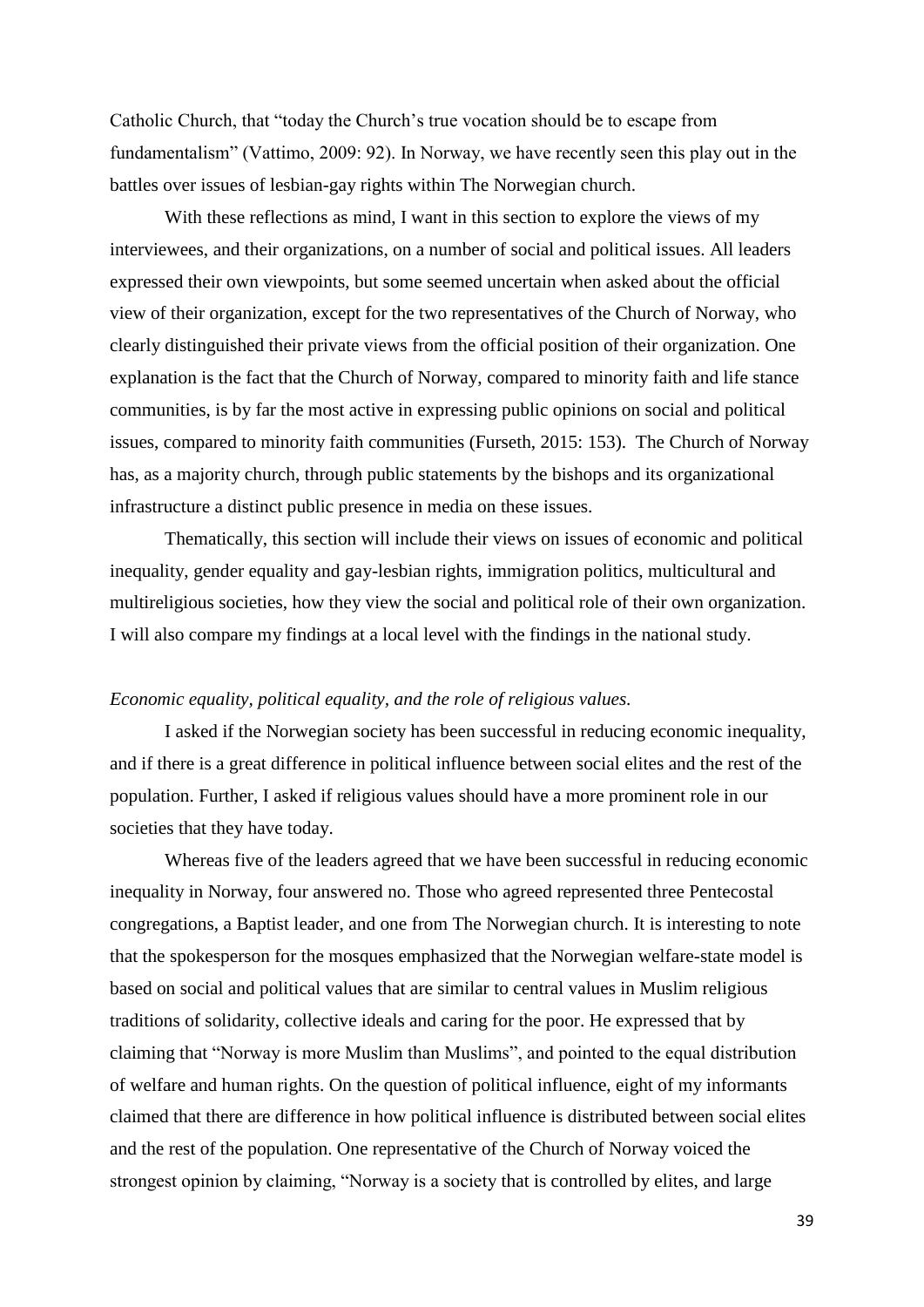portions of the population do not have a say". Only the Muslim spokesperson disagreed and claimed that Norway is a very egalitarian society compared to countries in North Africa and the Middle-East.

My findings varied from the findings in the national study on the question of economic inequality (Furseth, 2015: 153). Whereas, a majority in the national study claimed that we have not come far enough in reducing economic differences, this was a minority position in the local study. On the question of political influence, the findings from both studies agree. In the national study, the claim by the majority of religious leader's that we have not come far enough in reducing economic differences, is explained by the church's focus on diaconal aspect of the church. Through this, the church comes in close contact with economic poverty (Furseth, 2015: 153). In my view, it is more likely that the reality of poverty is more visible on a local than at a national level, because national leaders are more at a distance from this reality than local leaders. Local leaders are closer to the visible effects of the distribution of welfare benefits in our society. They are, as I see it, in a better position to evaluate how welfare benefits function in equalizing differences.

In my study eight out of nine agreed that there is a great difference in political influence between Norwegian elites and ordinary people. Only the Muslim leader disagreed. In his view immigrants Muslim countries view this issue from a very different perspective, because many of them have a history of dominance and suppression by political elites. One explanation for why all my Norwegian interviewees agreed that there still are significant differences, can be that political egalitarianism is a core value. Norway is among the most egalitarian societies in the world, and an explanation for my finding is that Norwegians may have a very low tolerance for inequality in political influence (Furseth et al. 2015). I could find that the national study addressed the issue of political inequality.

The leaders were split on the question if religious values should play a greater role in our society. The majority of five disagreed or was hesitant on this question, while four expressed that they agreed. Those who agreed that religious values should have a more prominent place in society represented Pentecostal and charismatic churches. One of them, however, stressed the ambiguity of the term. Those who disagreed expressed that the notion of religious values is a multifaceted and foggy concept, and that a definition of the term has to be qualified. A majority agreed that religious values could play a societal role, provided that they not come into conflict with human rights and the separation of church and state. Some claimed that religious values should not be promoted by political means. One representative from the Church of Norway argued that some versions of religious values, rooted in a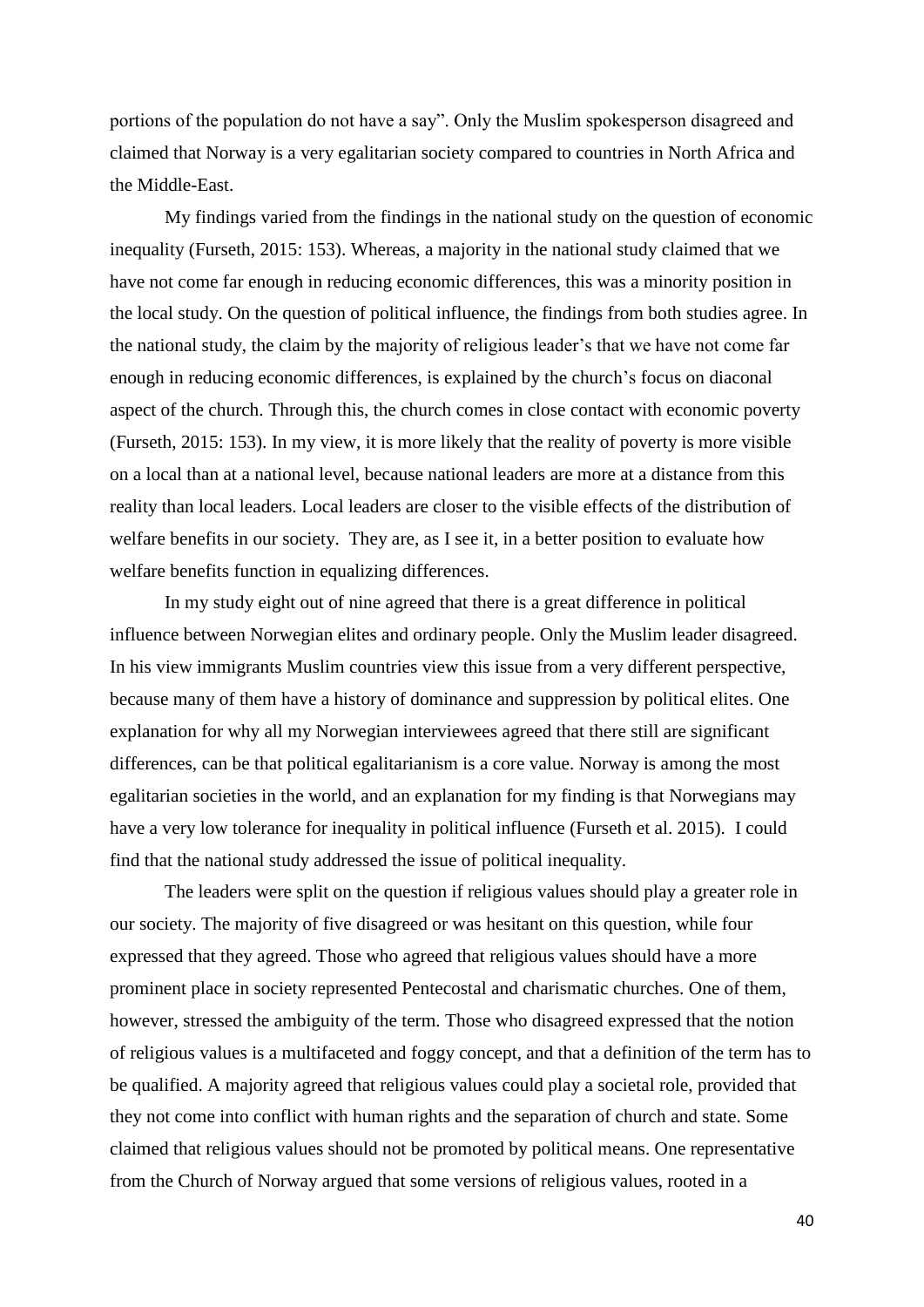fundamentalist world view are often unethical and oppressive. Jürgen Habermas argues that for religious values to be relevant in a post-secular context, it must be based on a postmetaphysical epistemic base. That is, religious values, to be compatible with Habermas's notion of the ethics of citizenship, have to shred its "dogmatic encapsulation" (Habermas, 2006: 14), to enable them to "cope with the fact of pluralism, the public authority of the sciences, and the egalitarianism of constitutional principles" (Mendieta, 2010: 9-10). This underlines the highly problematic and ambiguous nature of religious values. I could not find that the question of religious values was specifically addressed in the national study.

#### *Gender equality and lesbian-gay rights.*

Here I am concerned with the leader's views on gender equality and lesbian-gay issues.

My first question was if should be statutory gender equality, both within the Church of Norway, other Christian denominations, and religious organizations outside of Christianity. All answered that they were against statutory gender equality, yet some of the Pentecostal and charismatic leaders gave somewhat evasive answers the question of gender equality itself. One Pentecostal pastor claimed that the Church of Norway because of its close relationship with state authorities had to comply with statutory gender equality within their own organization. Independent worship communities, however, should not have to comply with it. He claimed the same right for faith communities outside of Christianity. One other leader argued that questions of gender equality has to do with the freedom of religion, and should not be enforced by law. The Muslim informant expressed similar attitudes. In contrast, representatives of the Church of Norway fully supported gender equality within their own organization.

Pål Repstad's claims in his article on Pentecostal leaders that the Pentecostal movement as such does not have a defined theology on this issue. One the one hand, he argues that for the founder of the Pentecostal movement, Thomas Ball Barratt, the issue of gender and women's access to positions was subordinate to the spiritual gifts. On the other hand, Repstad points out that there also exists within the Pentecostal and charismatic movements a literal interpretive tradition arguing for a God-given order at creation, giving supremacy to males over women (Repstad 2012: 126-128). Kari Austigaard, however, in her study of immigrant Pentecostal communities did not find that male dominance was the rule (Repstad 2012). My data from Østfold indicate that leaders from Pentecostal and charismatic communities are conservative on issues of gender equality, and this may be explained by a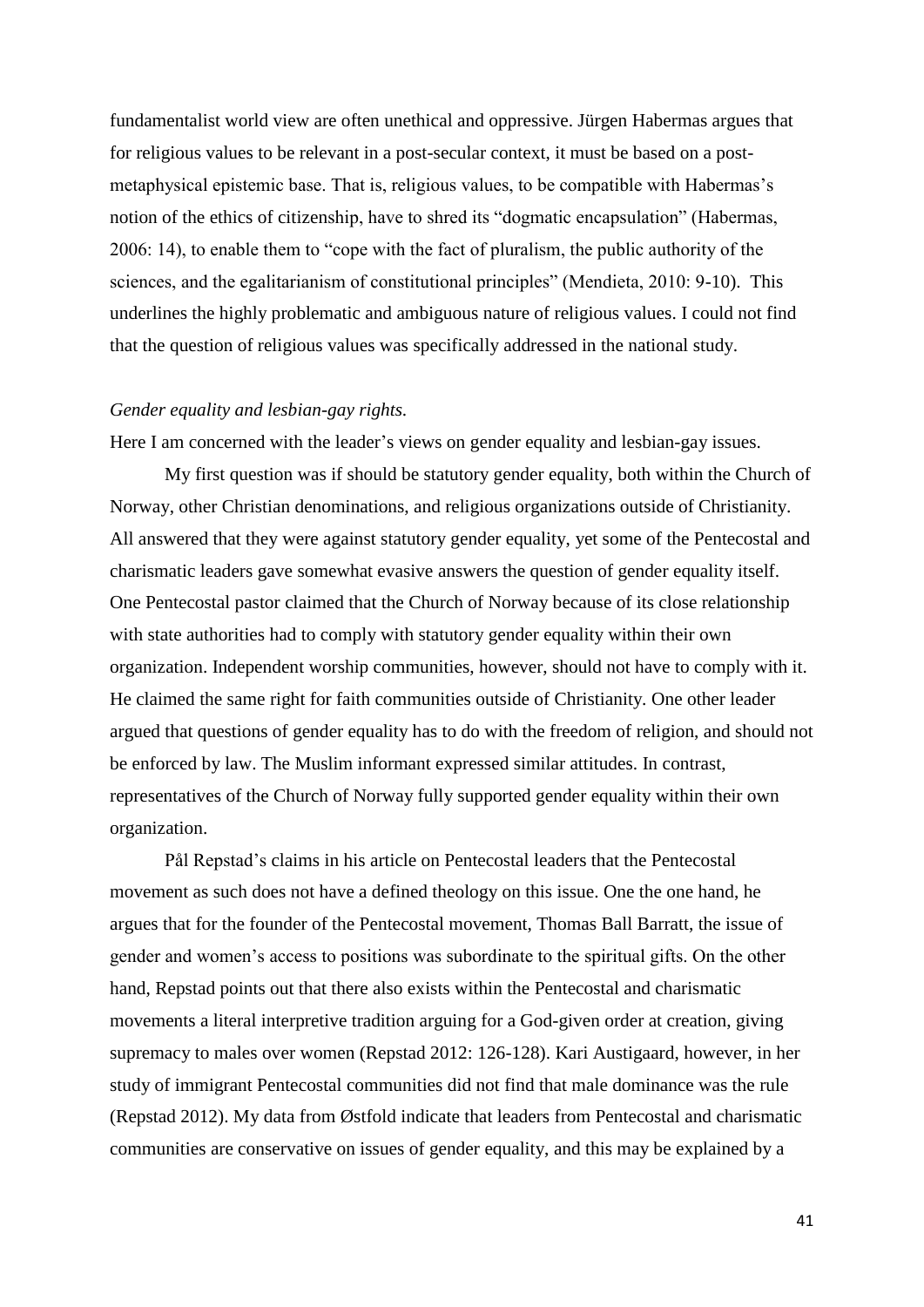belief in a theology of a God-given order (absolutist) at creation, assigning different roles to men and women.

My second question was if lesbian and gay people should have equal access to positions in faith communities. My findings indicate that this is a contested issue. The answers split along the same divide as the question on gender equality. Whereas Pentecostal, charismatic, and Muslim leaders were unequivocally against, informants from the Church of Norway were positive. One of them stressed, however, that people of the same sex couples should be married or registered partners to be eligible for position as a clergy. The leader from the Methodist church was hesitant on this issue. One Pentecostal leader expressed it like this: "I am totally against it, because it is against our faith. Though lesbian-gay people deserve respect, lesbian-gay practice is indisputably against the Bible." While the Church of Norway is split in this issue, Pentecostal, charismatic, Muslim, Baptist, and Methodist leaders explicitly claimed that their views on this issue were also representative of their organization, and their members.

The majority of local leaders expressed conservative attitudes on questions of statutory gender equality and lesbian-gay rights, except for the leaders from the Church of Norway. Similar to my findings, the findings from the national survey indicate that national religious leaders are also relatively conservative in questions of moral values. The tendency is the same: whereas leaders from the Church of Norway were more positive to employing gay people in religious leadership position, representatives from the minority churches and the Muslim community were unambiguously negative. One Pentecostal leader admitted that gay people could be admitted to some administrative position at a lower level, while another Pentecostal leader claimed that they should be banned from all positions.

#### *Views on immigration politics and multicultural societies*

In this section, I am concerned with their views on politics of immigration, asylum seekers, integration, their reflections on the reality that Norway has changed from a more or less monoreligious to a multireligious society, and how they view their social and political role in society.

In contrast to the national study, where a great majority were in favor of less restrictive immigration and asylum policies, my informants were divided on the question. This has been a highly contested issue in Norwegian politics for more than a decade, as in other European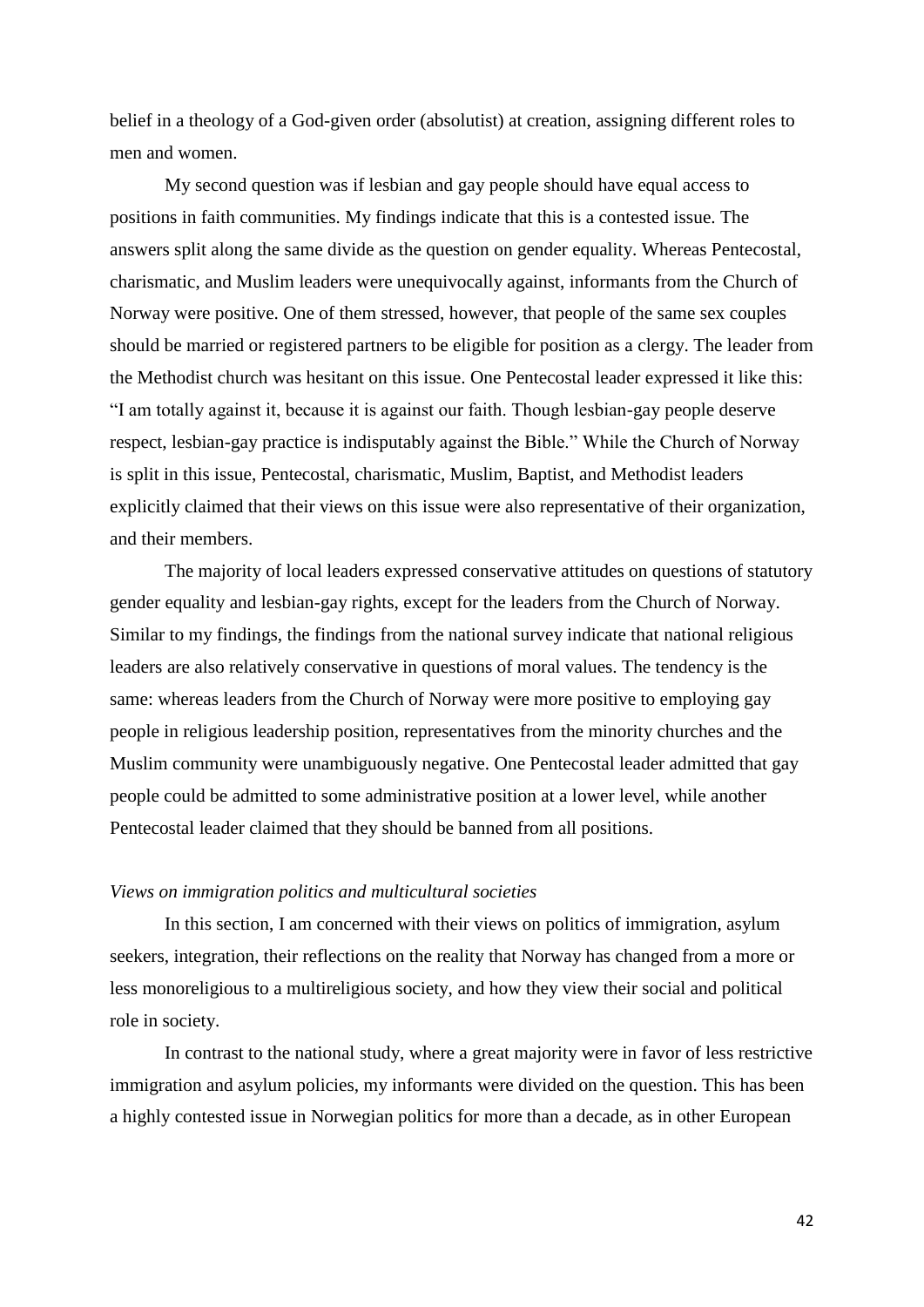countries.<sup>3</sup> Five of them wanted immigration policies that are more restrictive. Four answered that the present policies  $(2011-2012)^4$  were satisfying. On the question if Norway should welcome more asylum seekers, the majority answered that they agreed, whereas two disagreed. Similar to the findings of the national study, those who wanted more restrictive immigration policies were those faith communities with the highest share of immigrants: Pentecostal, charismatic, and Muslim faith communities. In contrast to the other leaders, the Muslim leader was critical of welcoming more asylum seekers.

One explanation for the fact that local leaders seems to be more restrictive on immigration policies than the national leader, could be that integration is something that happens at the local level. That is, local leaders have a daily experience with immigrants in their congregation, and have through this a better knowledge of the challenges related to integration, and what happens when integration fails, than national leaders. The reason why leaders differentiated between immigrants and asylum seekers, lies in the fact that they saw asylum seekers and refugees as a vulnerable group in in need of help. My Muslim informant expressed that he wanted stricter immigration policies and also a reduction in residence permits for asylum seekers. He justified his standpoint by arguing that the increase of asylum seekers has caused a fear among immigrants who are well integrated into the Norwegian society. This fear, he said, is a fear of stigmatization; of being identified with immigrants and asylum seekers where integration have failed. He claimed, "ethnic Norwegians do not distinguish between those who are well integrated and those who are newcomers." Further, he argued that many in the Muslim communities fear that an increase in the number of immigrants and asylum seekers could lead to a higher level of social conflict.

In relation to the question of responsibility for integration of immigrants, a majority argued that this must be a shared responsibility resting equally on the immigrant themselves and society. This is similar to the findings among national leaders. The spokesperson for the Muslim communities emphasized the importance of employment and work as the most important arena for integration.

I also asked if immigrants should be allowed to practice their religious traditions without interference from central or local authorities. All agreed that this should be allowed,

<u>.</u>

<sup>3</sup> For a study of the European context and its challenges of migration, see Tariq Modood et al., *Multiculturalism, Muslims and Citizenship*, Routledge (2006). This is a study of seven European countries – Belgium, Britain, Denmark, France, Germany, Spain, Italy – on how they manage issues of migration post the 9/11 attacks in the USA.

<sup>4</sup> The Norwegian Labour Party was in power at the time of the interviews.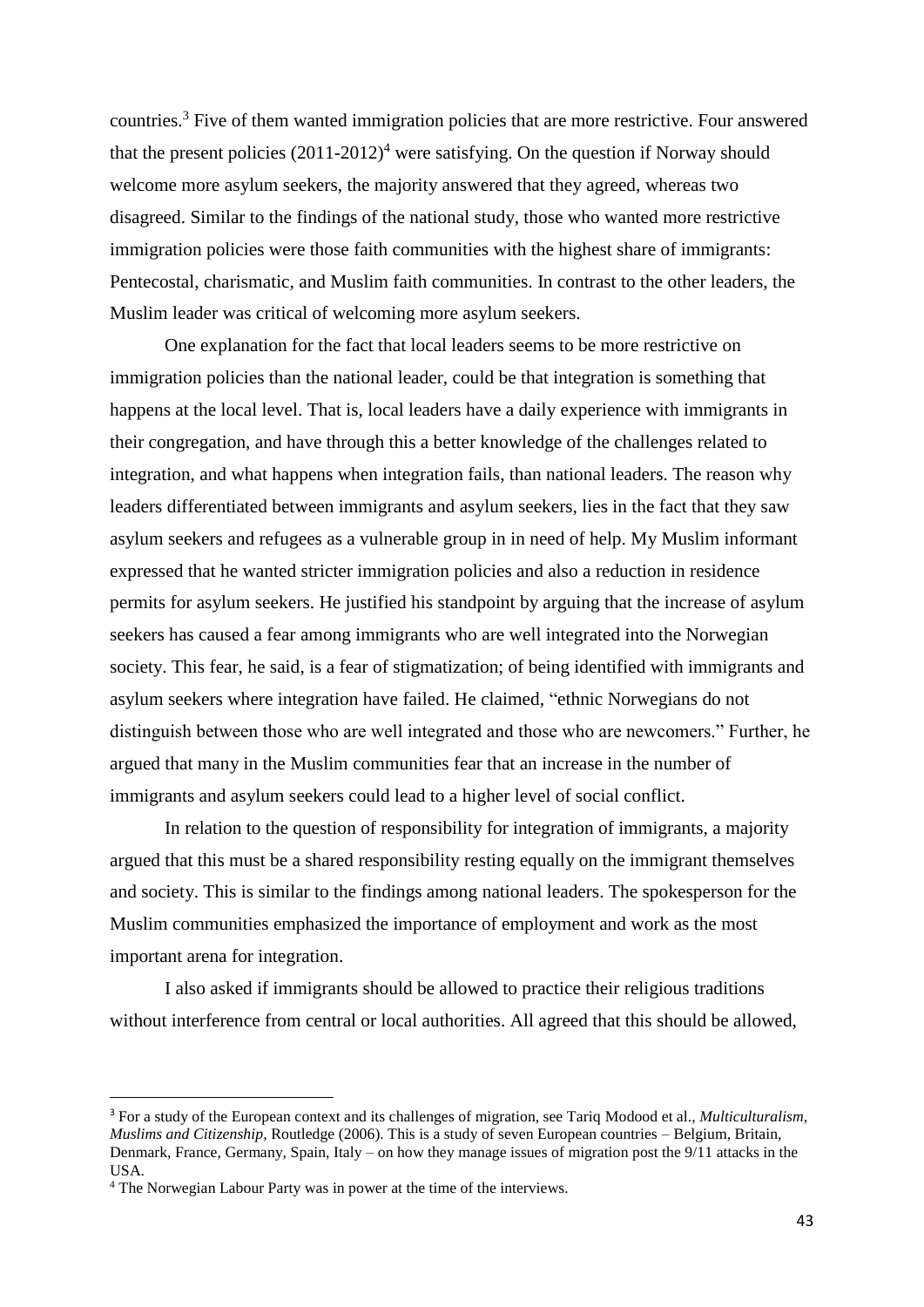provided that these practices were not in conflict with Norwegian law or human rights. This finding is also supported by findings of the national study.

My informants were also asked about their general opinions on multicultural societies. They were all positive to the fact that Norway is becoming a more multicultural society. On the one hand, several argued that cultural diversity is a positive development in that it expands our cultural horizon and tolerance for the immigrant other. One posited that this has raised the status of religious reflection in society, also in the public sphere. On the other hand, some warned against oppressive religious practices and power structures in the wake of this development. Some were also concerned with challenges relating to ghettoization and problems with integration. One was concerned for the possible erosion of "Norwegian culture and values". As in the national study, the majority of local religious leaders expressed positive attitudes towards immigration.

Towards the end of the interviews, I asked them what political or social role their faith community should play in society. A majority answered that their role in society is primarily social, not political. Yet, the two informants from The Norwegian church argued that the church also has a political role. They claimed that the church should function as a political watchdog in relation to social justice, development aid, and climate issues. "The church", one said, "should be a church with an eye on those who fall outside the public welfare measures, modelled on the Good Samaritan." Further, the leader for the charismatic church arranged political debates in relation to political elections to fight for political issues that are important to them. Two informants from Pentecostal churches claimed that faith communities could function as important arenas for social and political integration into the Norwegian society, both in relation to immigrants and others. One posited that faith communities could also contribute to the formation of their member's political opinions, while others emphasized their role as a voice in civil society and further civic engagement. Similar to the findings of the national study, local faith communities also encouraged their members to engage in social and political issues

All agreed that faith communities can play an important social and existential role in the lives of its members, and that this is their most important role. Some emphasized the importance of social networks and their potential resources for individuals and families. Others argued that they also play an important existential role in administering the life rituals, by providing meaning and dignity, and creating a sense of belonging.

My findings on the question of what social or political role faith communities should play in society corresponds with the findings from the national study. A majority agreed that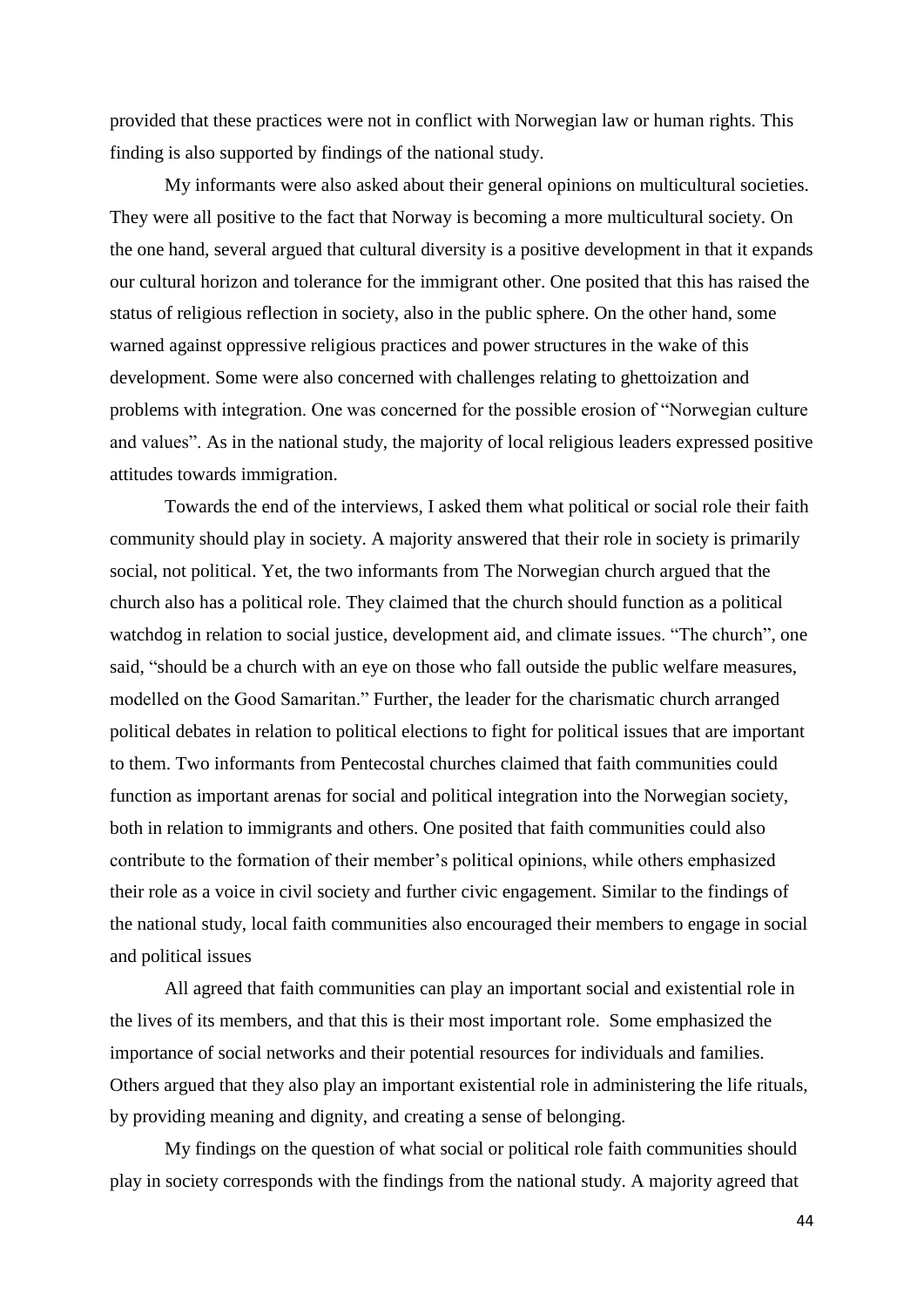faith communities should not have political role in society, but that they should have a role in civil society. Leaders from the Church of Norway emphasized social-ethical issues like climate change, consumerism, human rights, and the protection of vulnerable people in society. Representatives from the Christian minority churches were concerned with creating a strong social arena for it members, building strong networks, issues of integration of immigrants, and being a visible and positive factor in society. The Muslim leader was reluctant to define the social or political role, but stressed the need for dialogue across religious divides.

#### *4.5 Political affiliation*

They were also asked about their political affiliation but two of the leaders declined to answer this question. The leaders from the Church of Norway and the Muslim leader voted for the Norwegian Labour Party (AP) and Socialist Left Party (SV). The leaders from the Pentecostal and charismatic community voted for the Christian Democrats (KrF) and the Conservative Party of Norway (H). Whereas informants from the the Church of Norway and the Muslim communities voted on parties on the center-left of the political axis, informants from the Pentecostal and charismatic churches voted center-right. These finding of political affiliation corresponds both the findings in the national study, and in earlier studies (Gulbrandsen et.al 2002).

Sociologist of religion Pål Repstad, based on *Maktutredningen* (Gulbrandsen et.al 2002) and its research on power elites in 2001, asked in an article from 2005 the question why the Norwegian church elite, represented by Church of Norway, tends to be more politically radical than other elites (Repstad, 2005). He suggested several answers to this question. One is based on ideology. He suggests that one explanation is that the church as a movement is "based on ideas and values, with much ideological sympathy for egalitarianism and solidarity for the weak and the poor" (Repstad 2005: 77). He also connects this to the political radicalism of the 60's 70's, which formed a strong backdrop for reigning church elites in 2001. Second, he argues that because "church elites is the oldest of the elite groups in Norway," they "may have some social characteristics from their background leading them in a radical direction" (Repstad 2005: 78). What he means by this is that "they have grown up under stronger influence of ideals of simple and egalitarian conditions" (Repstad 2005: 78). A third answer suggest a more cynical perspective, namely that "church leaders can allow themselves to nurture radical views, because thy never have to account for these opinions in practical decision-making and execution of power" (Repstad 2005: 78). This, he suggest, can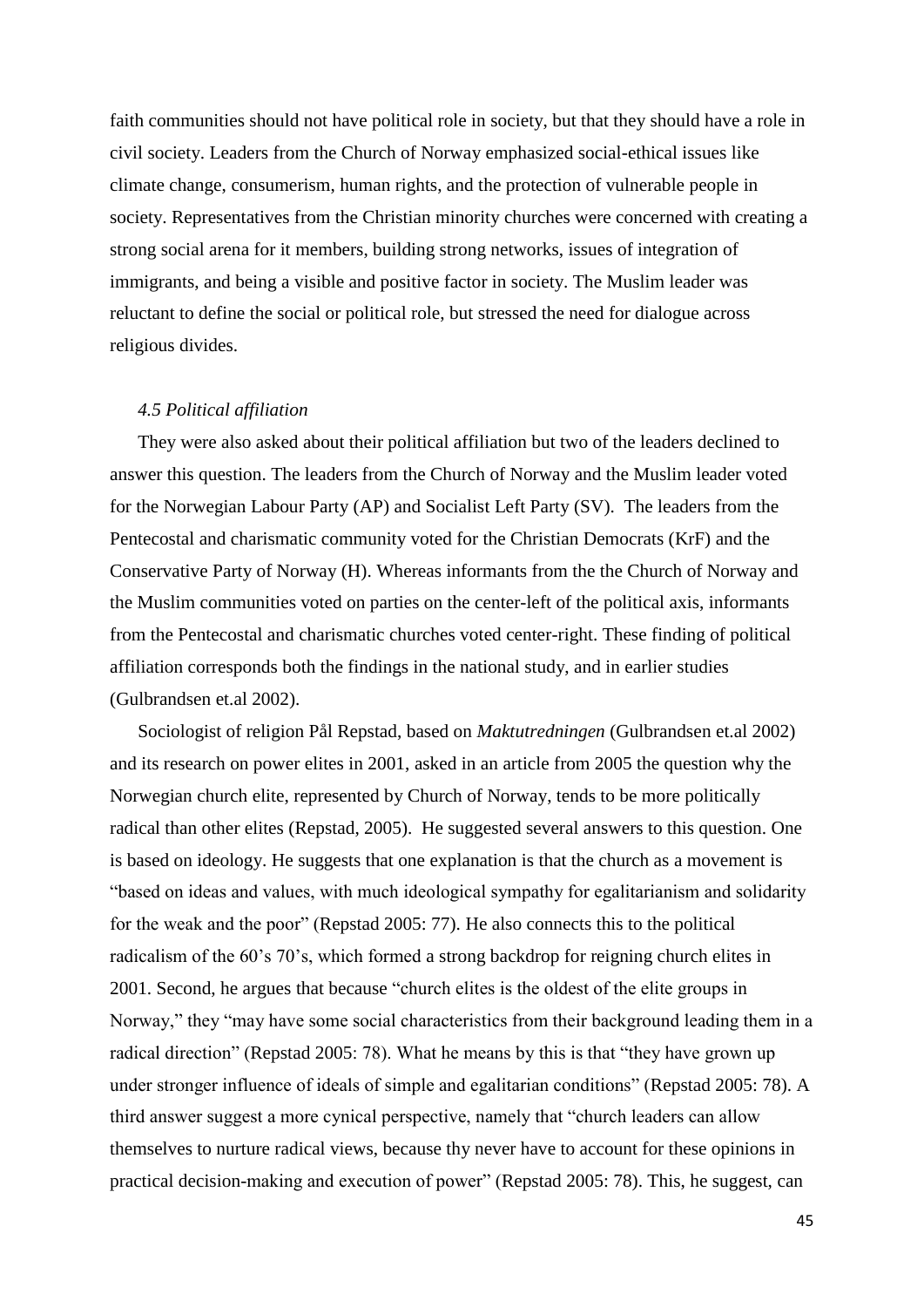be seen as a "sign of powerlessness" (Repstad 2005:78)). In conclusion, he claims however, that it is not easy be conclusive on how this phenomenon should be explained.

In my case, whatever the explanation for this phenomenon might be, Repstad's article documents that there are solid traditions in The Norwegian church for taking a leftist political position. Findings both from my study and the national study confirm that Pentecostal and charismatic churches are relatively conservative on social-ethical issues like family policies gender and gay policies. This may explain why they are center-right in their political affiliation. The Muslim leader, despite being conservative on social-ethical issues, stressed the fact that the Nordic political model of social-democratic parties are based on some of the core values of his Muslim faith tradition. This was his main argument for voting on a leftist party.

#### *4.6. Political lobbying*

In this section, I want to map if and to what extent religious leaders engage in lobbying activities to influence public decision makers on issues that are important to their organization. My interest here is to understand if and how they utilize resources available at the levels of the Norwegian administrative bureaucracy and in media.

All except for Baptist and Muslim informants confirmed that they do lobbying on issues that are important to them. These issues are mostly local issues of importance to them. That is, issues of financial support for a variety of social work in their local environment, substance abuse treatment, activities related to inclusion of immigrants, and housing for homeless people. These lobbying activities are mostly directed towards local decisions makers, local politicians, and bureaucrats at municipality levels. A couple of the Pentecostal leaders told that they also had made contacts at Ministry levels in relation to financial support for establishing bible schools.

The leader for the charismatic church, told me that they had contacts with local politicians to influence them on social-ethical issues that are important to them. They also invited local politicians at times of local elections to have public debates on issues like abortion and human rights. I was told that some of these issues were linked with deeply held theological convictions.

The Muslim communities, however, seem to hold a low profile in their local contexts. This social and political withdrawal can largely be explained by their fear of social stigmatization. As my informant said, "We are afraid to identify as Muslims… We pull out." The Muslim leader explained this by referring to large streams of refugees to Norway, starting in the 1990's, and the subsequent public focus on the problematic aspects of immigration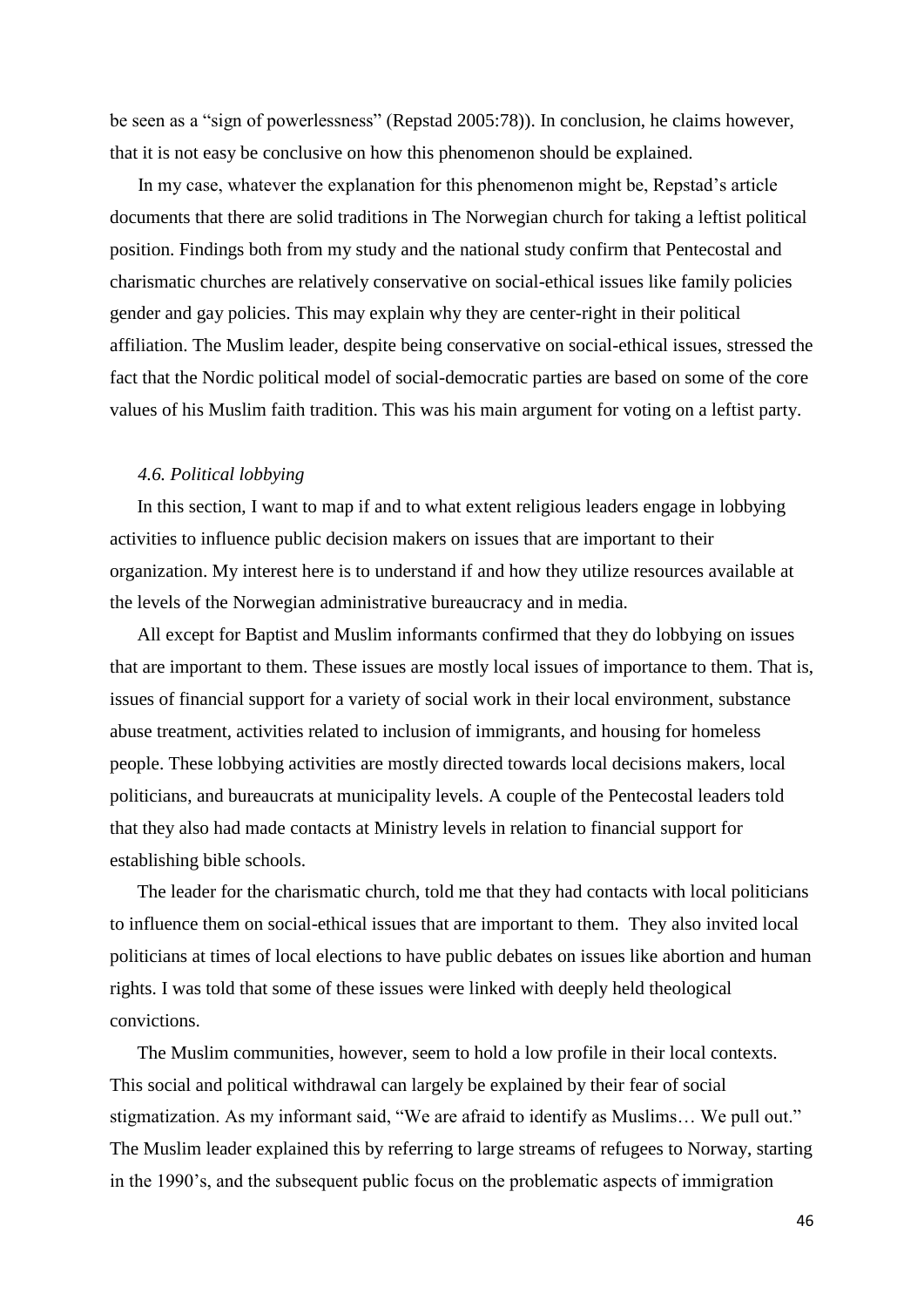related to growth in crime rates, unemployment, and problems of social and political integration. The result of this, he claimed, is that a large number of immigrants experience prejudices against themselves by the majority population, implying that they felt that they could be blamed for these social ills. They were therefore reluctant in engaging in lobbying activities at the local level. One other factor that can explain this withdrawal is that immigrants, and especially refugees, feel strong attachments to their home country. and have little engagement with Norwegian issues. As my informant said, "they have no thought for living in Norway, and they view only news-channels from their country of origin".

The leaders were also asked if they utilized organizations to help further their various causes. One of my informant told that he had used the Christian Association of Independent Schools (Norske Friskolers Forbund) in rekation with the upstart of a local bible school. The spokesperson for the mosques informed me that they, from time to time, had used resources in the Islamic Council of Norway. The fact that local religious leaders rarely make contacts at Ministry levels in the national bureaucratic system, can, as I see it, largely be explained by the emergence of a Norwegian interreligious infrastructure that functions as an intermediary between the local and the national level.<sup>5</sup> These umbrella organization function indirectly as lobbyists on behalf of local faith communities.

In comparing my findings to the national study I find that local leaders are to some extent concerned with some of the same issues as the national leaders, but within the framework of their local context. The charismatic leader was concerned with social-ethical issues in relation to local elections and on issues related to upstart of a Bible school. A Pentecostal leader, sought to influence on issues directly related to them, like building permits.

The vast majority of contacts with decision makers were made at the local level. Only the charismatic leader had made contacts with members of the Norwegian parliament. One Pentecostal leader had made contacts with local members of political parties. Several of my informants used media as a vehicle to further their causes. A representative from The Church of Norway said, "I often use media. My pastoral role is to function as a correction on several issued discussed in the public sphere." The Muslim informant informed me that local media contacted him to take part in interviews, and express his view on issues of immigration, integration and interreligious dialogue.

All confirmed that contacts with local decision makers and media had had a positive influence on the outcome of their issues.

<u>.</u>

<sup>&</sup>lt;sup>5</sup> For a thorough description of the emergence of this interreligious infrastructure, see Furseth (eds), 2015: 143-149.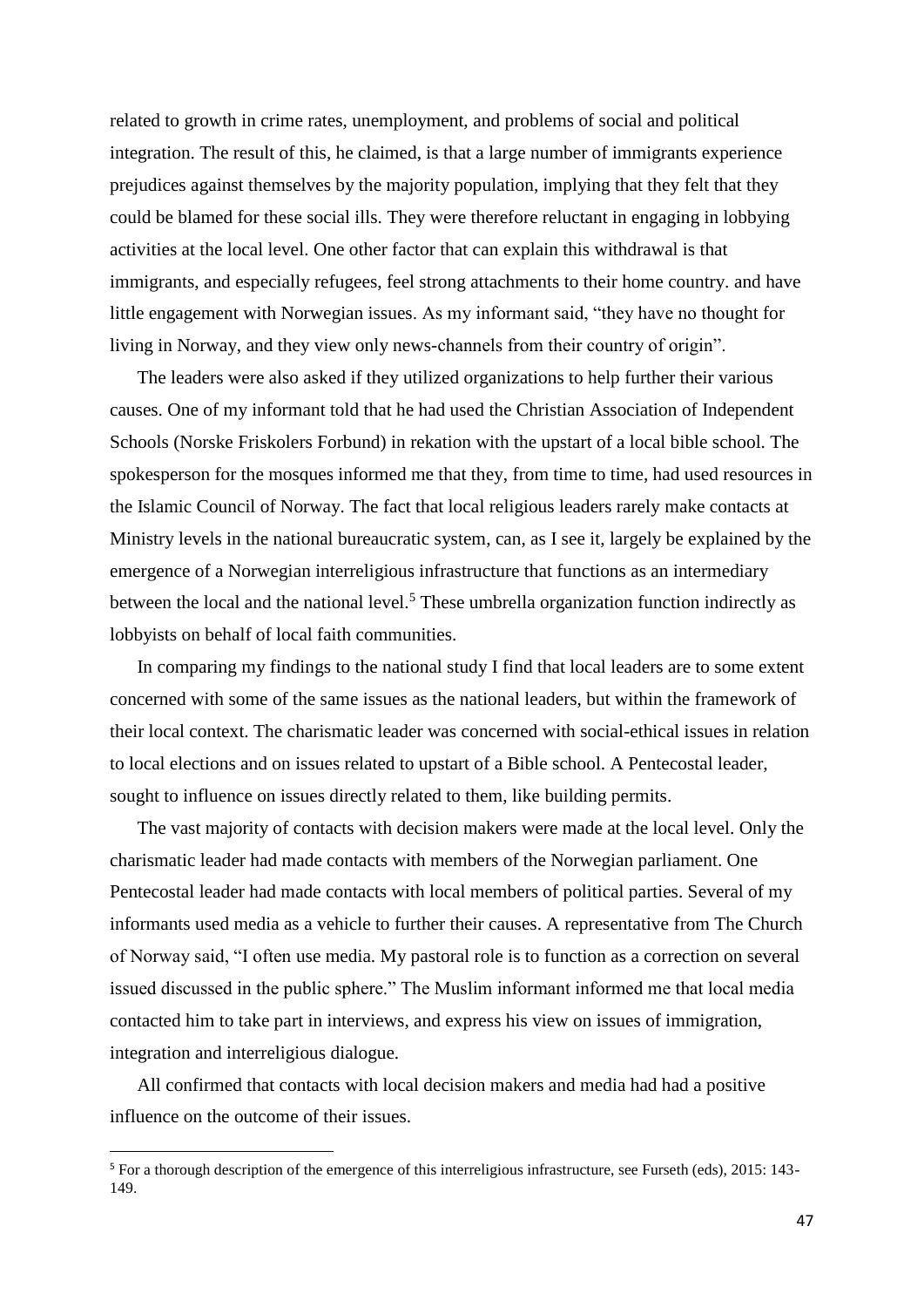#### *4.7. Dialogue and inclusive practice.*

In this section, my focus is on local faith communities' activities related to inclusion of immigrants and interreligious dialogue and practice, both in relation to Christian congregations and non-Christian faith communities. My aim is to find out if the local leaders are engaged in interreligious dialogue and what their attitudes are on this issue. What are the extent, if any, of their involvement in interfaith or interreligious dialogue at a local level? Further do they offer any practical assistance to new immigrants to help them settle into their new environment.

I asked my informants if they are engaged in specific activities to further inclusion of new immigrants into the Norwegian society. The interview guide had a list of suggested activities like assistance in relation to visa-applications, residence permits, citizenship, housing, jobs, language training, economic assistance, housing of asylum seekers, or other. In this latter category, they were free to list activities that were not covered in the interview guide. They were also asked, on the question of interfaith and interreligious dialogue, if they meet with local leaders of other faith communities, and if they arrange internal meetings aimed at theological reflections on issues of dialogue. Further, if they arrange activities together with other faith communities or organizations to further interreligious understanding.

What was common for the leaders, except for the Muslim informant, was that they represented faith communities that were started as ethnic Norwegian communities. However, over the last decade they have received members and attendants that came from different cultures. The number of immigrant members are still at a low level, and varies from one to thirty in each of the congregations. I found the greatest share of immigrants in Pentecostal and charismatic churches, who are among the biggest congregations in Fredrikstad, Sarpsborg and Moss. The explanation for their higher share of immigrants may be the fact that these congregations, over a number of years, have been engaged in mission work abroad, and are thus more open to cultural differences than the other faith communities are.

Five out of nine have activities targeting new immigrants, including the Pentecostal, the charismatic and the Muslim communities, who also had the highest share of immigrants attending their communities. Leaders from The Church of Norway, the Methodist church, and the Baptist church informed me that they had no activities of practical assistance directed toward immigrants.

I found, however, great variation on the scope of activities they offered. All of the Pentecostal and the charismatic community had a considerable work targeting immigrants. They covered almost the whole list of suggested activities in the interview guide, except for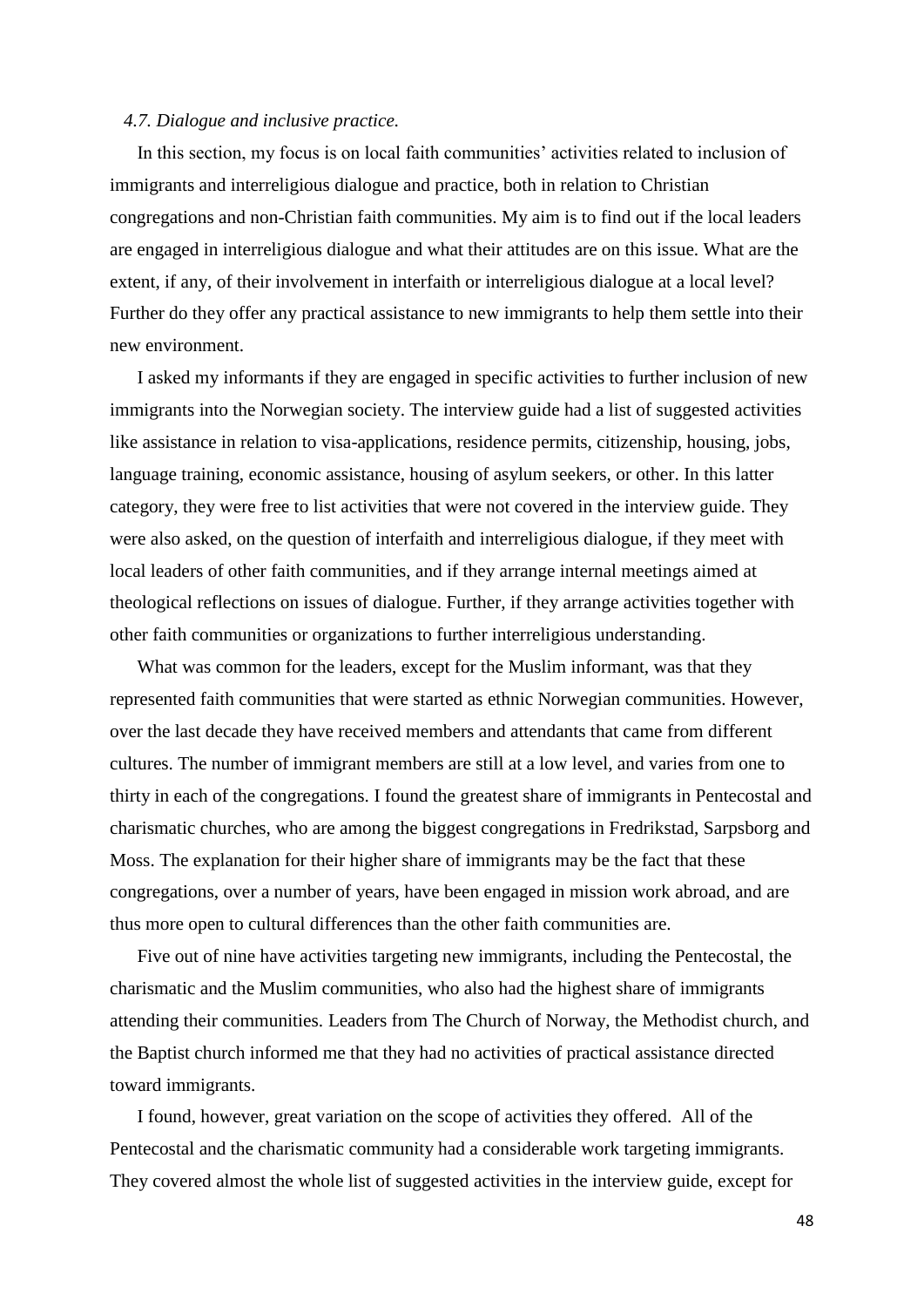housing of asylum seekers, financial aid and language training. These activities are sometimes carried out in cooperation with local authorities and private actors, aimed at creating meetingpoints between ethnic Norwegians and immigrants. This was especially true for the Pentecostal community in Sarpsborg. One example, are groups of women, and children with different ethnic background who met regularly. Together they engaged in various activity like sewing, baking and assistance with children's school assignments. They also engaged, together with the local municipality and local business partner in arranging Christmas parties for immigrants. Others were offered guidance in relation to housing, job opportunities, language training, economic issues, and how get around in the Norwegian society.

Foley and Hoge, in their study of about 200 faith communities in the greater Washington DC area, claims in their study that "social capital starts with social networks, and it is widely assumed that worship communities are apt at providing members with valuable social ties" (Foley and Hoge 2007: 92). What I found is that Pentecostal churches and charismatic churches are supplying linkages to resources both within the community and beyond the community, for example job opportunities. Seen from an immigrant's perspective, Foley and Hoge posit that

If the community itself provides extensive services, it will be relatively rich in social capital, even if social bonds are weak. And if immigrants can make connections to people and resources beyond the community thanks to their participation, they will enjoy relatively rich social capital, whether or not they enjoy tight bonds with many people within the community. (Foley and Hoge 2007: 92)

My informants in the Pentecostal and charismatic churches in Østfold paints a picture of their communities as rich resources of bridging and bonding social capital, providing their immigrants with valuable opportunities "to broaden their circle of acquaintance, providing resources for support, mutual aid, and access to jobs and other benefit." (Foley and Hoge 2007: 30). They also offer bonding resources through small cell groups within their communities.

Bernice Martin in her study of Latin-American Pentecostalism support my finding above. She claims that,

Far from being an escapist ghetto for powerless, these self-governing Pentecostal congregations offer a route to new possibilities, to new experiences of selfhood, new patterns of individual *and* co-operative action, to skills and modes of response which have a real survival value in the secular world beyond the voluntary group. (Martin 1998: 132)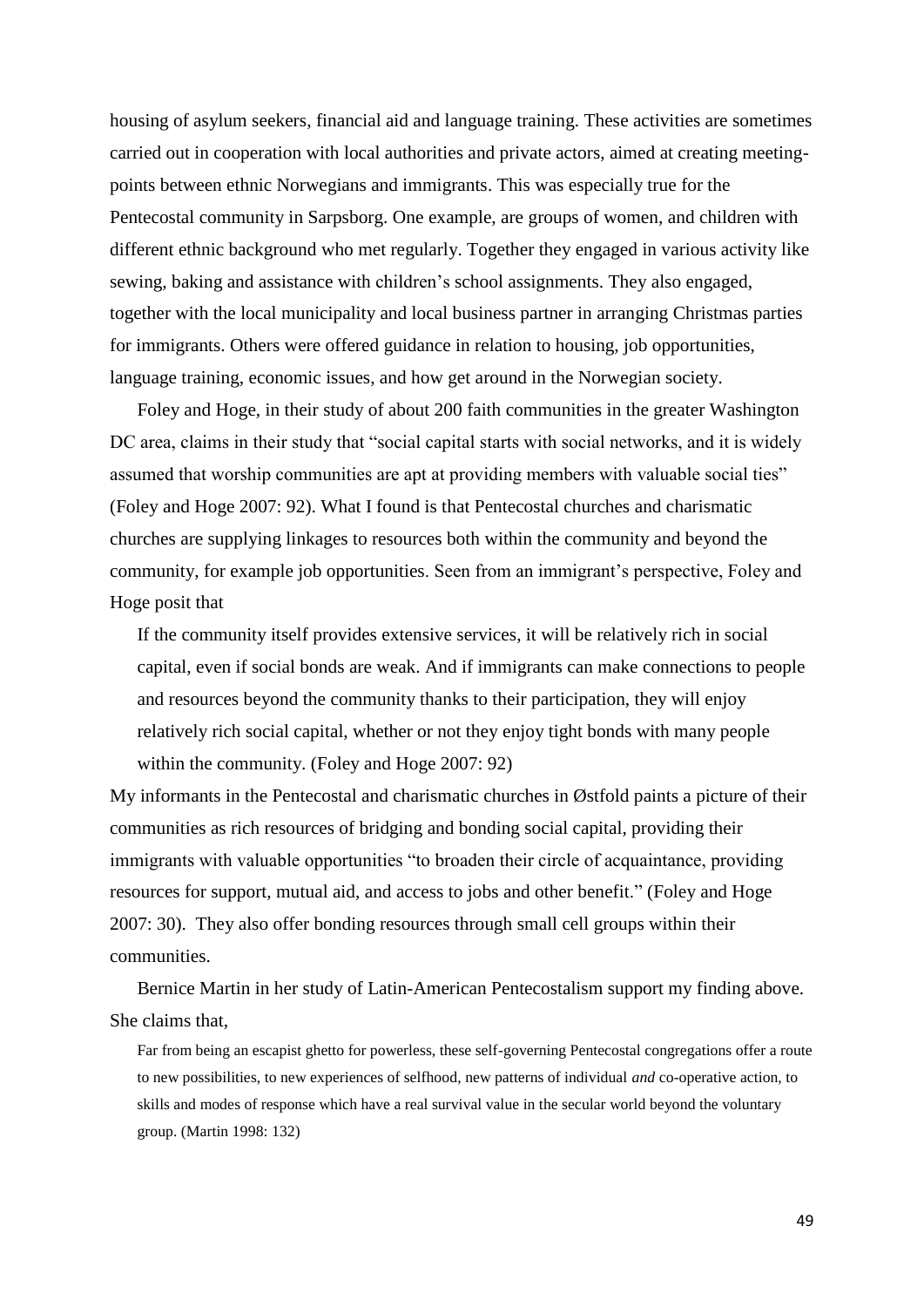The motivation for facilitating these resources for new immigrants may have more than one explanation. A major explanation is, undoubtedly, located in the core Christian values of compassion for the poor and dispossessed. Why then does it seem that Pentecostal churches providing more resources to new immigrants than the other Christian communities that were part of my study? Martin's suggestion indicates that there might be elements of Pentecostal theologies that can explain this variation, like emphasis on individualism, social mobility and self-determination (Martin 1998). My data also indicate that Pentecostal communities' engagement with immigrants is motivated by the aim of recruiting new members. One of my Pentecostal informants said it like this: "Immigration has located the mission field in our neighborhood. I'm excited to speak with Muslims who have not heard about Jesus." One additional factor is that many of the immigrants from Africa have attended Pentecostal and charismatic churches in their homeland.

Not only Pentecostal and charismatic communities, but also Muslims have activities directed toward new immigrants from the Muslim world. However, they offer no organized activities in relation to housing, job, language training, or economic assistance. What they focused on was to give guidance and information on how the Norwegian society functions and functions. This included information on cultural issues, social codes, resources available the welfare-state, and how to get around in the Norwegian society. There seems to a certain fear among well integrated immigrants, that newly arrived immigrants may act negatively in a way that gives Muslims in general a bad reputation in society.

The findings at the local level confirms the assertion by the majority of the national leaders that assistance to new immigrants are to some extent offered through the local communities.

When it comes to the question of Christian interfaith dialogue, I found that there are wellestablished practices for this, essentially through local chapters of the Christian Council of Norway. In Fredrikstad however, I found that Pentecostal and charismatic churches do not participate in this fora of interfaith dialogue. The explanation for this seems to be a history of earlier conflicts between Pentecostal, charismatic and Lutheran leaders. This was indicated in the interview with the charismatic leader. Pentecostals and the charismatic communities have therefore their own for fora dialogue.

At the time of the interviews I found that interreligious dialogue was almost non-existent in Østfold, except for a couple of initiatives by the Muslim communities and The Norwegian church. There was no formal arena established for local interreligious dialogue. All my informants, except for informants from the Muslim communities and the Church of Norway,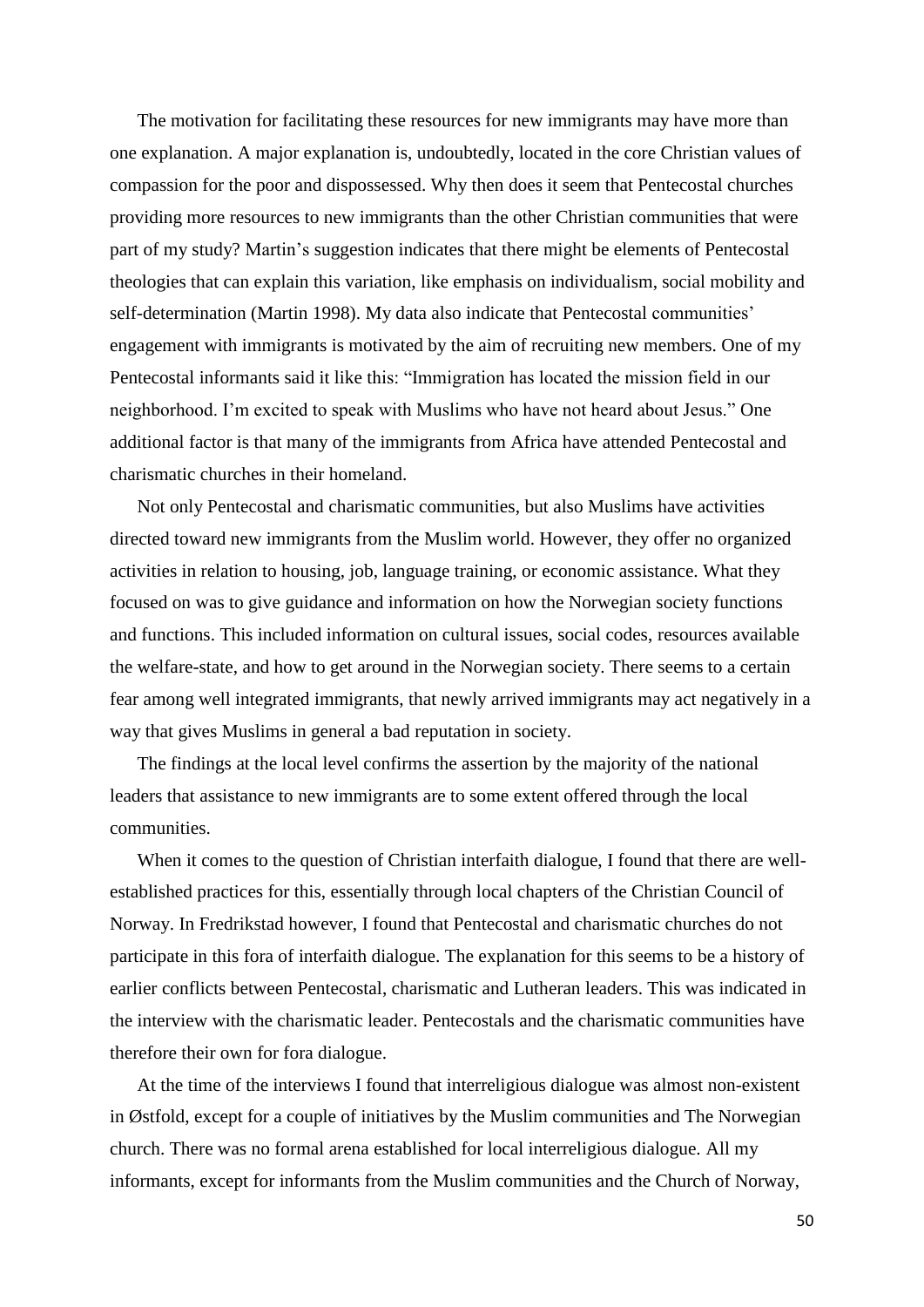expressed a decidedly negative attitude toward interreligious dialogue with the Muslim communities. One informant said it like this: "interreligious dialogue is a very controversial topic in our congregation, so we do nothing in this respect. Issues on Islam are very sensitive in our congregation, so we have no dialogue with them."

In contrast to this, my Muslim informant expressed a very positive attitude on dialogue across religious borders, both in relation to cultural and religious differences. "After all, he said, we are all siblings, because we are all descendants of Adam." Several years ago, there was some informal contacts between Muslim communities and the Church of Norway in Fredrikstad, I was told. In addition to this, the Muslim spokesperson told that they had, from time to time, arranged meetings for primary school children, Norwegians and Muslims, in one of their mosques to create an atmosphere of dialogue and understanding.

However, in the September 2015 Dialogforum Østfold was established. This arena for interreligious dialogue was established and is owned by the Church of Norway, the Methodist Church and Muslim organizations. It is located in Sarpsborg. Their aim is to further interreligious dialogue and practice, to be a role model in dialogue and practice across in the growing multicultural context of Østfold, and foster mutual understanding and respect among its members. One of their focus areas will especially be young people and schools. It is a bilateral organization and its founders has, according to board member Kari Mangrud Alsvåg, representing the Church of Norway, invited all Christian faith communities in Østfold to become members. At the time of my conversation with her in October 2015, none of the invited faith communities had accepted the invitation. She also told me in our conversation that there is a great skepticism in Christian faith communities in Østfold related to interreligious dialogue. This new dialogue center in Østfold was established because local representatives of the Church of Norway and Muslim organizations saw that there was a need for a dialogical arena. In Norway there is a growing awareness of the need to create dialogical arenas across religious divides. In a recent evaluation of the role that the Council for Religious and Life Stance Communities (STL), the Christian Council of Norway (NKR), and the Islamic Council of Norway (IRN) plays in interreligious dialogue, three case studies are presented to explore the development of new dialogical arenas and how interreligious dialogue functions at a local level (Brottveit, Gresaker, and Hoel 2015).

In contrast to the national leader and the growing number of interreligious dialogue centers in Norway, the local leaders from Christian minority churches in Østfold seem to have strong negative attitudes to interreligious dialogue.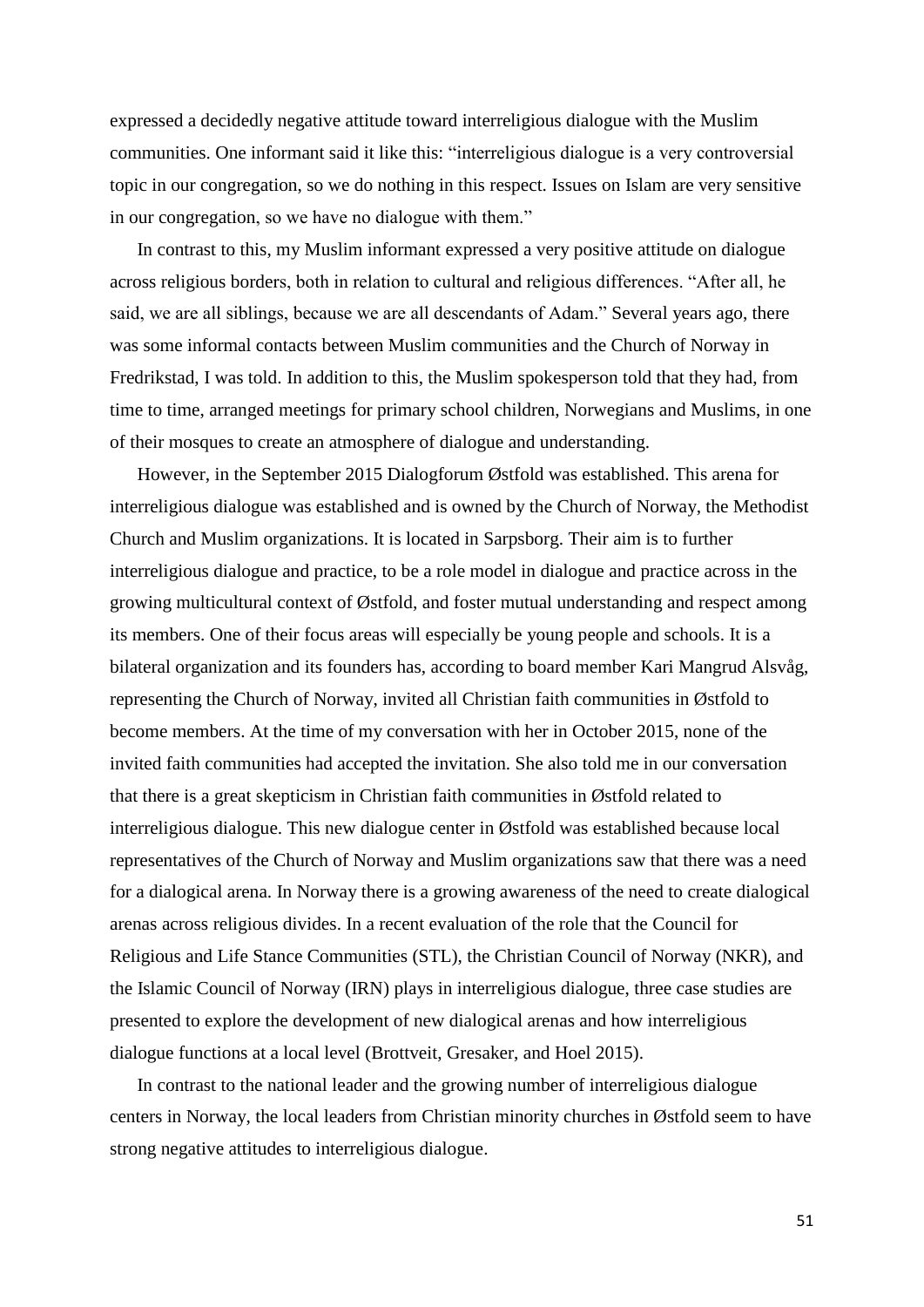What are the reasons behind the apparent lack of dialogue across religious borders in Østfold? One answer could be that religious leaders in Christian minority churches in Østfold are more conservative than national religious leaders. This is supported by my findings on issues like immigration policies, statutory gender equality, on equal treatment of sexual minorities in faith communities, and a center-right political affiliation. Further, Pentecostal faith communities in Østfold are not members of the Christian Council of Norway (Furseth et al. 2015), and this fact illustrates that even Christian interfaith dialogue is problematic, which is also documented in my findings.

Repstad has pointed out (2012: 127) that within Pentecostalism there exist a fundamentalist and literal interpretive tradition of biblical interpretation. Such interpretive traditions often imply a certain absoluteness, and dogmatic attitude in relation to religious truth. This may create some cognitive challenges and obstacles to enter into interreligious dialogue (Habermas 2006). Further along this line, David Herbert point out the multifaceted nature of the public sphere. He argues that "citizens of modern societies simply do not share enough in common to have the kind of debate that the idea of the public sphere implies", because the discursive ideal of the public sphere is blind to "epistemological diversity that makes resolution of difference through rational discussion impossible" (Herbert 2003: 95). My point here is that fundamentalist interpretive traditions of sacred texts, referred to by Repstad above, may be an obstacle to dialogue. This fundamentalist attitude implies a belief in strong metaphysical theologies, that have difficulties in facing the cognitive challenges of more liberal or postmodern pragmatic approaches to religious truth claims. When Habermas talks about "post-metaphysical thought" (2006:16) it is this kind of strong metaphysical theologies that he attacks. What is needed according to Habermas is a "modernization of the religious consciousness" (2006: 16), because it affects the condition to have a meaningful dialogue among the different actors in the public sphere. As I see it, this is also relevant for interreligious dialogue.

## **5. Main findings and conclusion**

This study has focused on religious leaders and their faith communities in the county of Østfold. The aim of this study is to understand the role of religious leaders and their faith communities in the context of a growing cultural and religious diversity. A key focus has therefore been to examine to what extent local religious leaders and their faith communities engage at the level of civil society and the public sphere of their communities? To answer this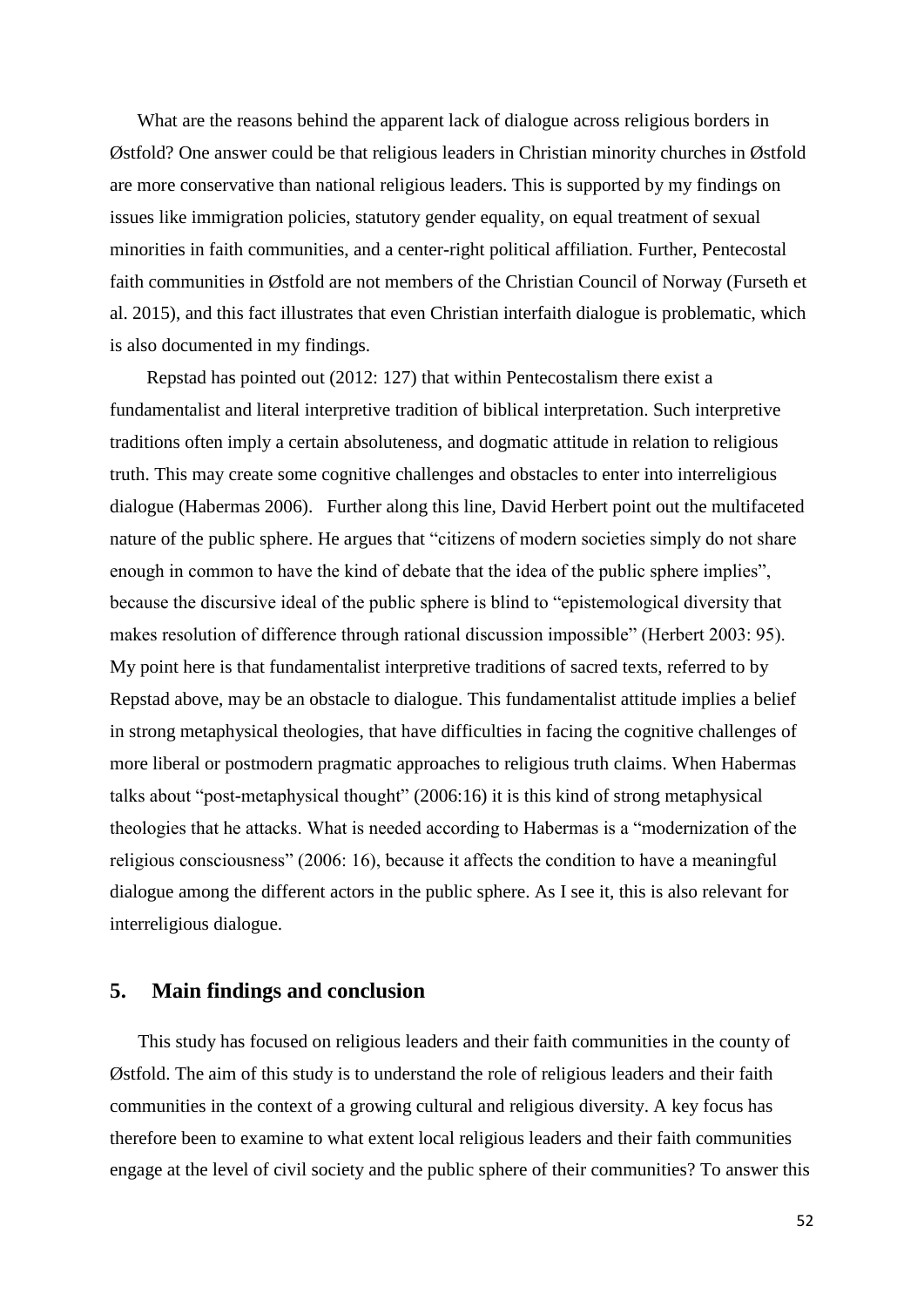question, I have drawn a profile of the religious leader and their faith communities. I have explored their views on a number of social and political issues and if they are engaged in activities of political lobbying. Further, I have also asked about their activities towards new immigrants, in relation to interreligious dialogue and practices, and their views on their role in a multireligious society. The purpose has been to try to understand if local religious leaders and their faith communities are outward looking and engaging in society in general, or inward looking with few links outside their own religious network.

My findings are as follows:

First, the typical local religious leader is a male in his mid-fifties who has held his position for approximately 7,5 years. This profile is similar to the findings in the study of national religious leaders. A dominant feature in both the local and the national study is the gender imbalance. In my study all the leaders were men.

Second, the leaders were asked about their own view of their power or influence over their members. The concept of power was differentiated in three categories: formal power, normative power and limitations on power. All admitted that they have formal power in relation to their administrative duties and in decision making. However, they saw their role primarily as spiritual leaders, and emphasized normative power in forming members' theological interpretations, attitudes on social and moral issues over their formal power. Several of the leaders stressed the democratic nature of their organization and how this fact placed limitations on both normative and formal power. My findings at the local level are similar to the findings at the national level.

Third, they were also asked about their views on a number of social and political issues:

(1) Economic equality, political equality, the role of religious values in society: On the issue economic equality, 5 out of 9 answered that we have been successful in reducing economic inequality in Norway. It is interesting to note that the Muslim leader emphasized that the Norwegian welfare-state is based on social and political values that are central in Muslim religious traditions, like solidarity, collective ideals and caring for the poor. My findings varied from the national finding on this issue, where a majority of the leaders claimed that we have not come far enough to reduce inequality. In my view, it is more likely that the reality of economic inequality is more visible on a local level than at a national level. National leaders have a greater distance to local realities than the local leaders.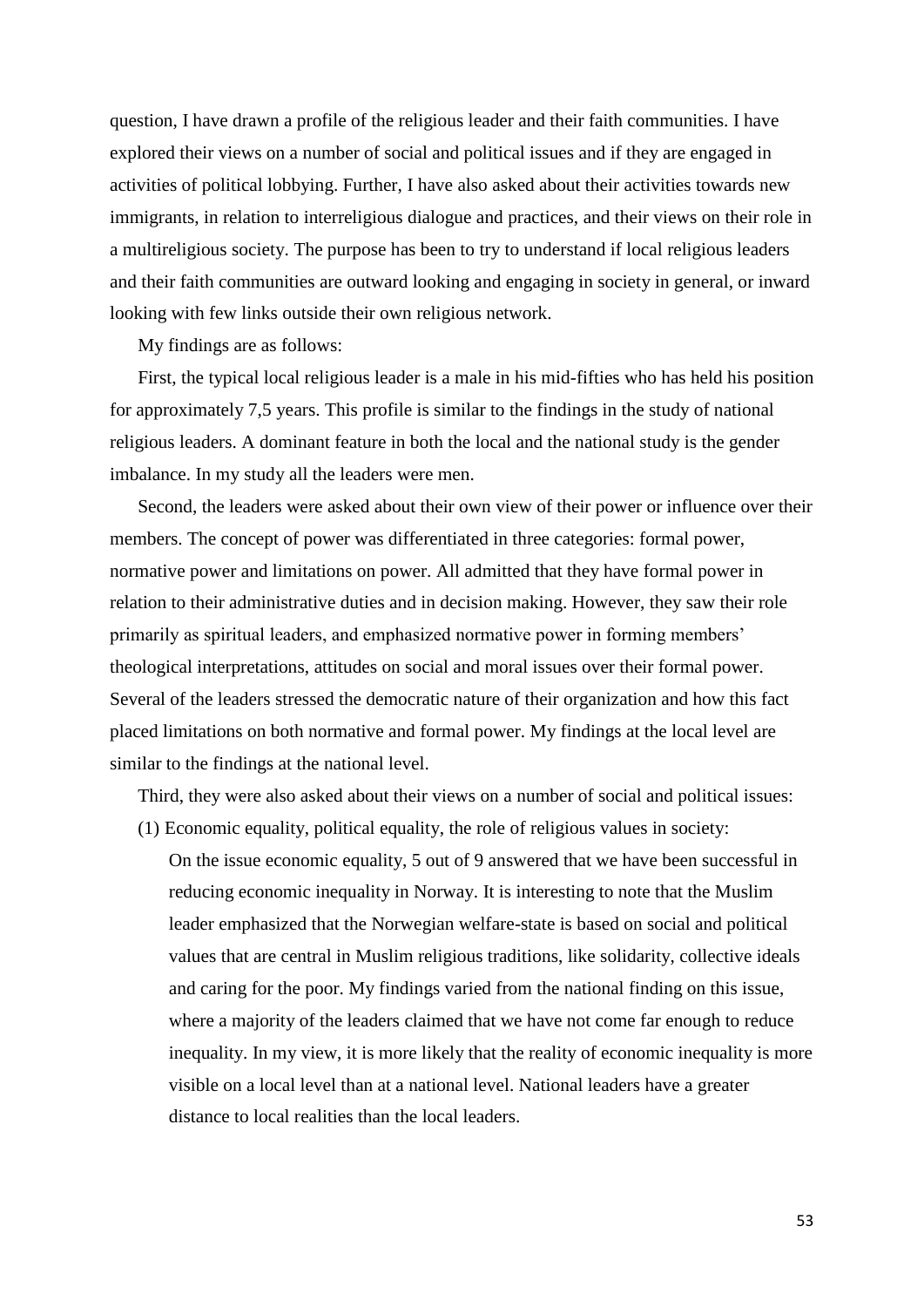On the issue of political inequality, 8 out of 9 agreed that there is a great distance between elites and ordinary people in political influence in the Norwegian society. I could not find this issue addressed in the national study.

The leaders were split on the issues of role of religious values in society. Those who agreed that religious values should play a more prominent role in society represented Pentecostal and charismatic faith communities. The majority, however, emphasized the multifaceted and ambiguous role of the term "religious values", and claimed that they should be free to practice them, provided that they were not in conflict with human rights and the separation of church and state. I could not find this issues addressed specifically in the national study.

(2) Gender equality and lesbian-gay issues:

A majority of the leaders expressed conservative attitudes on questions of statutory gender equality and lesbian-gay rights in relation to employment in religious organizations, except for the leaders from the Church of Norway. Similar to my findings, the national study also indicates that the leaders were relatively conservative on moral values. However, the local leaders seem to more conservative than the national leaders. One explanation is that Pentecostal leaders, who are conservative on these issues were not part of the national survey, because they declined Furseth et al. 2015).

(3) Views on immigration policies, multicultural societies, and their role in society: In contrast the national study, where a majority was in favor of less restrictive immigration policies, the local leaders were divided in this issue. A majority wanted more restrictive immigration policies. However, the local leaders wanted to welcome more asylum seekers. The Muslim leader wanted stricter policies, both in relation to immigration and asylum seekers.

All agreed that immigrants should be allowed to practice their religious traditions without interference from central or local authorities, provided that these practices were not in conflict with human rights and the separation of church and state.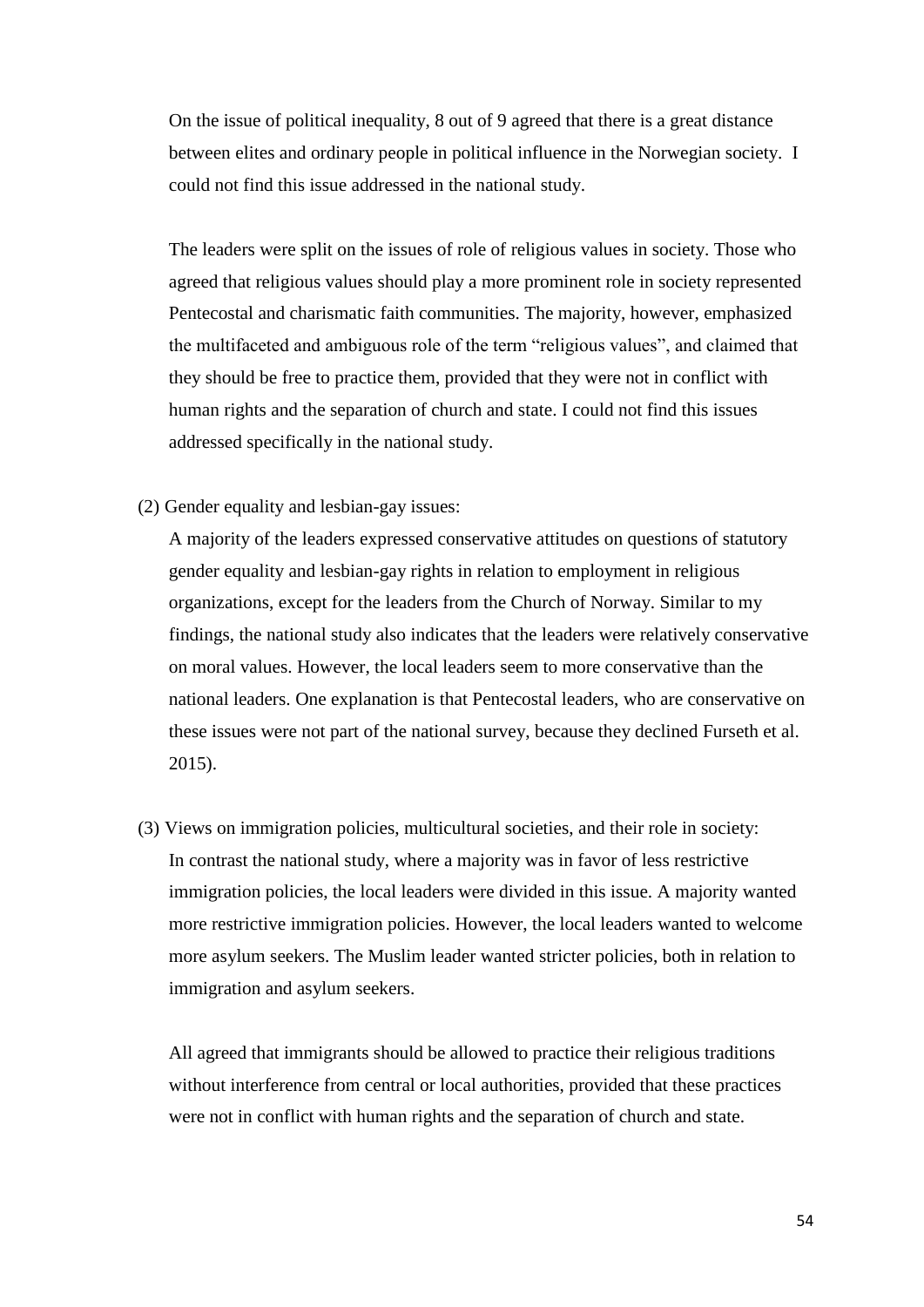As in the national study, local religious leaders expressed positive attitudes towards the fact that Norway is becoming a more multicultural and multireligious society.

On the question of their role in society, a clear majority answered that their role is primarily social, not political. Yet, representatives from the Church of Norway claimed that the church should also have a political role, in relation to issues of social justice, development aid, and issues of climate change. My findings here correspond to the findings in the national study.

#### (4) Political affiliation:

Two of the leaders declined to state their political affiliation. The leaders from the Church of Norway and the Muslim leader voted for leftist parties, while the Pentecostal and charismatic leaders voted center-right. These findings correspond both with the findings in the national studies and earlier studies (Gulbrandsen et.al 2002).

## (5) Political lobbying:

All except for the Baptist and the Muslim leaders confirmed that they were engaged in lobbying on issues of importance to them and their organization. This corresponds to the findings at the national level, except that local leaders lobbying activities take place in relation to local decision makers, and to a very little extent in relation to central decision makers.

#### (6) Dialogue and inclusive practice:

A majority of faith communities have activities targeting new immigrants, including the Pentecostal, charismatic and Muslim communities. These activities are aimed at helping immigrants settle in their new environment. The Church of Norway, the Methodist Church and the Baptists had no such activities. The national leaders told that they had no formally organized activities, but that this usually happened at the local level.

One explanations for the lack of interreligious dialogue in Østfold, as I have indicated in my analyses, may have to do with conservative theological leaders who have adopted a fundamentalist and literal interpretive tradition of biblical truth. Another explanation is that the Pentecostal faith communities are not members of the Christian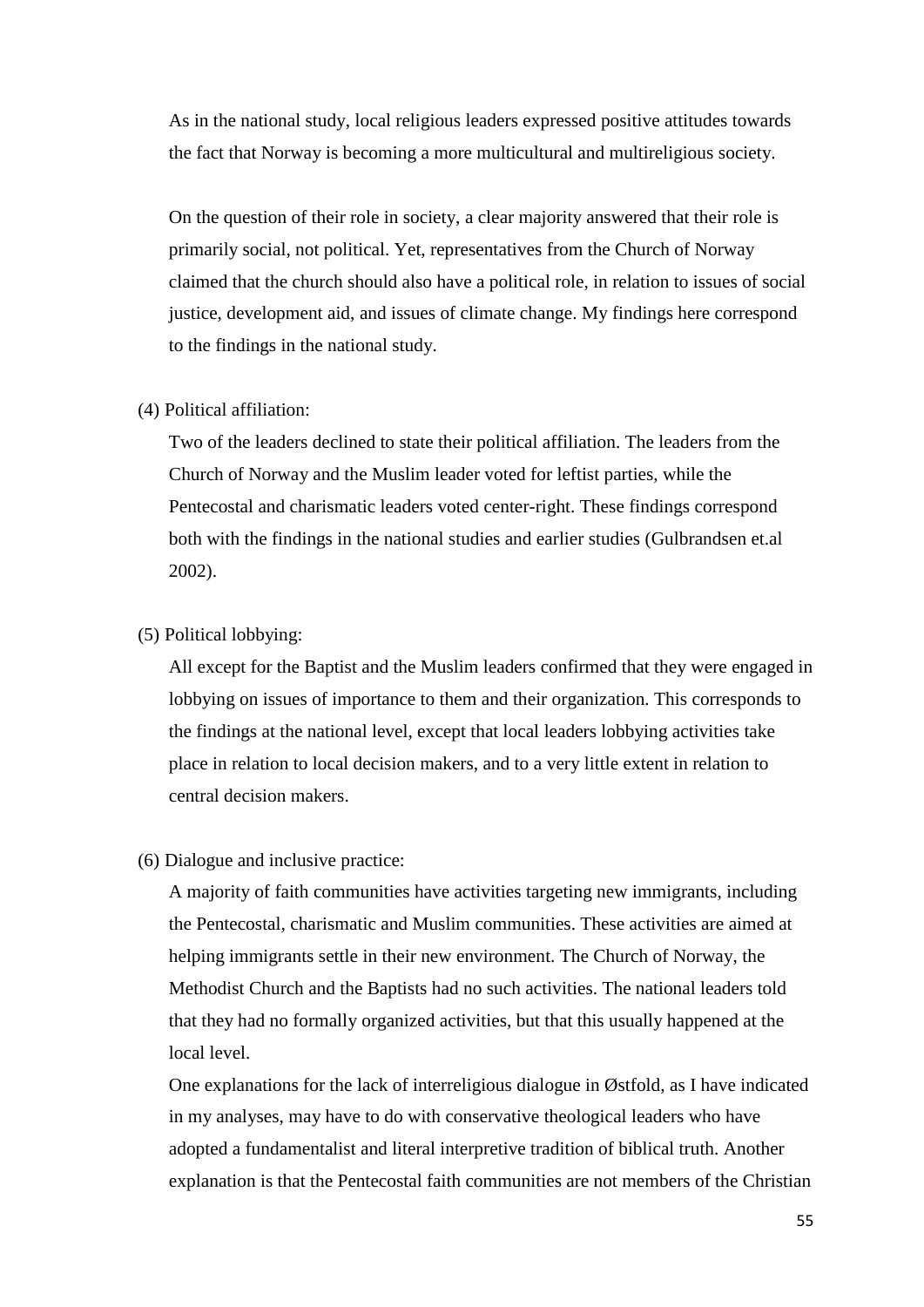Council of Norway, which indicate a reluctance to interfaith and interreligious dialogue. I have also pointed out how Habermas' concept of the need for a change of epistemic attitude, from a metaphysical to a post-metaphysical attitude, can be relevant to explain why interreligious dialogue seems to be problematic for some of the theologically conservative leaders from minority churches in Østfold.

On the question of interfaith dialogue, except for the Pentecostal and charismatic churches who have their own dialogue arena, there are established practices for this through the local chapter of the Christian Council of Norway. On the question of interreligious dialogue, a majority of the leaders were negative, except for the leaders from the Muslim community and the Church of Norway. It seems that interreligious dialogue is a very controversial topic in minority churches in Østfold.

However, after I finished my interviews, Dialogforum Østfold is established, and is owned and run the Church of Norway, Muslim communities and the Methodist Church. In a telephone conversation with Kari M. Alsvåg, representing the Church of Norway, I was told that this is a bilateral organization, and that it has invited minority churches in Østfold. At the time of the conversation in mid-October 2015, none of the minority churches had accepted the invitation.

My findings indicate that religious actors are more visible in the public space and civil society. All of my interviewees encouraged their members to take an active part in society, also politically. As it is pointed out in the national study, earlier Christians were more concerned with flagging conservative positions on social-ethical issues of abortion, sexual morality, religious education in schools, but they are now more concerned with broader social and political issues. My findings also indicate that faith communities are viewed as important actors in civil society. This is evident in my findings that local authorities view them as important collaborators, for example in relation to integration of immigrants. Further, faith communities vary according to how inward looking they are, with emphasis on strong bonding social capital vs. how outward they are, with emphasis on bridging social capital (Coleman 2003; Foley and Hoge 2007; Smidt 2003). One example of this is the resistance mentioned above on issues of interreligious dialogue. However, the picture is not unambiguously. My findings indicate that one faith community can be inward looking on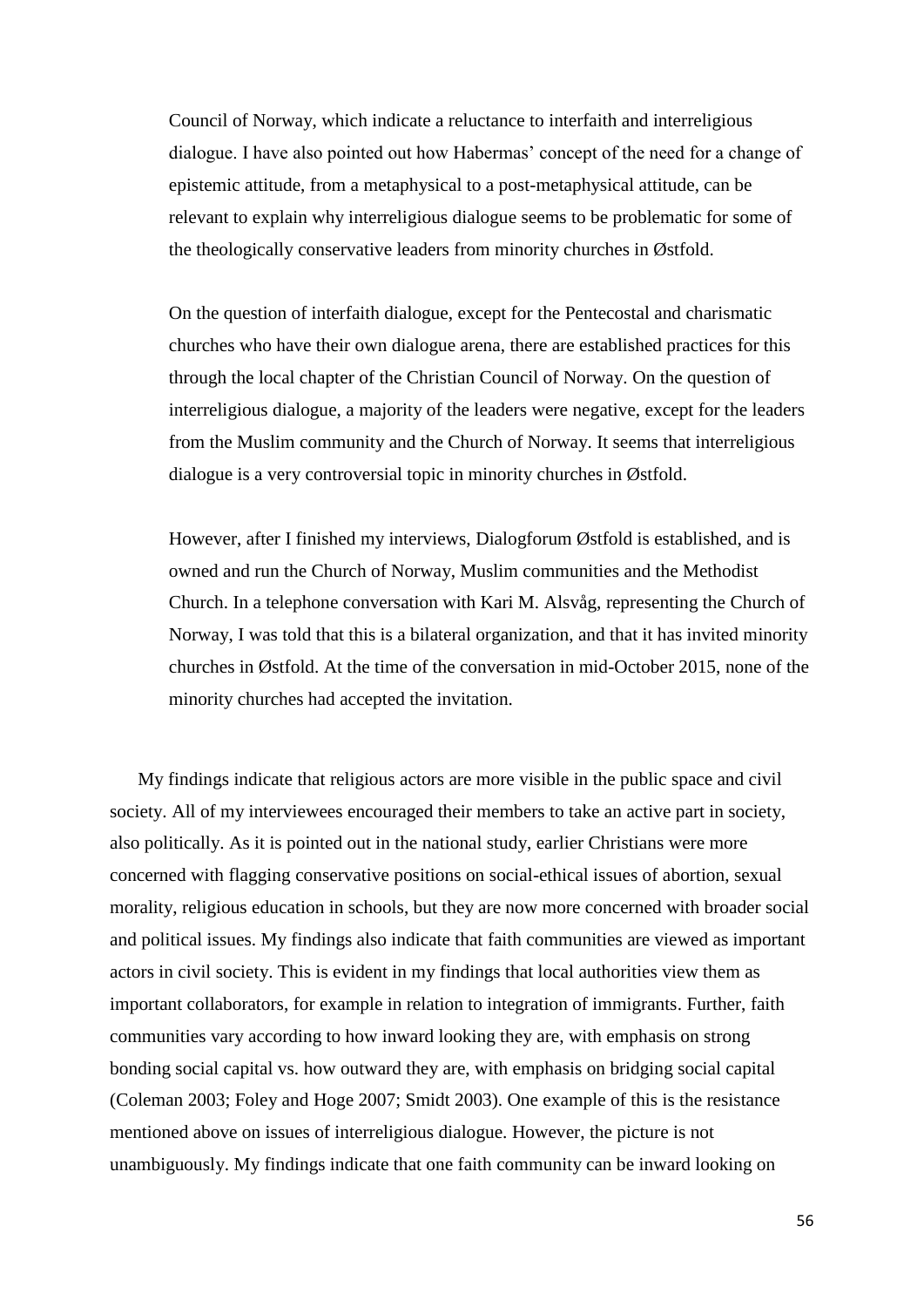some issues, but outward looking on other. This agrees with Putnam's notion that communities can be bot bridging and bonding along different dimensions (Putnam 2000: 23). An example here is Pentecostal churches who are inward looking on issues of interreligious dialogue, but outward looking on issues of assisting in integration of new immigrants. Earlier studies indicate that there is a variation in faith communities in the formation of bonding and bridging social capital.

This study questions Foley and Hoge's claim that "Research on Christian churches confirm that theologically liberal organizations tend to be more actively involved in civil society than theologically conservative ones" (Foley and Hoge, 2007: 117). My study indicates that theologically conservative faith communities, like the Pentecostal churches, can also be active and visible in civil society.

What are the strengths and limitations of my study? A strength of this study is that it is a case study anchored in local contexts. The strength of a local perspective is that it is the main arena where the effects and complexities of a multicultural society plays out, and integration takes place at the local level. One limitation of my study is that the scope of this study is limited, both in numbers of informants and geography. There is a need for more case studies to understand better the complexities of the publicness of religion in multireligious societies, not least in relation to gain a better understanding of the condition for successful interreligious dialogue.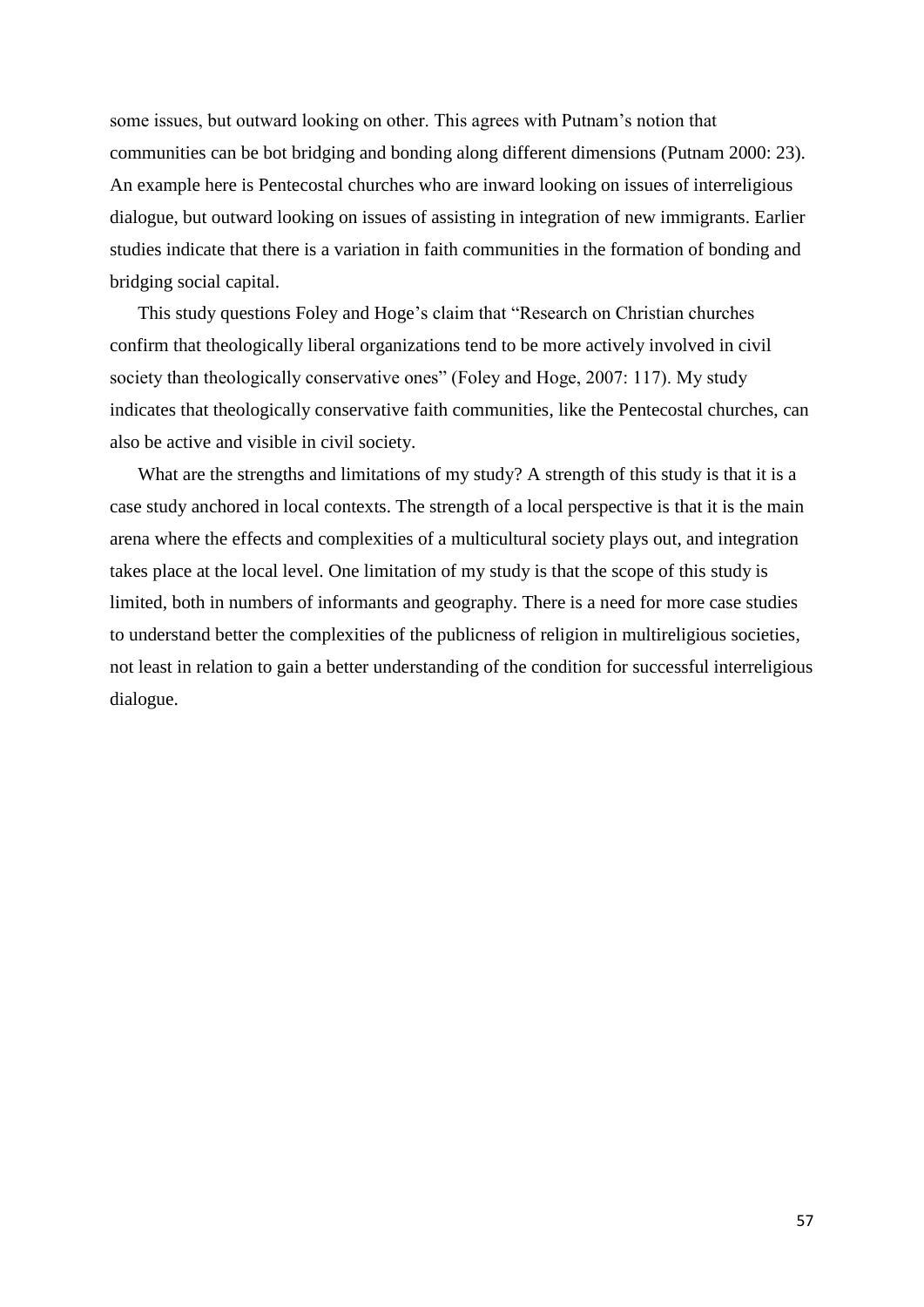## **References**

Adam, Frane and Roncevic, Borut, 2003. "Social capital: recent debates and research trends". *Social Science Information. Vol. 42. No, 2, pp. 155-183.*

Bekkers, R., 2005. Participation in Voluntary Associations: Relations with Resources, Personality, and Political Values. *Political Psychology* 23(3): 439-454.

Borgonovi, F., 2008 Divided We Stand, United We Fall: Religious Pluralism, Giving and Volunteering. *American Sociological Review* 73(1): 105-128.

Bourdieu, Pierre, 1986. The Forms of Social Capital. In: *J. G. Richardson, ed. Handbook of Theory and Research for the Sociology of Education*. New York: Greenwood Press, pp. 241- 258.

Brink-Danan, M., 2014. Value and meaning: Paradoxes of religious diversity talk as globalized expertise [online], Language & Communication. From: [http://dx.doi.org/10.1016/j.langcom.2014.11.01.](http://dx.doi.org/10.1016/j.langcom.2014.11.01) ( read September 29, 2015).

Brottveit, Å, Gresaker, A.K. and Hoel, N., 2015. Det Handler om Verdensfreden. En evaluering av rolle Samarbeidsrådet for tros- og livssynssamfunn, Norges Kristne Råd og Islamsk Råd Norge har I dialogarabeidet. Oslo: *KIFO Rapport 2015: 3*.

Calhoun, C., Jürgenmeyer, M., and VanAntwerpen, J., ed., 2011. *Rethinking Secularism.* New York: Oxford University Press.

Calhoun, C., Mendieta, E., and VanAntwerpren, J., ed., 2013. Habermas and Religion. Cambridge: Polity Press (Kindle edition).

Campell, M. P., and Yonish, S. J.,2003. Religion and Volunteering in America. In: Corvin Smidt, ed. *Religion as Social Capital: Producing the Common Good*. Waco: Baylor University Press pp. 87-106.

Casanova, J., 1994. Public Religions in the Modern World. Chicago: The University of Chicago Press.

Cnaan, R. A., Boddie, S. C., and Yancey, G. I., 2003. Bowling Alone But Serving Together: The Congregational Norm of Community Involvement. In: Corvin Smidt, ed. *Religion as Social Capital: Producing the Common Good*. Waco: Baylor University Press pp. 19-31.

Coleman, J. A., 2003. Religious Social Capital. In: Corvin Smidt, ed. *Religion as Social Capital: Producing the Common Good.* Waco: Baylor University Press pp. 33-48.

Coleman, James S. 1990. Foundations of social theory. Cambridge, MA: Harvard University Press.

Daugstad G., and Østby L., 2009. *Det flerkulturelle Norge: Et mangfold av tro og livssyn*. Statistics Norway. From: [http://www.ssb.no/kultur-og-fritid/artikler-og-publikasjoner/et](http://www.ssb.no/kultur-og-fritid/artikler-og-publikasjoner/et-mangfold-av-tro-og-livssyn)[mangfold-av-tro-og-livssyn](http://www.ssb.no/kultur-og-fritid/artikler-og-publikasjoner/et-mangfold-av-tro-og-livssyn) (read May 5., 2014).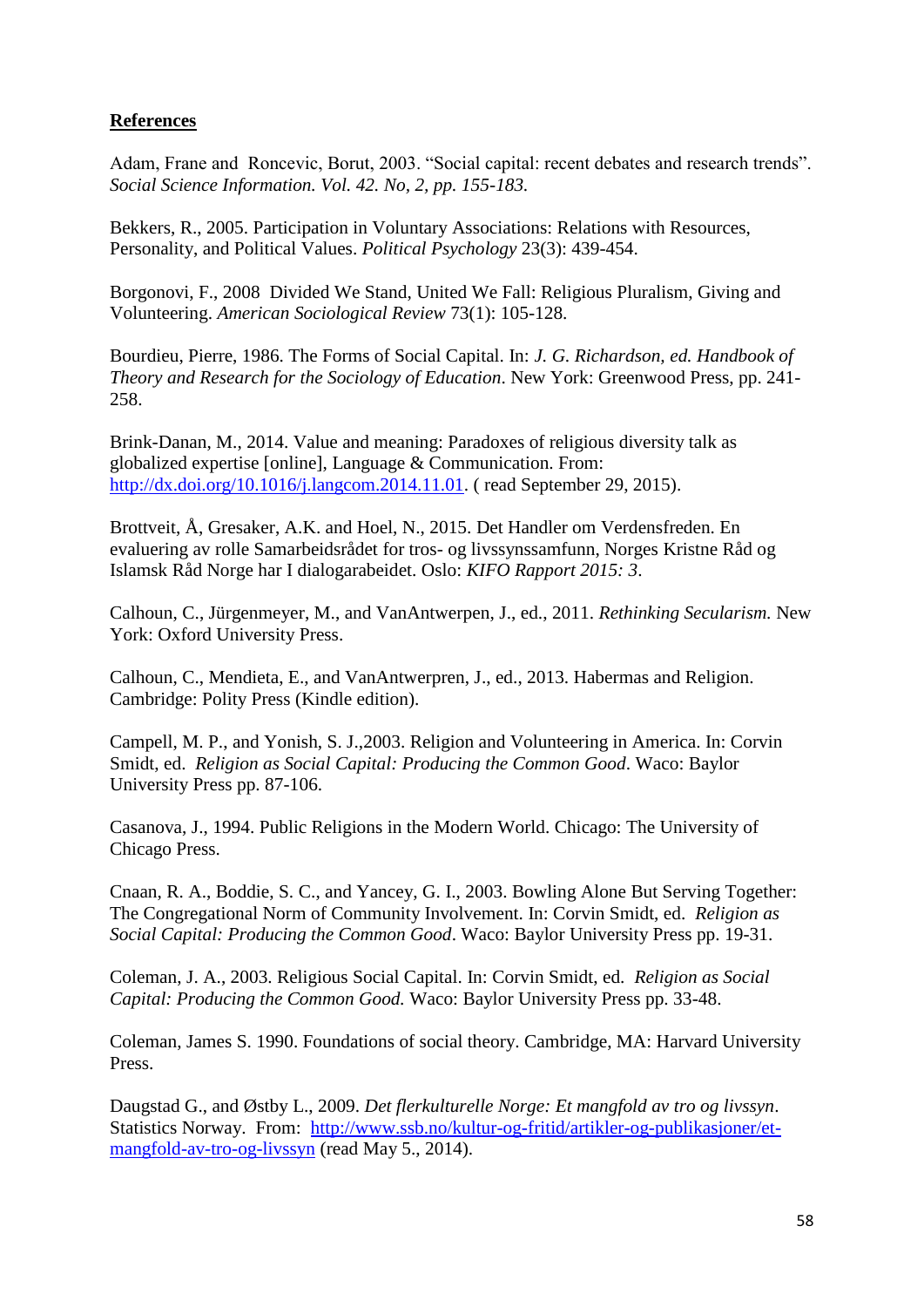J.S. and Pieterse, H.J.C, 2010. Religion in the Public Sphere: What can public theology learn from Habermas's latest work?. *HTS Teologiese Studies/Theological Studies* 66(1), Art.# 798, 7 pages. DOI: 10.4102/hts.v66i1.798. Read: May 23, 2015.

Døving, C.A., and Thorbjørnsrud, B., 2012. Religiøse Ledere: Makt of avmakt I norske trossamfunn. Oslo: Universitetsforlaget.

Edwards, Michael, 2009. *Civil Society*. Cambridge, UK: Polity Press.

Foley, M. W., and Hoge, D. R.,2007. *Religion and the new immigrants. How faith communities form our newest citizens.* New York: Oxford University Press.

Fisher, C. S., 2001. *Bowling Alone: What's the Score.* Paper to be presented to "Author Meets Critic: Putnam, Bowling Alone session of the meetings of the American Sociological Association, Anaheim, California. From: [http://ucdata.berkeley.edu/rsfcensus/papers/BowlingAlone.pdf.](http://ucdata.berkeley.edu/rsfcensus/papers/BowlingAlone.pdf) (read Aug. 15, 2011).

Fleming, T. 2000. Habermas and Civil Society, Lifeworld and System: Unearthing the Social in Transformation Theory. Teachers College Record on-line. From: [http://www.tcrecord.0rg/Content.asp?ContentID=10877.](http://www.tcrecord.0rg/Content.asp?ContentID=10877) (read March 26, 2014).

Flyvebjerg, Bent, 1998. Habermas and Foucault: Thinkers of Civil Society?. The British Journal of Sociology, 49(2): 210-233.

Furseth, I., 2008. Social capital and immigrant religion. *Nordic Journal of Religion and Society* 21(2):147-164.

Furseth, I., ed., 2015. *Religionens Tilbakekomst i Offentligheten? – Religion, politikk, medier, stat og sivilsamfunn i Norge siden 1980-tallet.* Oslo: Universitetsforlaget.

Gulbrandsen, T. et al., 2002. Norske Makteliter. Oslo: Gyldendal Akademisk.

Gustafsson, G., 1987. Religious change in the five Scandinavian countries 1930-1980. *Comparative Social Research* 10: 145-181.

Habermas, J., 1984 [1962. *The Theory of Communicative Action vol. 1: Reason and the rationalization of society.* Boston: Beacon Press.

Habermas, J., 1987. *The Philosophical Discourse of Modernity*. Cambridge: Polity Press.

Habermas, J., 1991. The Structual Transformation of the Public Sphere: An Inquiry into a Category of Bourgeois Society. Cambridge: MIT Press.

Habermas, J., 2006. Religion in the Public Sphere. *European Journal of Philosophy* 14(1): 1- 25.

Henriksen, Jan Olav, 2012. Makt og avmakt blant ledere i Den norske kirke, in Døving C. and Thorbjørnsrud, B (eds.), *Religiøse ledere. Makt og avmakt I norske trossamfunn,* Oslo: Universitetsforlaget, p.200-215.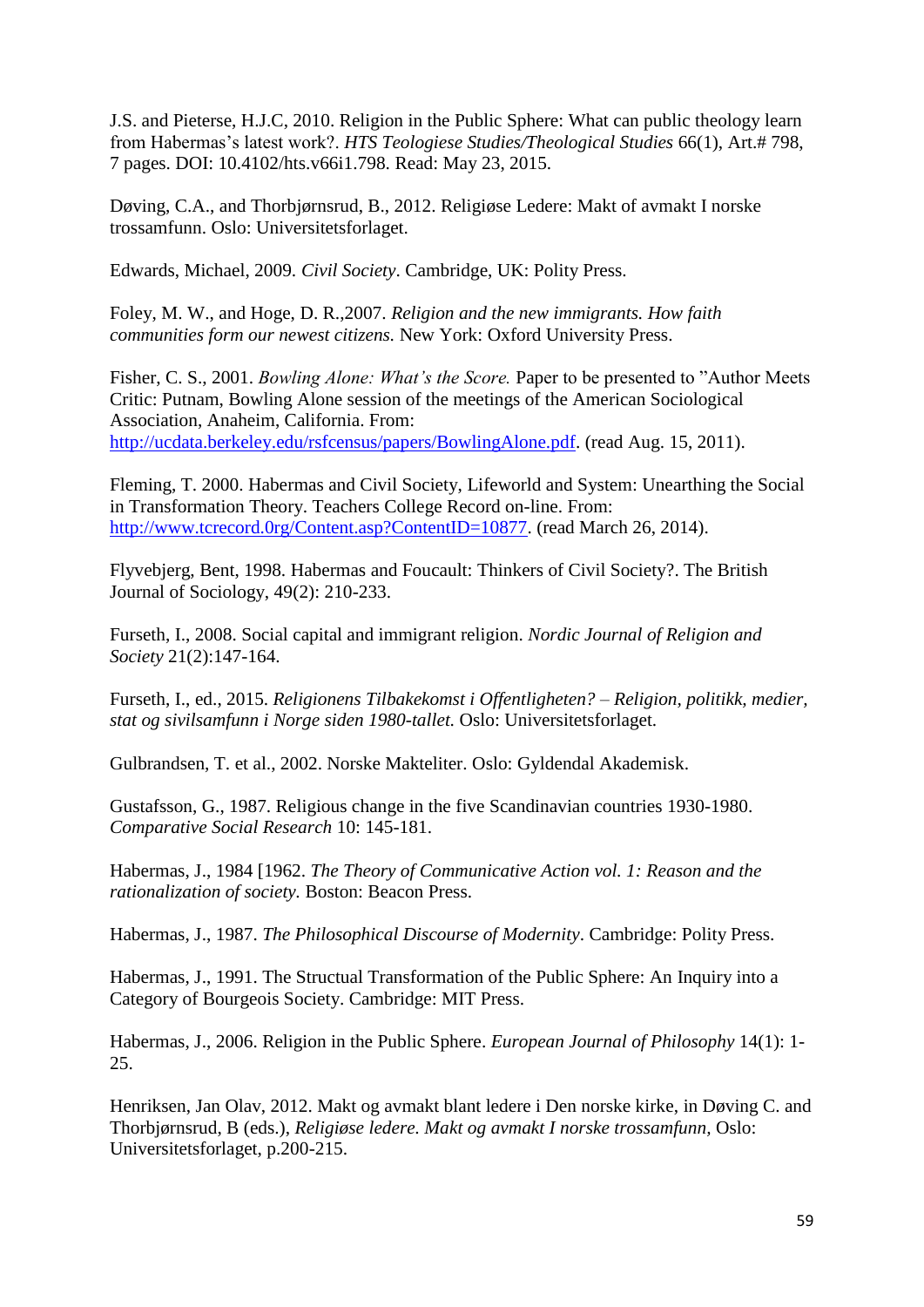Herbert, David, 2003. Religion and Civil Society. Rethinking Public Religion in the Contemporary World. Aldershot: Ashgate.

Leirvik, Oddbjørn, 2012. Alliansebygging. Maktkamp og dialog mellom religiøse leiarar, in Døving C. and Thorbjørnsrud, B (eds.), *Religiøse ledere. Makt og avmakt I norske trossamfunn,* Oslo: Universitetsforlaget, p.216-228.

Martin, Bernice, 1998. Froom pre- to postmodernity in Latin America: the case of Pentecostalism, in Heelas, P. (eds.) Religion, *Modernity and Postmodernity*. Oxford: Blackwell Pubishers.

Mendieta, E., 2010. A Postsecular World Society? On the Philosophical Significanse of Postsecular Sonsciousness and the Multicultural World Society. An Interview with Jürgen Habermas. From: [http://blogs.ssrc.org/tif/wp-content/uploads/2010/02/A-Postsecular-World-](http://blogs.ssrc.org/tif/wp-content/uploads/2010/02/A-Postsecular-World-Society-TIF.pdf)[Society-TIF.pdf.](http://blogs.ssrc.org/tif/wp-content/uploads/2010/02/A-Postsecular-World-Society-TIF.pdf) (read Jan. 12, 2014).

Mendieta, E., and VanAntwerpen, J., ed., 2011. *The Power of Religion in the Public Sphere.* New York: Columbia University Press.

Modood, T., Triandafyllidou, and Zapata-Barrero, R., 2006. Multiculturalism, Muslims and Citizenship: A European Approach. New York: Routledge.

Portes, A., 1998. Social Capital: Its Origins and Applications in Modern Sociology. *Annual Review of Sociology. Vol. 24, pp. 1-24.*

Putnam, R.D., 1993. *Making Democracy Work: Civic Traditions in Modern Italy*. Princeton: Princeton University Press.

Putnam, R.D., 2000. *Bowling Alone: The Collapse and Revival of American Community*. New York: Simon and Schuster.

Repstad, Pål, 2012. Mellom Karisma og Kontor. Pinseledere i det morderne Norge, in Døving C. and Thorbjørnsrud, B (eds.), *Religiøse ledere. Makt og avmakt I norske trossamfunn,* Oslo: Universitetsforlaget, p.110-128.

Repstad, P., 2005. Why the Norwegian church elite is politically radical – some possible explanatiopns. In: U. Nembach und Paul M. Zulehner, ed., *Informationes Theologiae Europae.* Frankfurt am Main: 2005.

Rogstad, J., 2007. *Demokratisk fellesskap. Politisk inkludering og etnisk mobilisering*. Oslo: Universitetsforlaget.

Rothstein, B. and Stolle, D., 2003. Introduction: Social Capital in Scandinavia. *Scandinavian Political Studies,* 26(1): 1-26

Smidt, C., ed., 2003. *Religion and Social Capital. Producing the Common Good*, Waco, Texas: Baylor University Press.

Sobel, Joel. 2002. Can We Trust Social Capital? *Journal of Economic Literature. Vol. XL, pp. 139-154.*